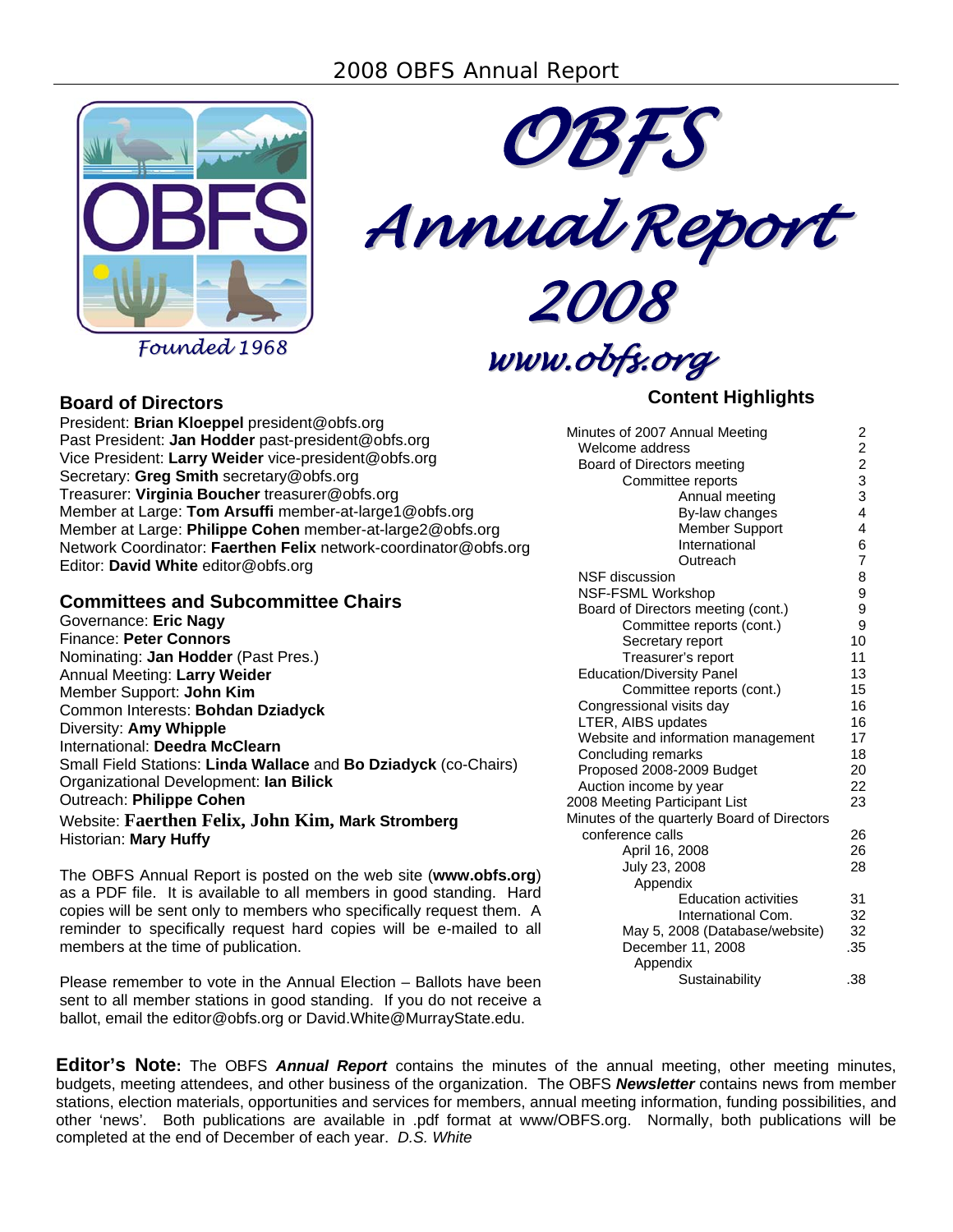# **Official Secretary Notes OBFS 2008 Annual Meeting, Blackrock Forest, Cornwall, NY 18-21 September, 2008**

# *Thursday, September 18, 2008*

**Welcome Address** (7:30 pm – 9:00 pm)

President Brian Kloeppel called the meeting to order with the Tom Callahan Memorial Big-Assed gavel. President Kloeppel and Vice-President Larry Weider introduced OBFS to new members and first time attendees. First time attendees introduced themselves. President Kloeppel announced that the theme of this year's meeting is "Greening of FSML's" and it was being webcast for the first time. President Kloeppel then presented Tom Callahan's "Four Maxims for Conduct at OBFS Meetings:" (1) treat everyone decently, (2) laugh at yourself, (3) know that everyone makes mistakes, so **Get Over It!**, and(4) don't call the authorities unless there is either fire or blood. President Kloeppel introduced the Board of Directors and made some general announcements. The number of paid member stations was down by thirty stations as of the meeting but this number is probably not entirely accurate. Problems working with the new OBFS database are still being ironed out.

The Nominating Committee (Eric Nagy) announced that we need volunteers for the fall ballot for Vice President, Treasurer, and Director-at-large. Peter Connors explained performance art and the workings of the auction and Claudia Luke reminded everyone to keep their ears open for quotes to present during the auction. Philippe Cohen described what was needed to complete the OBFS brochure. Philippe asked the membership to edit and give general comments but a total re-working of the brochure is not in the cards. Art McKee introduced a poster for the National Phenology Network and encouraged stations to participate to the extent that they can.

Bill Schuster, Executive Director of the Blackrock Forest Consortium, welcomed the membership to Blackrock. They are thrilled to have us! They are attempting to make this a "green" meeting: re-useable water bottles, composting, recycling, purchased carbon offsets, etc. Bill introduced his staff:

> John Brady - forest manager Barbara Brady - administration Jack Caldwell - operations manager Emily Cunningham - director of development Hannah Roth - research technician Francie Schuster - GIS technician / kitchen Matthew Munson - IT

Also,

 Donna Hammond – Flying Pig Catering, Westchester, NY

Bill then introduced the Blackrock Forest region. ~1500 ha, in 1930 re-growing heavily used (abused?). Once part of Harvard University. William T. Golden had the idea to have numerous institutions jointly use the forest. Now 21 different groups (colleges, universities, natural science education facilities) are members of the consortium, now near the end of 20 years of use, members pay dues, and land will be released soon. William Golden passed away last year. Continuous unit, gated to control access. Education is a major component of what Blackrock does, but also some long-term research. Buildings built with help from NSF-FSML, both buildings cost over \$4 million. Green as possible. Can sleep 60 people. Has awarded over 120 small grants for almost \$500,000. Dr. Neil Maher, Rutgers Newark, presented the environmental history of Blackrock Forest. Environmental historians focus on the interrelationship between nature and culture.

**Board of Directors Meeting** (9:00 pm – 10:45 pm) (open to all members)

In Attendance:Tom Arsuffi, Shorty Boucher, Philippe Cohen, Bo Dziadyk, Faerthen Felix, Brian Kloeppel, Deedra McClearn, Eric Nagy, Greg Smith, Larry Weider, Amy Whipple (also in attendance Ian Billick, Jeff Brown, Isabelle Kay)

#### Approval of Minutes of 23 July 2008

Brian reviewed action items from previous conference call. Shorty is still looking for a second signatory for the OBFS account. MOTION to APPROVE, seconded, passed unanimous.

#### Financial Items

Shorty presented a budget which does not include the restricted fund information. Reimbursements are not updated so the expenses will be closer to the budgeted but not as much.

Nina will no longer be able to handle the OBFS display; we need to find someone that will take over that service.

**OBFS Poster**. Can we track who is using that, is it working? Rocky Mt. Lab will not be able to produce the poster this year. OBFS should identify someone that will pick up the production of the poster. The courses link on the webpage is broken, we will just link to the main OBFS page and the "Courses" link will be prominent.

Shorty estimated for the budget the cost of paying for a Treasurer assistant to help with duties. She budgeted \$11,000. Eric discussed the possibility of getting AIBS to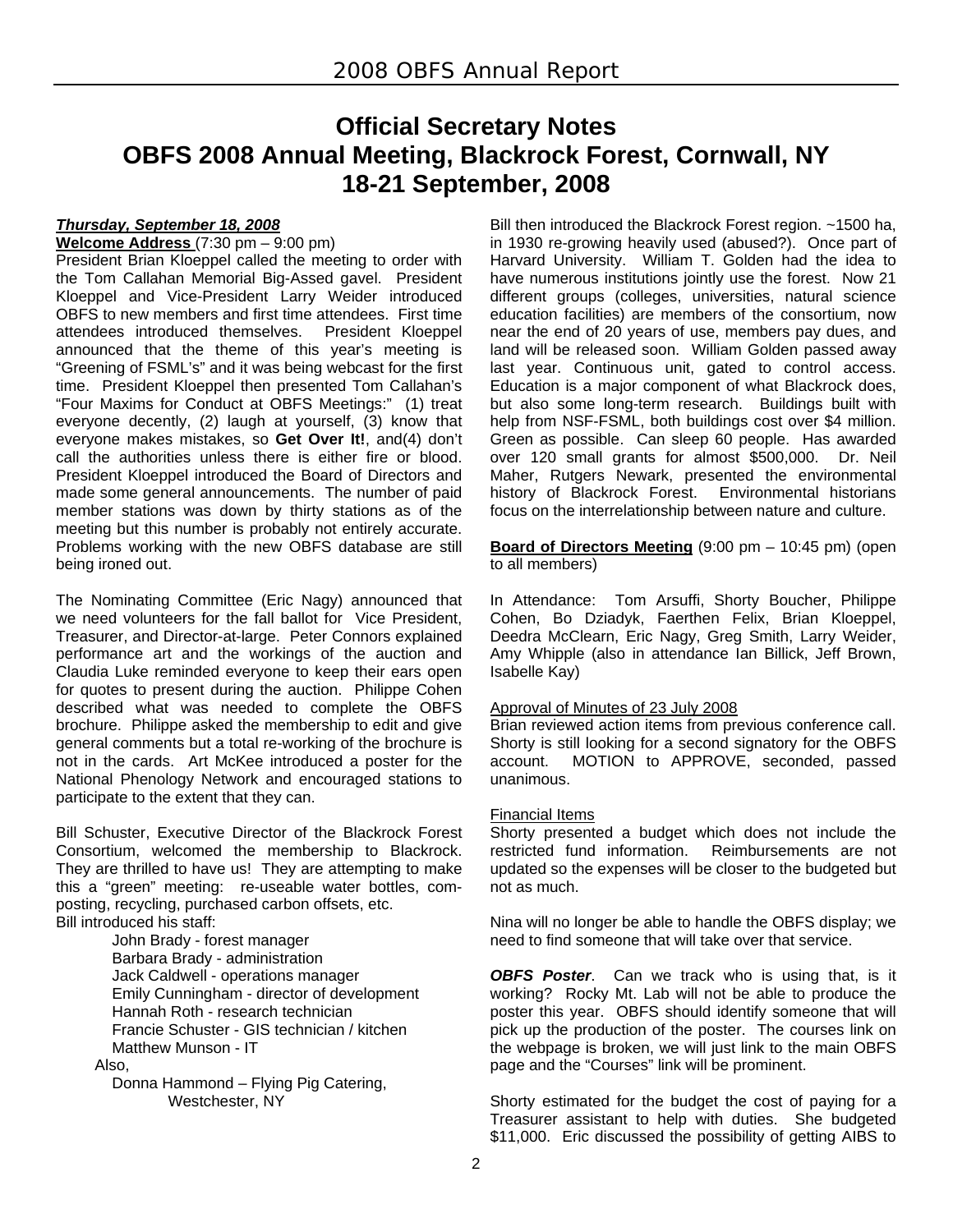share an assistant. This year has been a tremendous amount of work for Shorty, but the workload may be reduced as issues with the database are ironed out. The other option is for OBFS to pay for a 0.25 FTE assistant at the Treasurer's institution. It is also important for this assistant to not have regular turnover. Larry mentioned that our strategic plan recognized the eventual need for some paid staff to move the organization forward. Eric will ask AIBS to see if this might be an option. Ian asked if this position could be scaled up and this assistant work more for OBFS in the future. Eric will check on this also. We will put forward \$11,000 as an estimate for this cost to the membership. This will give them an idea of a potential recurring cost.

Philippe asked where the budget was for the brochure. Shorty will check and update this for the member presentation. \$5000 was budgeted for this.

Amy asked about travel for the winner of the Diversity Award. This was not budgeted. This amount, \$1000, will be added to the Diversity budgeted amount, increasing this to \$1500.

Eric asked to move expenses for Jan's travel to the NAML meeting to the Board travel item.

Shorty brought our attention to the "Other Non-budgeted Expenses." NEON membership will be \$1000 per year so this should be budgeted annually.

Amy asked what the net was for this year. It looks like we broke even. The projected budget of 2008-09 shows an estimated deficit of \$33,910.00. Shorty pointed out that this number is simply a reflection of the way the spreadsheet was structured. She will correct this.

We should get the budget for every year items under control. Larry asked when membership dues had been raised. It has been several years. Ian suggested doubling station dues, Brian suggested \$150. Eric suggested we have a mechanism for stations that cannot afford the dues increase to request maintaining their current dues. Who will approve these requests? Probably the Executive Committee will. MOTION by Larry to increase station member dues from \$100 to \$150 and increase individual member dues from \$25 to \$50 and allow a hardship waiver for member stations, seconded by Philippe, passed (with one abstention). We need to be sensitive to the members with this issue.

Shorty said the estimate for tax preparation is probably an overestimate. Next year should be easier.

Eric said that in the new by-laws, the Board controls the budget; it does not have to be approved by the membership. We will present the budget, ask for input, and the Board will approve it on Sunday.

Shorty asked about "Committee Proposals Contingent Upon Review": continue to budget for attorney for nonprofits – Yes; Common Interests – Yes; Diversity – Yes; International travel – Yes.

See Page 20 for the 2008-2009 proposed budget.

Letter of support for Rocky Mountain Biological Laboratory Brian read the letter he wrote on behalf of OBFS to support the symposium proposed by Ian Billick and Mary Price entitled, "The ecology of place: charting a course for understanding the planet." The Board suggested a few changes. MOTION, seconded, passed (Philippe recused himself because he is on the Board of Trustees of RMBL).

# Committee Reports

*Annual Meeting* (Larry):

The meeting is set as far as Larry knows. The 2009 Annual Meeting will be held at La Selva in Costa Rica. The University of Michigan Biological Station has submitted a proposal to host the 2010 meeting. MOTION made to hold the 2010 annual meeting at The University of Michigan Biological Station, seconded, passed unanimously. We should make an announcement to the membership about possible sites for future meetings, particularly the west coast.

Registration costs have continued to climb for annual meetings. Registration for Costa Rica will be ~\$355. The Board discussed ways to keep costs down at meetings. Should we go to some institution to find some ways to cut the costs down? It was agreed that asking NSF might not be the best approach. But there might be foundations, universities, vendors, etc. that can contribute to meetings and keep the costs of hosting the meeting lower. Lower costs for the host station result in lower costs for members. We cannot control travel costs so we can try to reduce costs for host stations.

#### *Organizational Development* (temporarily Brian):

We are currently without a chair of this committee. This committee is charged with documenting the value of field stations and finding ways to support station work. Also the committee is responsible for exploring development (funding) opportunities for OBFS. Ian Billick was suggested as interim-chair for this committee. MOTION for Ian to serve as interim-chair, seconded, passed unanimously.

# *Friday, September 19, 2008*

**OBFS Business** (8:00 am – 8:45 am)

Members went around the room to introduce themselves. Agendas for all Committee Meetings are posted on the side board. Information for dissemination can be placed on the bulletin board or the table out front.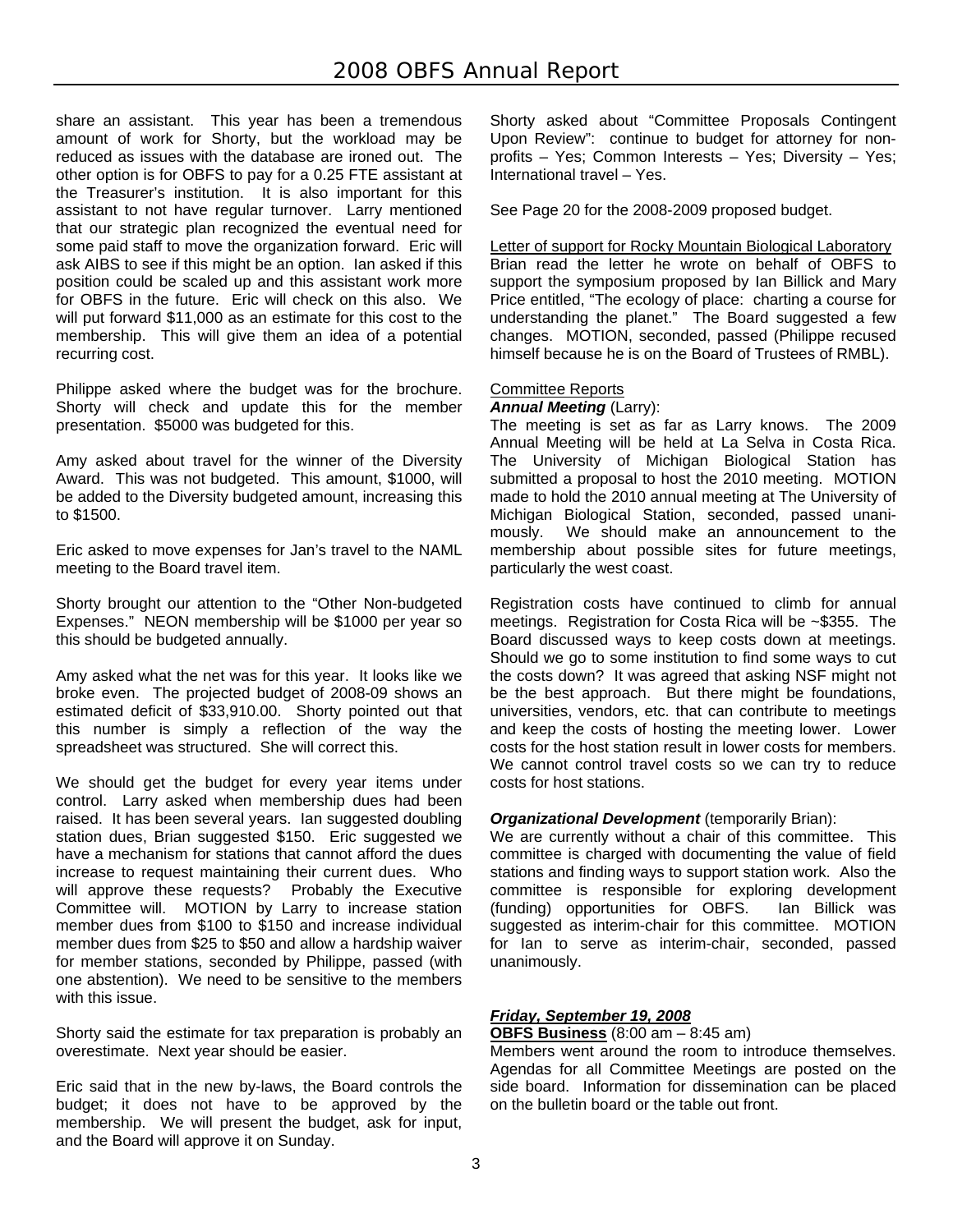#### **Concurrent Committee Meetings - Block 1** (8:45 am - 10:15 am) *Governance Committee* (Eric Nagy)

Main Hall (notes taken by Greg Smith) In attendance: Eric Nagy (Chair), Brian Kloeppel, Peter Connors, Ian Billick, Greg Smith. Discussion of Auction Form for 501(c)(3)

Two auction forms were presented. Peter Connors led the discussion and the committee agreed that OBFS does not need to provide a value for the donation items. Greg should remind Peter to send an email detailing the discussion he had with the accountant. The "purchase" at the auction should be treated as a donation, not as a purchase, and the form was adjusted to reflect that. There will be two separate forms, one for the donor of the item and one for the purchaser of the auction item.

# *By-Laws*

Eric Nagy led the discussion of suggested changes to the by-laws, including: clarification of the role of nonvoting members (add Treasurer to the list of nonvoting member duties), powers of the nonvoting members, voting members should be given the right to bring concerns to the Board and have the Board respond in a reasonable time, quorum number reduced to 10%, distinction between regular and special meetings (special meetings are called for very distinct purposes), clarification of Boar of Director meetings, clarification that the Past President can also be removed from office by the members (just as any of the officers can - removal must parallel how they were brought on), duties of the Editor (submitted by David White), and explanation of votes required to amend or change the bylaws.

Ian Billick suggested the Board consider language that would protect the Board and OBFS against potential lawsuits. These could be incorporated into the by-laws and/or the Articles of Incorporation. Ian will send the passage to Eric for consideration.

Policies and Procedures Manual is still a work in progress. Eric is looking for help. Eric and Greg will move on that.

*Member Support Committee* (Sarah Oktay for John Kim) Science Center, 1<sup>st</sup> Floor Classroom (notes taken by Sarah Oktay, pasted verbatim here) Members present: 11 Chair (Temporary): Sarah Oktay Friday Sept  $19<sup>th</sup> 8:45$  am

Asked everyone to identify themselves and their station. Attendees: Vincent Voegeil, Matt Fairchild, Jack Witham, Mac Hardy, Drew Jones, John Anderson, Shane Waddell, Bo Dziadyk, Edie Ellin, Geoff Carter. Brian Koeppel sat in later during the meeting.

First question: how long have you been coming to the meetings?

Asked folks who have been to 5+ meetings to review our agenda and asked their opinion on are we missing anything??

- *Bo:* Member Support committee has lots of overlap with the Small Stations committee; should meld a great deal of their efforts. Desire to meet needs of newer stations and smaller stations are sometimes very similar, although we do have unique needs for smaller stations. Duplication of effort is not the best way to go about things.
- *Mac:* For small stations their needs are quite different than the large stations.
- *Bo:* Right, we had some regional meeting in 2005, there were stations represented there that rarely come to OBFS meetings, did discuss regional meetings.
- *Mac:* this committee (MS) has to deal with issues that involve all the stations, large and small.
- *Vincent:* Small stations tend to need more member support (less support staff)
- *Geoff:* this committee can address the needs of new directors at established stations; some of them have the same issues as directors at small stations
- *Sarah O.* as a new director, any help for new or small stations is welcome
- *Sarah O:* How can the web site be improved for member support? Would a survey work?
- *Geoff:* Is there a search engine function? Consensus: No:
- *Shane:* We should a survey form together and email it to all members,
- Has John put together a sample survey? (don't know) this committee could put together the survey questions. With all the changes to web page does John have the time to do this? How do we go about sending out requests for info, protocols, etc.?
- *Mac:* could we put the membership of the meeting on the web site?? We lose members from year to year, committee members change from year to year (only 2 members present in Member Support committee from last year)' lots of people only are able to come every other year to OBFS; need to preserve some ownership. Also, may people come to the meeting just because it sounds interesting and don't necessarily have ownership in the process throughout the year. A list serve where people could join in on the conversation on a specific topic at any time during the year would be helpful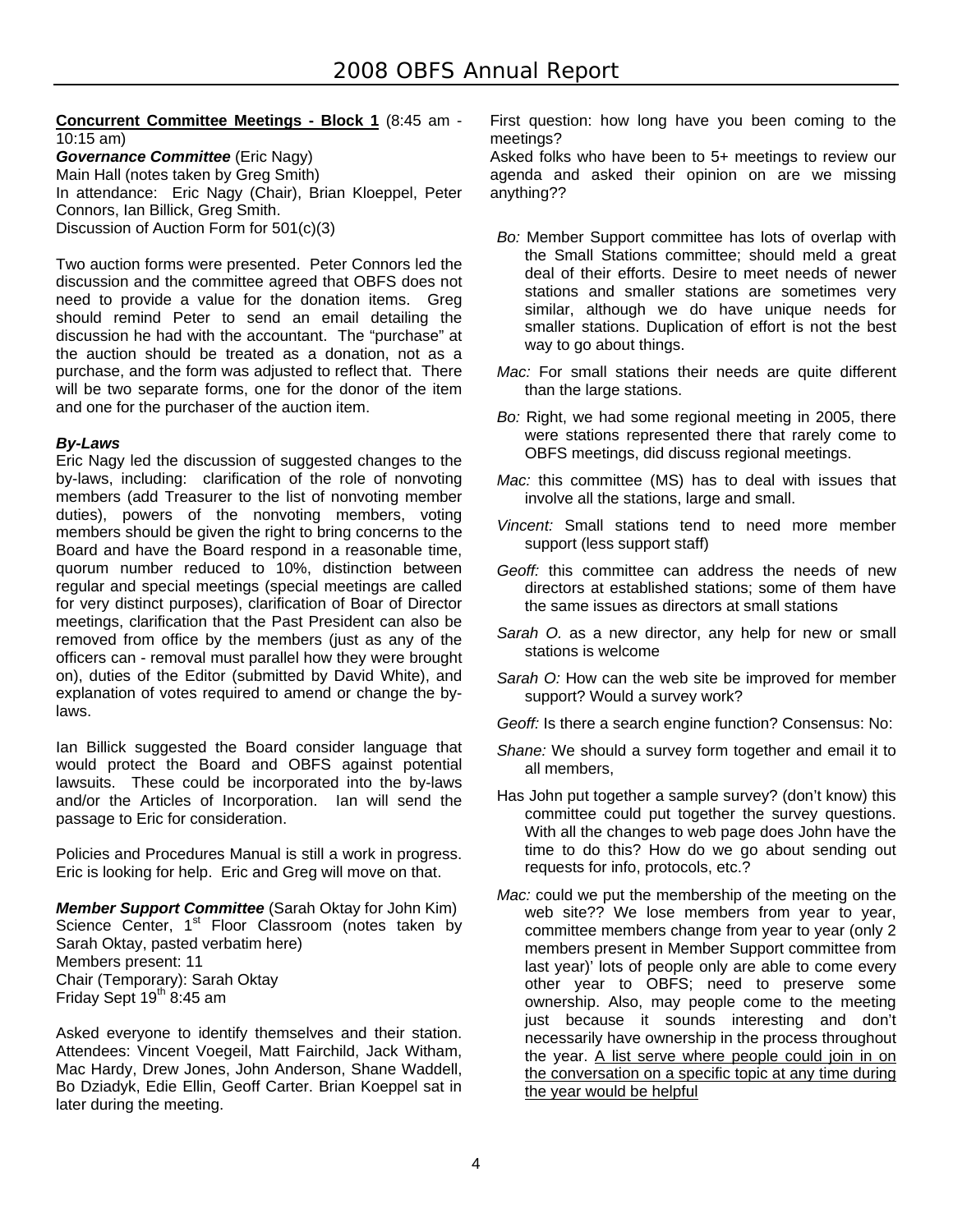A few specific issues were thrown out on the floor: 1) Having a mission statement; 2) Safety protocols; 3) Edie: Liability issues: towers

Back to search functions on OBFS website: Q: Can we search among the field stations for who is like us? (Bo) *Geoff:* protocols and liabilities are an issue for all of us; other organizations address these issues better. Would be very helpful to have "qualified links" i.e. a page with a series of links that would be useful to all stations such as: National Risk Managers Associations; NSF; NBI, Whatever we develop as a resource, we need to look beyond each other!

More comments: One meeting to the next the membership got lost. With this committee some of should take that on (develop specific suggestions to improve website;

- *Shane:* hate to overwhelm people with too many resources up front (no clutter, too much clutter on the website now)
- *Geoff:* much of what we are talking about concern web design functions
- *Shane:* website is a little cluttered (list on the left is very comprehensive)

*Geoff:* be aware of websites we really like; forward those on. Send out examples to web subcommittee

Excellent web sites out there

Several people stated that the main OBFS page has too much on it; Need more of a tree format (see below for suggestions)

- *Sarah O:* try to task people with a set of tasks to follow up on (forward website ideas);
- Committee members don't consider themselves a member of any specific committee because they float in and out year to year
- Q: Are these breakout sessions not effective because there are too many overlaps; can't get to everything.
- *Bo:* 2 years ago we (Small Stations committee) formed a steering committee of 5 members; this year only 2 members were here (Linda Wallace is ill); small steering committee of the larger committee would work well; really only is a chair and floaters; need to sign up people.
- Shane: we should communicate with the outreach committee (before we go through the website survey); talk to the website subcommittee; get their input on the survey questions
- Q 1: Who does website serve?
- Part of clutter is serving several masters (members; people looking for station info)
- *Sarah O:* Question: Money issues: things we should pay for: treasurer: web site help? Lots needs to be done on the web site Executive board has to do a lot of stuff.
- Might be worthwhile for some of the field stations to let us know how we develop our websites (who does it great) have them look at the website and look at general suggestions
- *Shane:* first things first, get survey done; may not want to make dramatic changes. Members will tell us what we need to do. Faerthen may be able to make many of the changes if they are small (with John's help on things that take more time)

Survey; all three things listed under #2 (of agenda).

- a) Poll to identify needs of old, new, big, small, member stations, make sure to have a list of suggestions for people to rank along with the opportunity to add stuff
- b) collect documents of use to all stations in order to have way to ask about current practices and protocols (currently done via email requests pretty well (requestor summarizes responses
- c) evaluate what could be changed and what works well on website

Decided among group after some discussion that the broader survey will serve everyone

Public versus member viewing portal (#4 is public viewing sections, simplified viewing page; Membership one still needs to be cleaned up. VIP to have 2 portals one for visitors and one for members.

One other topic: proposal Exec. Committee is working on: only question or concern; should NSF get more input from OBFS as to what we need?

*Brian K:* NSF really wants input from us as a community.

- Concerns: a lot of the field stations are either not members of OBFS or not active members, need to be some recruitment (fall between a couple of committees) Here is an organization of roughly 175 stations including several of the LTER sites and 40% of the marine lab sites; these are the opinions and needs of OBFS as a whole.
- In reality, live connections such as phone calls are one of the ways people become a member (recruitment issues)
- *Geoff:* likes Brian's idea (pitch to NSF): wasn't NSF one of the original founders of OBFS? Shouldn't OBFS represent a bigger broader agenda to other funders: ESRI (bog grant program).
- Sara*h O:* a great link for web site would be other funding opportunities that other groups are not aware of; good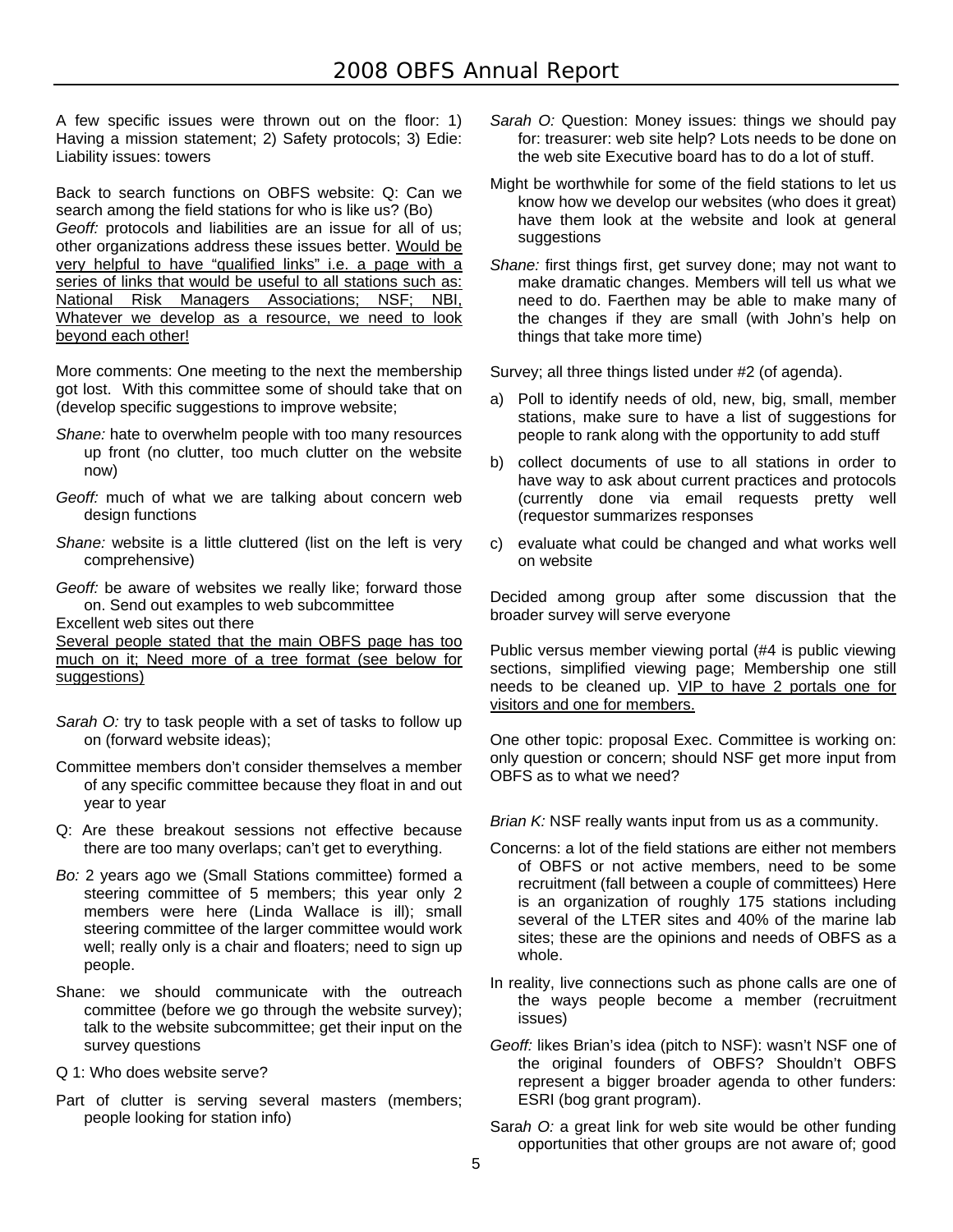way for member stations to share knowledge amongst each other.

Top 10 issues (survey; for member stations and survey on website)

*Edie*: making it searchable (member and public portal) several different ways to search the web site

How about paying for it? John Kohn has been hired that past couple of years, contractor or subcontractor; additional \$5000 to hire John for website help.

Opportunity to report out (tomorrow am) #1 needs; search function

FYI (Brian K): each committee gets \$500 dollar could pay for the survey monkey subscription. Edie also offered the Harvard Forest survey monkey subscription

Start of survey: Identify yourself (if you are member of OBFS, your info is in the database) - some discussion ensued as to whether the survey should ask basic questions about each station (number of staff; size; affiliations, etc. What programs do you have (database not searchable)

More discussion as to process and how small station committee is surveying its members. Big difference Small stations committee is going to do an ongoing application and info guidance type survey on the web or posted to members (no deadline)

We decided to: write up a strawman survey of initial questions and bat it around ourselves via email for the next week or two and then forward it to the other committees (Outreach and Small stations) for their input. Lots of overlap and similar thinking,

Next discussion: Should we allow multiple people from same station to answer survey? Can be a lot of benefit from having multiple users answer anonymously.

First part of station should add to general database and identify specific metric about each station; such as: Identifier: are you the ED, are you the FD, are you the Assoc Director?

After about 5 minutes of discussion, decided each station should share: one response per field station: one vote (one vote. Collaboration via all members (best scenario) which would be funneled through the decision makers who can and will act

So: decided to meet again at 7:00 am (Saturday) at breakfast before reporting out for the general assembly. If possible start on strawman survey at the conference or asap upon returning home. A signup sheet was passed around for everyone to sign in and give their email address for future correspondence.

#### **International Committee** (Deedra McClearn)

Science Center, 2<sup>nd</sup> Floor Classroom (notes taken by Larry Weider, pasted verbatim here)

Participants: Deedra McClearn (chair), Al Muth, Tom Arsuffi, Paul Foster, Larry Weider (scribe), Isabelle Kay, Art McKee, Amy Whipple, Pramond (Prescott College)

List of field stations – approx. 10% of OBFS field stations are international (non-US)

What does OBFS want as a representation globally?

What are our short-term goals regarding internationalizing OBFS and how do we attain these goals?

How do we fight a perceived "lack of interest" within OBFS regarding international issues?

We debated whether OBFS really has an interest in internationalization. Some discussion about younger generation of scientists has greater opportunities to make ties with international stations. If OBFS is going to further develop as an organization, we cannot ignore international issues.

- Tom A: Ecological Society of America (ESA) proposal for an exchange program between Mexican stations and U.S.-based stations through the SEEDS program.
- Deedra: NSF International Program ask Judy and Peter about their thoughts about whether NSF would like to see greater OBFS interactions with international stations/ members.
- Deedra submitted a recent grant (PASI) to provide training of U.S. grad students at La Selva and pair them up with Costa Rican scientists.
- PASI program joint US-Latin America workshop grant (U.S. participants get funding from NSF and non-U.S. participants receive support from DoD) – grad students, postdocs, database managers – to enhance training efforts.
- Tom: could we tie into community college student programs (i.e. large number of minority students)?
- Art: gave background about IOBFS no longer has a home. Suggest that OBFS take over the role of IOBFS.
- 2009 Meeting: link up with key regional CA/Carib. stations/consortia – commit OBFS funds to bring in up to 3 stations from the region to attend the meeting.
- Art: invite key ESA person to come to 2009 meeting.
- Al: UNESCO man & the biosphere (MAB) program how many biosphere reserves might be tapped into?

RAMSAR sites (international wetlands)

- Art: European field stations meet collectively (within and between countries).
- Al: UC-Riverside has a Mexican field station connection.

Amy and Deedra have Mexican connections.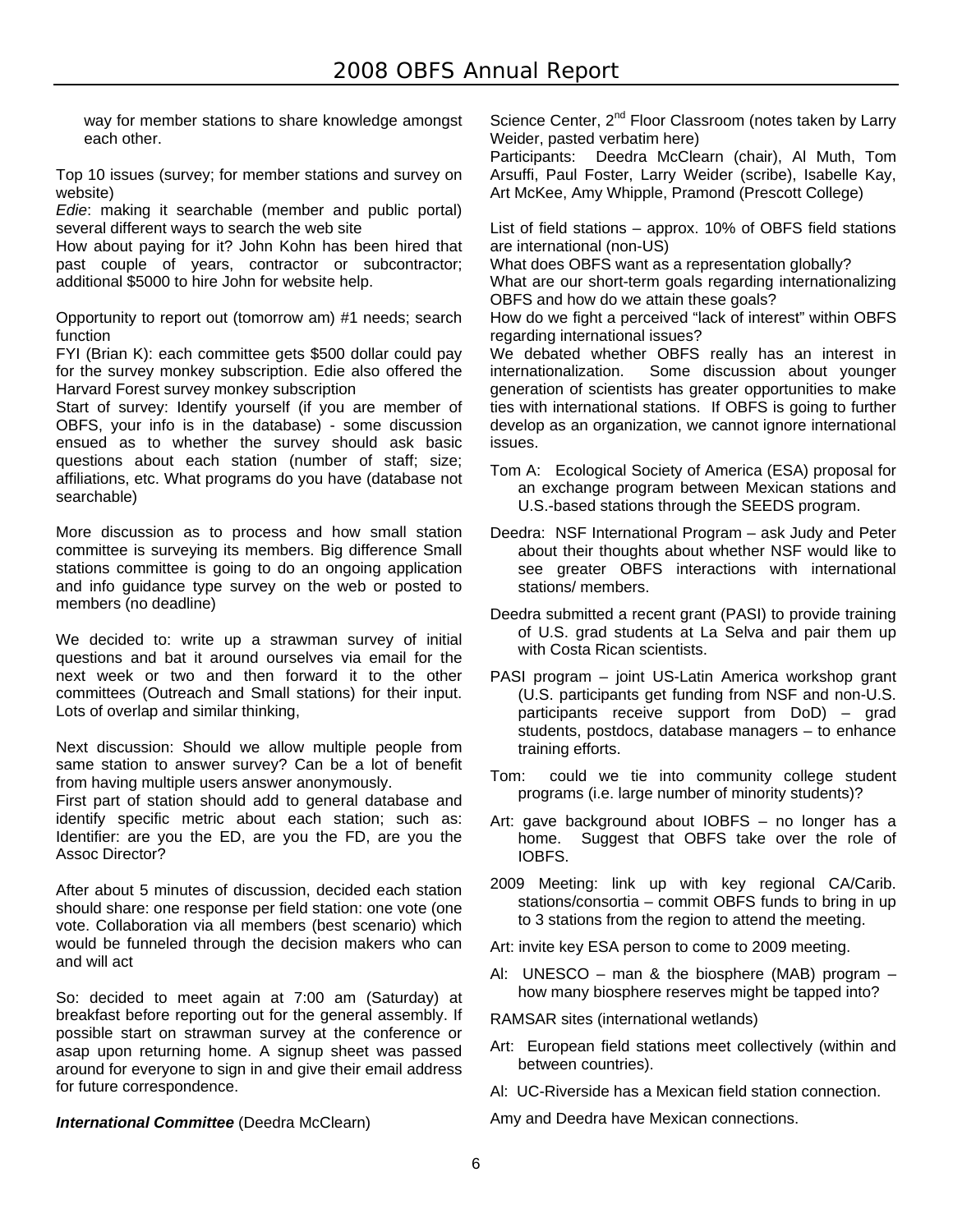Izzy: needs analysis – how can OBFS help international stations? How can a "mutualism" be established between OBFS members and non-OBFS international stations?

Specific goals:

- create "sister station" relations between U.S./international (e.g. Mexico, Costa Rica)
- can community college programs be used to increase internationalization of OBFS?
- emphasize boosting Latin American participation (e.g. 10 more stations)
- no child left inside (funneling students to U.S. and international field stations)
- grant proposals? International Programs talk to Harold Stolberg? Talk to Judy and Peter?
- Look for 1 African and 1 European and 1 Asian station to invite to 2009 meeting

La Selva meeting next year:

- Invite rep from ESA? ILTER? European Stations?
- Identify someone from Mexico, Caribbean, Andes
- Invite scientists rather than "bureaucrats" (e.g. Chinese field stations)
- Symposium/workshop at La Selva to highlight different international research opportunities (e.g. global climate change, human-environment interactions, population issues) – e.g. focus on establishing ties for joint international grant proposals.
- Symposium theme "role of biological field stations in research, education and social action"
- Add 1 day longer for meeting to accommodate the symposium
- Translate the OBFS brochure into Spanish, have it on the OBFS website for downloading

For breakout group later at current meeting:

- Focus on plans for La Selva meeting with symposium focus
- Ask membership about global scope vs. regional scope
- Let's not try to solve the big issues at this meeting but save them for next year
- We should form a symposium committee to help plan next year's event
- U.S. members can be asked to provide names of international contacts to increase the size of our network (collaborators and fellow field station people)

We should clean up and up-date the IOBFS web site if we are going to have an international theme for next year's meeting.

Notes by Larry Weider, edits by Deedra McClearn

# *Outreach Committee* (Philippe Cohen)

Science Center, 2<sup>nd</sup> Floor Dry Lab (notes taken by Philippe Cohen, pasted verbatim here)

Present: Philippe Cohen, Ray Highsmith, Jo-Ann Jennier, Karie Slavik, Nancy Lowe, Dave Larson, Nina Consolatti, Laura Carter, Chad Jemison, Gwen Pearson, Allison Kuhne, John Thompson, Violet Nakayama, Nathan Rank, Mark Stromberg, Jeff Brown, Faerthen Felix

#### **Brochure**

Text

Philippe asks for comments on text, not substantial changes in text. Text originally contained bullet statements, but removed them because it didn't look good. If members want bulleted statements restored, they are requested to organize the bullets.

#### Layout

Discussion about landscapes versus people pictures. People can get distracting. Should resolve whether people pic or landscape pic is better. Philippe and Eliza Jewitt (designer) inclination is to go with the landscapes in order to maintain the feeling that field stations are specials places in terms of where they are and what is there. While what people are able to do, we don't want to lose that other message. So unless they get a strong sense that the including the two landscape shots is the wrong way to go, we will likely go with layout 1.

#### Photos

Resolve issue of permissions. Lawyers disagree about whether you need an individual's permission to have their face included on a public image. Should be OK if use is not for profit, but trouble could arise.

Violet mentioned that laws may vary among states. For UCNRS, members are especially careful to get written permission. Susan Rumsey has plenty of photos with faces. Philippe checked with publishing house lawyer and university lawyer. Michigan lawyers were stricter in interpretation. Most of the people pictures don't show clear faces.

\* Motion passed: All attendees supported use of images according to the lawyers, photographers, and publishing house representatives with whom Philippe has spoken.

#### Final question- attribution of photographer needed?

Mark said might be best to make a caption that describes content of photo. Others thought its not needed. The options are to include photographer name and/or field station name. There was the sentiment that field station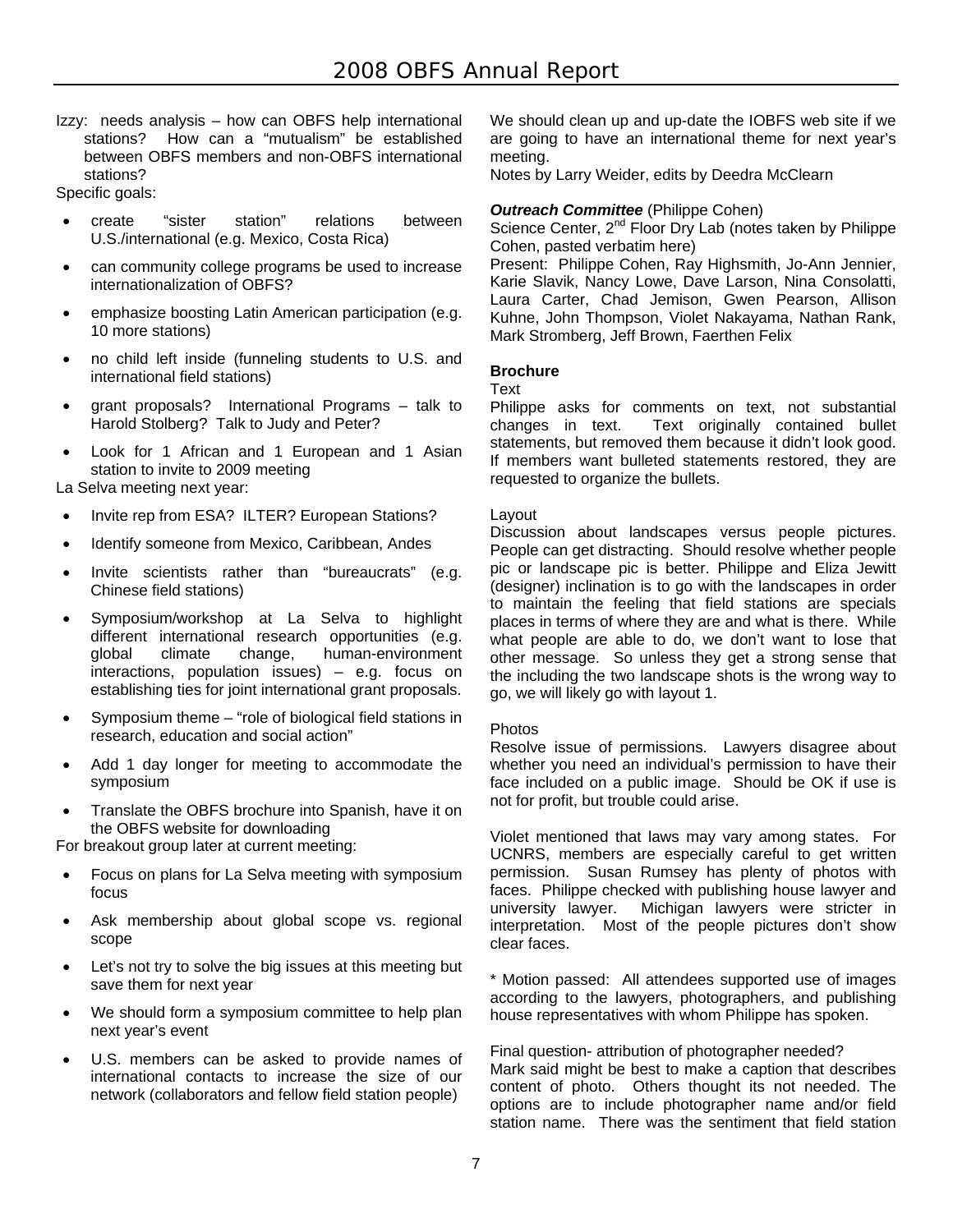name is preferred. The problem is that including both has a negative impact on the layout appearance.

\* Group agreed that we would ask photographers whether they needed their names included in the caption, and omit photographs where they insist. If the latter is the case, then there may be a need to get additional, specific types of photos.

Please write on the hard copies text you would like to see revised.

\* Jeff Brown volunteered to provide a photo of acid rain damage

\* Laura Carter offered to find graph that shows change in acidity of something at Hubbard Brook.

\* Mark Stromberg offered to provide photo of bat from 'Bats of North America.'

Need high resolution image of radar or sonar (300 dpi for 3 in X 3 in image).

\* Faerthen Felix offered to look. [Nathan googled 'radar' and found some very pretty radar weather pictures at NOAA]

\* Laura Carter offered to look up NASA image for permissions

How many do we need to print? Discussion ensued. Will be put on high quality recycled paper. Philippe suggests 10,000 and suggests we mail out to OBFS community a solicitation. Assuming 100 stations reply, this would mean 100 per station.

\* the group applauded Philippe and Eliza's hard work!!!

#### **Website**

Faerthen reviewed purpose of website: not looks for public, but utility for OBFS members.

Most important problem: different components of data from field stations in separate databases. So we try to merge into a single place, but now the database software is outdated, and we need to update it. Google map layer for location of field sites is almost done, by John Kim.

Infrastructure of website needs to be updated. Need to pay someone to port it to updated software and redo database management.

Could go to NSF for support or AIBS to collaborate with for hosting and site maintenance.

John estimated \$5,000 for upgrade that includes integration of PayPal.

Discussion about running RSS for news.

LTER registered our domain name but we control it.

Kevin Brown volunteered to organize mail server.

#### **Public face of website**

Initial concept of brochure was to provide visual structure for website to cover main areas of outreach and education, research, and contributions to understanding.

Questions about how the site should change as we become more attractive to the public. Should it be revised to be more public friendly or should a new component be added?

Consensus that it should be added.

People looking for search terms that would be desirable to add to have OBFS pop up to bring to public's attention.

University students looking for field courses.

Whatever we are doing, it will not move forward on a patchwork basis. Will need staff time.

Change website in two phases: phase 1 make backside work well, phase 2 make public portal that uses backside well.

Website called idealist.org for volunteers. Model for obfs.

American conservation experience.

Some people use search box and others use side bars.

# **NSF Discussion/Update** (10:30 am – 11:00 am

Judy Skog and Peter McCartney led a discussion of NSF priorities: manage funds in times of tight budgets, emphasize overall goals of Office of Management and Budget, link to other federal agencies, reflect the goals of NSF senior management, and offer co-funding opportunities to leverage investments (BIO, GEO, EPSCoR).

BIO Priorities (Judy Skog)

- o Life in Transition: Strengthening Core Programs
	- **u** origins
	- energy
	- **adaptation** 
		- Adaptive systems technology
		- Dynamics of water processes in the environment
			- NEON
		- Climate change
- o Multidisciplinary Programs
	- dynamics of coupled natural and human systems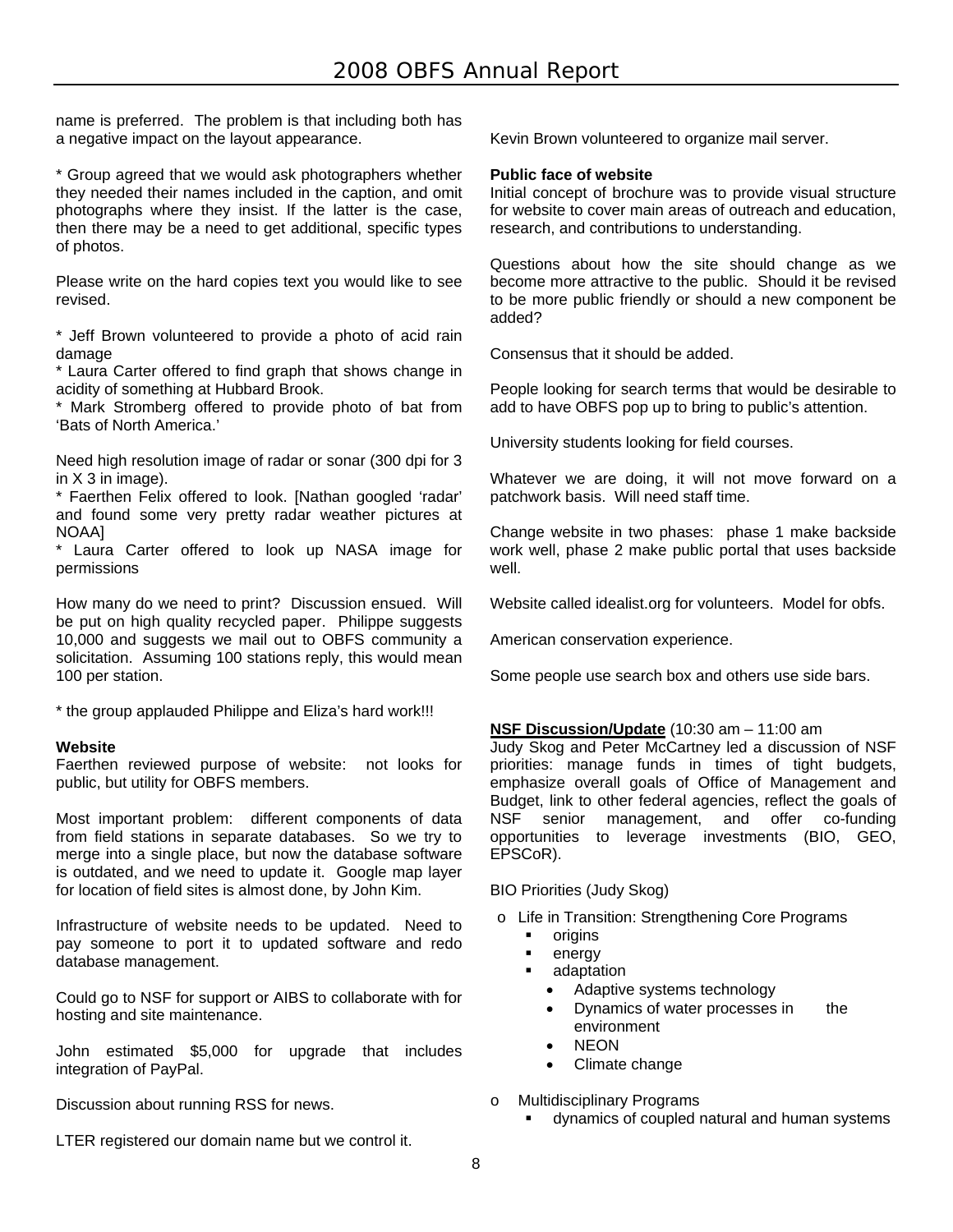- **EXECUTE:** interdisciplinary training for under- graduates in biology and math
- biology of infectious disease
- o Centers (long-term support for specific activities)
- iPlant Collaborative
- Centers for Environmental Implications of Nanotechnology
- NCEAS National Center for Ecological Analysis and Synthesis
- National Institute for Mathematical and Biological Synthesis
- National Evolutionary Synthesis Center

DBI must frame goals within this infrastructure

- o Empowering biological discovery.
- o Support for enabling research activities and provide expertise for future research through undergraduate research opportunities

Infrastructure Lifecycle

- Catalyze Support Network
- NSF works mostly in the "Catalyze" phase for infrastructure

NSF: FSML and Beyond (Peter McCartney)

- o Support for the stuff we need: facilities improvement, equipment, power, communications, and connectivity, and planning
- o Successful projects have:
	- demonstrated infrastructure need
	- high potential for biological impact
	- **•** broad user base
	- **EXEC** increased user potential

There are many NSF programs with synergies with work that field stations do. FSML and NEON

- o both programs are infrastructure, not research
- o synergies between FSML and NEON will be realized larger by research users
- o both programs are to be managed within a comprehensive vision
- o unique role in early career advancement
- o leverage investments in common resources, technology, protocols

Continental scale science questions

- are there weak and strong forces connecting the biosphere, geosphere, and atmosphere at regional to continental scales?

Directions for FSML

- think about highest priorities for field stations
- what moves research forward
- context within regional and national research
- roles in training and coordination for research and education in networked and collaborative science

# **Opportunities**

- o direct support equipment, connectivity
- o training field opportunities
- o stewardship promoting data sharing, data policies
- o coordination RCN, workshops, working groups
- o prototyping data management tools, sensor/data acquisition technology, networking protocols

Tools for Catalyzing Change

- workshops
- research coordination networks in Biological Sciences
- INTEROP (specialized program in cyber infrastructure)
- Synergy across FS and ML will more likely be driven by the science users than by theinfrastructure.

#### **NSF-FSML Workshop** (11:00 am – 12:00 pm)

Brian Kloeppel and Hillary Swain opened a group discussion about a proposal from OBFS to NSF on ways that member stations could benefit more from synergistic activities. Brian asked how many stations were members of these other "field station-type" networks. There are some OBFS members that participate in other networks. Hillary explained that Peter and Jan asked about a proposal for a workshop with field stations that would show the value for stations and how stations can link to other networks.

Needs and Opportunities:

- What does your FSML want to be able to do that they are currently unable to accomplish?
- How does this link into other planned/existing networks?
- What are emerging questions in science and new initiatives that FSML's can contribute to?
- How would new technologies, cyber infrastructure, and other improvements enable FSML's to increase their activities in scientific research, education, broader outreach, data sharing, etc.?
- Potential funding sources for these improve-ments?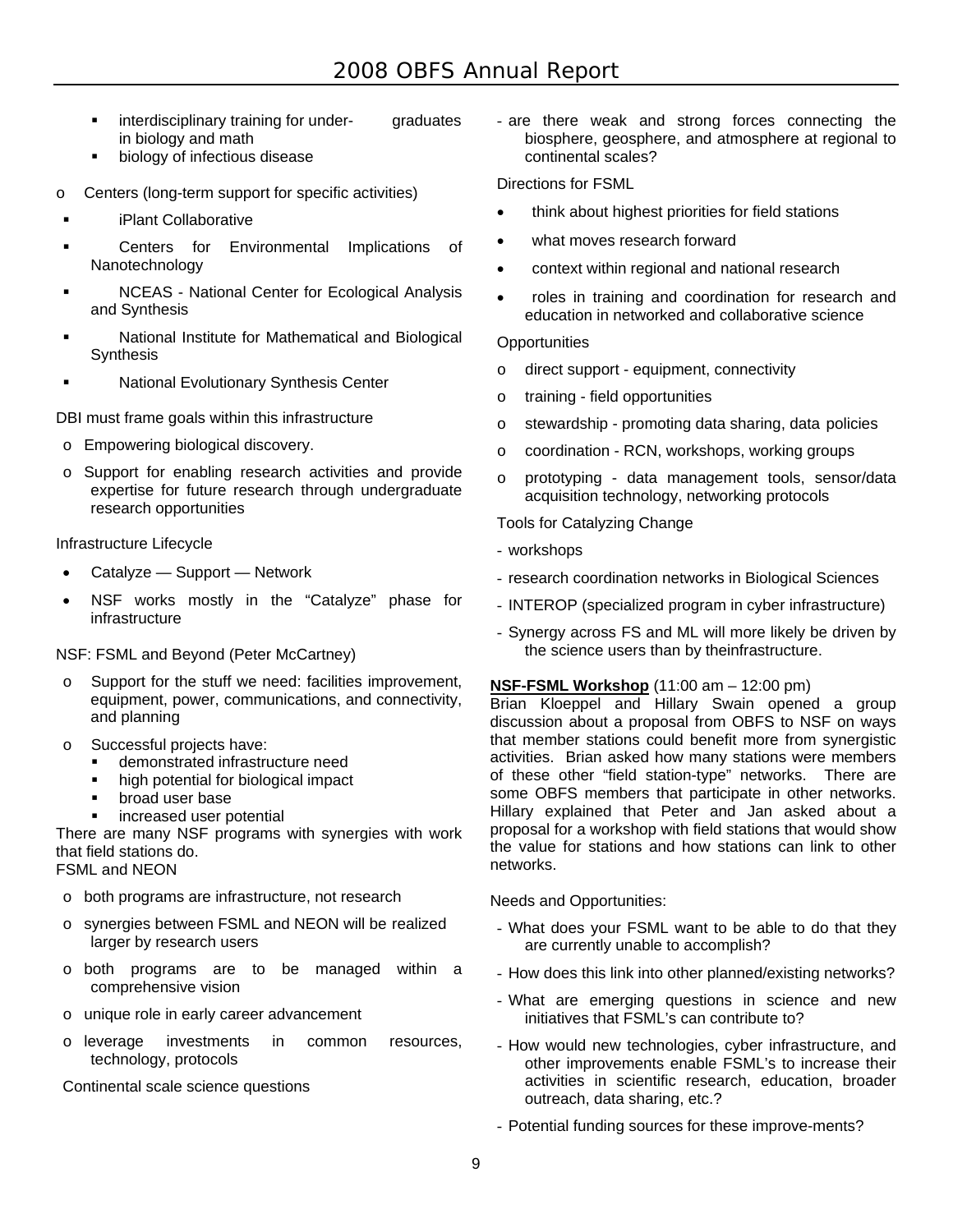- How are FSML's and their researchers measuring their broader impacts?

Members contributed the following ideas for how linked networks of stations could be useful

- biodiversity issues and how can it be supported among member stations
- greater bandwidth for support of larger networks of remote sensing instruments
- support of more modern molecular techniques at field stations
- development of more active research programs, perhaps in collaborative ways
- invasive species issues and interactions with native species
- collaborative efforts of individual research teams putting out sensing equipment without attempting to integrate that equipment
- increase educational opportunities for younger kids, not just higher ed. ("No child left inside.")
- coordinated data collection efforts for natural events (fire, for example).
- how will organism distributions change with climate change.
- information about long-range movements of organisms coordinated among stations
- study of woodland infectious diseases
- integrating data collection standards so that data from all stations could be shared
- consequences of changes to snowpack for aquatic and terrestrial organisms
- measures of groundwater recharge in the short-term and long-term
- collection of common information (plant viruses, for example)

In preparation of this proposal, there will be a survey of all field stations and marine labs asking them about needs. There will be 1-3 workshops around the country to develop the proposal, then present to NSF. Brian is looking for suggestions of locations and topics for the possible workshops. Plan is for a full draft by early November and submission of the proposal before the holiday break. This process must be driven by science and can benefit from the early planning of programs like LTER and NEON. There may be others already doing some of the things we would like to do (listed above) and OBFS needs to look for those and figure out how we can link to work already being done.

# **OBFS Board of Directors Meeting** (12:00 pm – 1:00 pm)

# Committee Reports (continued)

*Governance* (Eric)

Eric presented the Board with updated by-laws that were worked on at the Governance meeting this morning. The new changes reflected: Article II. Section 2. Rights and Obligations of Individual Nonvoting Members. Discussion included what offices would we want a nonvoting member serve. Should a person have to be affiliated with a Field Station to serve on the Executive Board? People not affiliated with stations still have skills in leadership of OBFS. We could just say members can serve and let the membership sort it out in voting. Several thought that leaders in OBFS should have extensive experience with field stations but this could be someone that has been involved in the past but is now not with a station. These individuals could still be good leaders.

Philippe suggested that we sell ourselves short if we think the only people that can represent and lead us are people that are exactly like us. We also have a Nominating Committee that will present candidates to the membership. The by-laws will reflect that all officer positions will be open to voting and nonvoting members.

Eric also brought forward changes to Article III. Section 2. Powers and Purpose of Station Voting Members. This will allow the voting members to call the Board of Directors to action to deal with some concern/issue of the general membership. The Board agreed that this was reasonable.

Article III. Section 3. Dues will be set by the voting members. The BOD will present the proposed change in membership dues to the general membership. This is contrary to some of our previous discussion about dues increases.

Article 3. Section 8. Quorum numbers will remain to 10%. How are we calculating this number, or when do we count voting members: first of the year, end of the year? We are looking at 10% of what number? Philippe suggested using an actual number, not a %. Should we set a date for member counts? We will stick with a % which might provide more flexibility.

Article III. Section 13. Eric clarified changes to meeting structure and who could call a meeting.

Article IV. Section 1 and 2. Board of Directors. This will force the BOD to provide information to members. The BOD has always done this, it just was not part of their explicit duties. An additional change was made for consistency.

Article IV. Section 15. Board of Director Meetings. All Board meetings are open but the Board may call for a closed meeting as needed. Should the entire membership be invited to conference calls? Probably not necessary for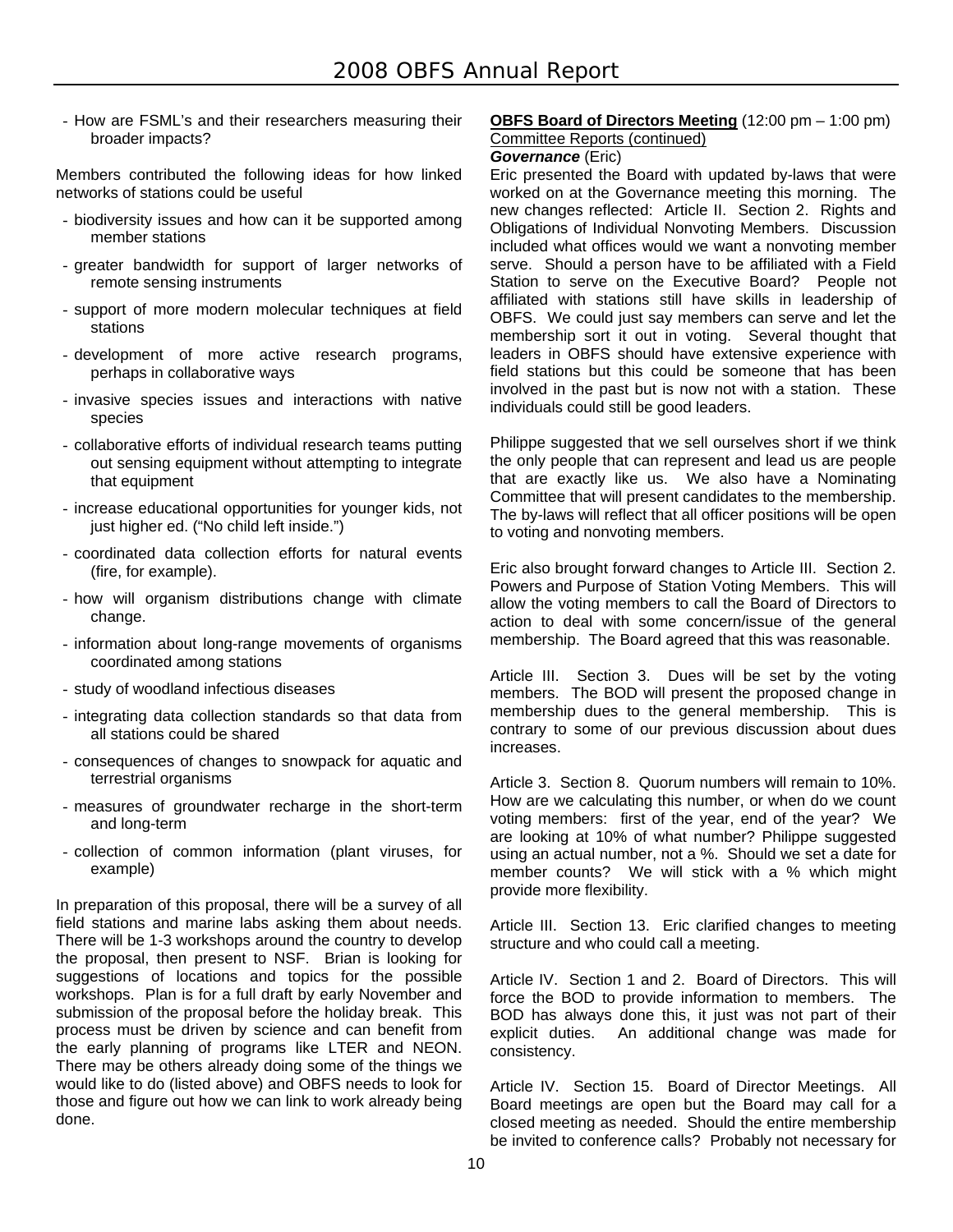an open call to attend but posting conference call dates on the website and published in the newsletter is a good idea.

Article V. Section 3. Past-president can be removed, just as any of the other officers.

Article V. Section 8 and 11. Duties for the Directors-at-Large were added and David provided input on the duties of Editor.

The BOD proposed that these changes go forward to vote by the membership on the fall/winter ballot.

Eric, Jan, and Greg will work on completing the OBFS Policies and Procedures Manual.

#### **New Facilities Slide Show and Next Year's Host Station** (1:00 pm – 2:00 pm)

David Lentz, University of Cincinnati, presented their new station, "Cincinnati Center for Field Studies" in conjunction with Hamilton County Park District. Leased an old Shaker farm for use as a facility.

Mark Stromberg, UC Natural Reserve System, Hastings Natural History Reservation. Mark presented a new gift of 175 acres adjacent to the original land, also some new modular buildings. Modular buildings are treated as trailers and you can bypass a lot of the architectural reviews.

Holly Ackenson, Taylor Wilderness Research Station, presented their new facilities rebuilt after the old buildings were burned in a forest fire. They also renovated an old homestead into a new facility with a 1920's motif.

Deedra McClearn, LaSelva Biological Station, Organization for Tropical Studies, Costa Rica, presented information on the host site for next year's Annual Meeting. Meeting will be held September 24-27, 2009. The theme of the meeting will be "International Field Stations." Preand post-meeting trips have not been planned. Deedra would like to get some input from folks this year about what they would like to do while in the area. La Selva is about 2 hours north of San Jose. La Selva hosts researchers and students from all over the world, over 3,600 user days per year. Peak use is Feb.-Apr. La Selva can sleep 150 people and feed 200 people. Plan ahead for obtaining a passport, you will not need a visa. The CDC website has useful recommendations for foreign travel vaccinations. Be sure to get a tetanus shot.

#### **Mixer and Nuts-and-Bolts Session - International** (5:30 pm - 6:30 pm)

This session was canceled due to an extended research tour in the Blackrock Forest.

**"Green Buildings" Tour** (7:30 pm - 8:30 pm)

Jack Caldwell and Bill Schuster led tours of BRF's two new buildings and discussed green technologies incorporated into them.

#### **Discussion of Green Facilities at Field Stations** (8:30 pm - 9:30 pm)

Philippe Cohen and Bill Schuster moderated a discussion on green building and shared examples of their experiences in green design.

# *Saturday, September 20, 2008*

**OBFS Business** (8:15 am – 9:15 am)

#### *Secretary's Report* (Greg Smith)

Publicly thanked Claudia Luke for her service to OBFS and for her help with the Secretary transition. He asked that members check the member list and update their information.

# *Treasurer's Report* (Shorty Boucher)

Operating Fund Balance =  $$44,462.60$  spread among CD's, checking account, PayPal account. Income was ~\$1,000 less than projected. Overview of budget included some new expenses including tax preparation. If you were a committee chair and have invoices for reimbursement, please turn them in. There is a placeholder amount in the budget for the BOD to review, a separate line item for the brochure production, and a line for website database work. The NEON membership fee will move into the main operating budget. Last year we had a net loss of \$717.86.

Proposed Budget for 2008-2009. The budget reflects a proposal by the BOD to raise station dues to \$150 and member dues to \$50. This will be voted on later today. Members should discuss this. If a Field Studies poster will continue, someone will need to take over responsibilities from RMBL. The budget also reflects an increase for a Treasurer's Assistant to help with various tasks that are the responsibility of this office. Most of the budget items stay the same. John Kim will continue to be contracted for database services. There is also a proposal for \$500 to continue to consult with the tax attorney as needed. Total budgeted expenses =  $$48,660.00$ . Even with a dues hike we are projecting a deficit of \$18,160.00 for 08-09 if all budgeted items are spent. As we have grown and the database work has gotten more complicated, we need to think about help for the Treasurer. Philippe suggested a lump sum for committee budgets instead of individual lines for each committee since many committees never spend their budgeted amount. Larry pointed out that there will be an adjustment to the cost for the Annual Meeting. Jeff Brown said he could put Shorty in touch with someone that works with non-profits that might be able to help with bookkeeping. The website will eventually have a more public face but right now we need to work on the database. Jan suggested that until the website is more useful and appealing, the Field Station poster might not be necessary. The poster might take a year off and look at starting the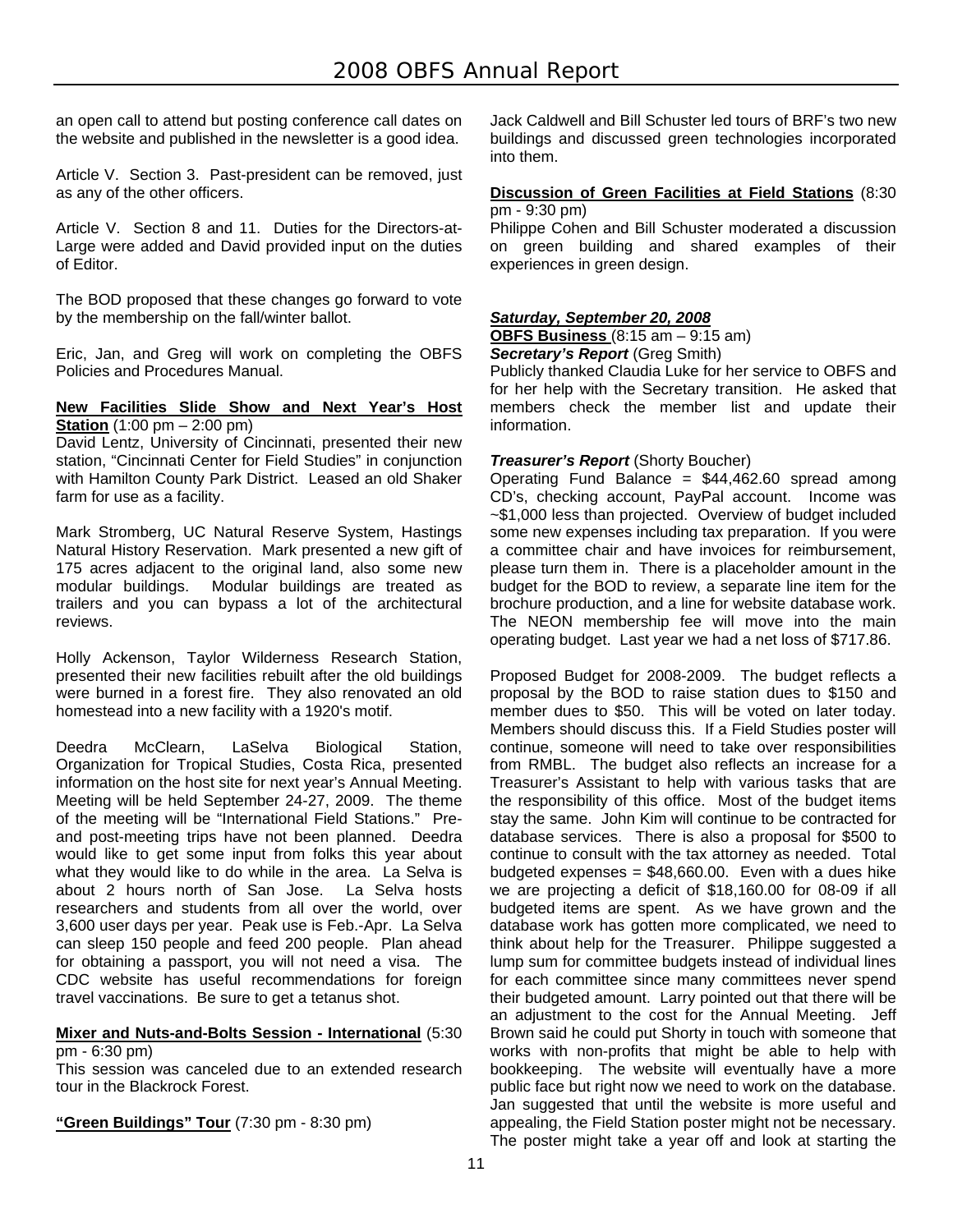poster up again next year. That money can be reallocated. The Secretary can work with Faerthen to "beta-test" the database.

# *Finance/Investment Committee Report* (Peter Connors)

It was a bad year for our investments. Balance as of Aug. 31, 2007 = 77,879.07; balance as of Aug. 31, 2008 = \$75,829.77. The funds managed previously by Citizens Funds lost 15.15% and 12.93%. These results trail benchmark indices. The funds are watched over a 3-year cycle. Citizens Fund was bought out by Sentinel. As of April, there has been a change in management of the funds. The new managers have very good records and they do provide green funds. We will do nothing at the moment and watch the results with the new fund manager. The Finance Committee will review the performance at the end of the year.

# *Vice President Audit* (Larry Weider)

This year, we were about ~\$12 off in our audit. There were some difficulties and confusion, especially related to the PayPal collection of dues.

# *Diversity Committee* (Amy Whipple)

Presentation of the 2nd Annual OBFS Diversity Award. Nominees were: Adirondack Ecological Center and Cranberry Lake, Sagehen Creek and Sedgwick Preserve, Mountain Lake Biological Station, Coweeta Hydrological Lab, and Hatfield Marine Science Center. This year the OBFS Diversity Award was given to Llano River Field Station for the Texas Tech University Outdoor School. They have reached >5,000 students, 50% of which are from Title I schools, 43% are Hispanic.

#### **Committee Reports – Block 1** (9:15 am – 10:00 am) **International** (Deedra McClearn)

OBFS is an international society: 10-15% of members are outside of the US. Discussed the commitment of OBFS to international stations and spin-off from IOBF. Focus on practical things for the future, particularly for next year's meeting in La Selva. The Committee will organize a symposium on international stations at next year's meeting : The Current Role of Biological Field Stations Around the World in Teaching, Research, and Outreach." Speakers would be invited, creating a global symposium. Deedra proposed a symposium committee to help plan for this, apart from planning of the regular meeting. The committee will look for input from OBFS members on international connections. Also looking for input on ideas for funding the symposium, especially funding for speakers from foreign countries. Judy Skog pointed out that NSF will pay for foreign scientists to travel to the US but it will not pay for foreign scientists to visit other foreign countries. The membership liked the idea of a symposium and suggested that there should be some deliverable from the event, using it as a way to educate about the importance of stations around the world as well as getting international

stations more involved in OBFS. We should check with the International LTER program, Conservation International, Costa Rica USA, etc. about funding.

# *Governance* (Eric Nagy)

The Committee worked out the tax form for the auction. Also, the committee has been working on by-laws for some time. We have approved the by-laws and now are working on some "tweaking." The membership will vote later today on whether to place these on the fall ballot. There is ongoing development of a Policies and Procedures Manual, day-to-day activities of how to run the organization. Eric and Greg will work to put this together.

# *Member Support* (Sarah Oktay for John Kim)

The Committee reviewed what the Member Support Committee is supposed to do. The Committee wants to (1) conduct a poll on member needs, (2) collect documents from members that can be shared, and (3) website improvements (search function, two portals: member and visitor). There was recognition of how various committees overlap. The Committee agreed to allocate their budgeted \$500 to website development. The survey (demographics, needs, website use) will be reviewed by the Committee, then sent to the membership for approval before placing on the web.

# *Outreach* (Philippe Cohen)

The main item of discussion was the brochure. The text can reviewed but it is too late for substantive changes at this point. Edits and re-wording can be suggested, as can layout suggestions. There was discussion about permissions policy; how can images be used in the brochure? It is useful to get permission but it is difficult to track down some of the people in older pictures. The Committee agreed to use pictures with permission from the photographer even if not from everyone actually in the pictures. Photographer credit was discussed since using Photographer names crowd the layout. The plan is to print ~10,000 copies and Jasper Ridge will be responsible for mailing the brochure to whoever wants them. The Committee would like to wait for printing until the website has a more public face since the brochure directs the reader to the website.

President Kloeppel announced that the 2010 OBFS Annual Meeting would be hosted by the University of Michigan Biological Station. reminded the membership to complete the meeting exit survey before they leave. This information is useful for planning the annual meetings.

#### **Historian Report/Group Photo** (10:15 am – 10:30 am)

Mary Hufty gathered those present for a group photo on the Blackrock Forest lawn.

**Concurrent Committee Meetings - Block 2** (1045 am - 12:00 pm)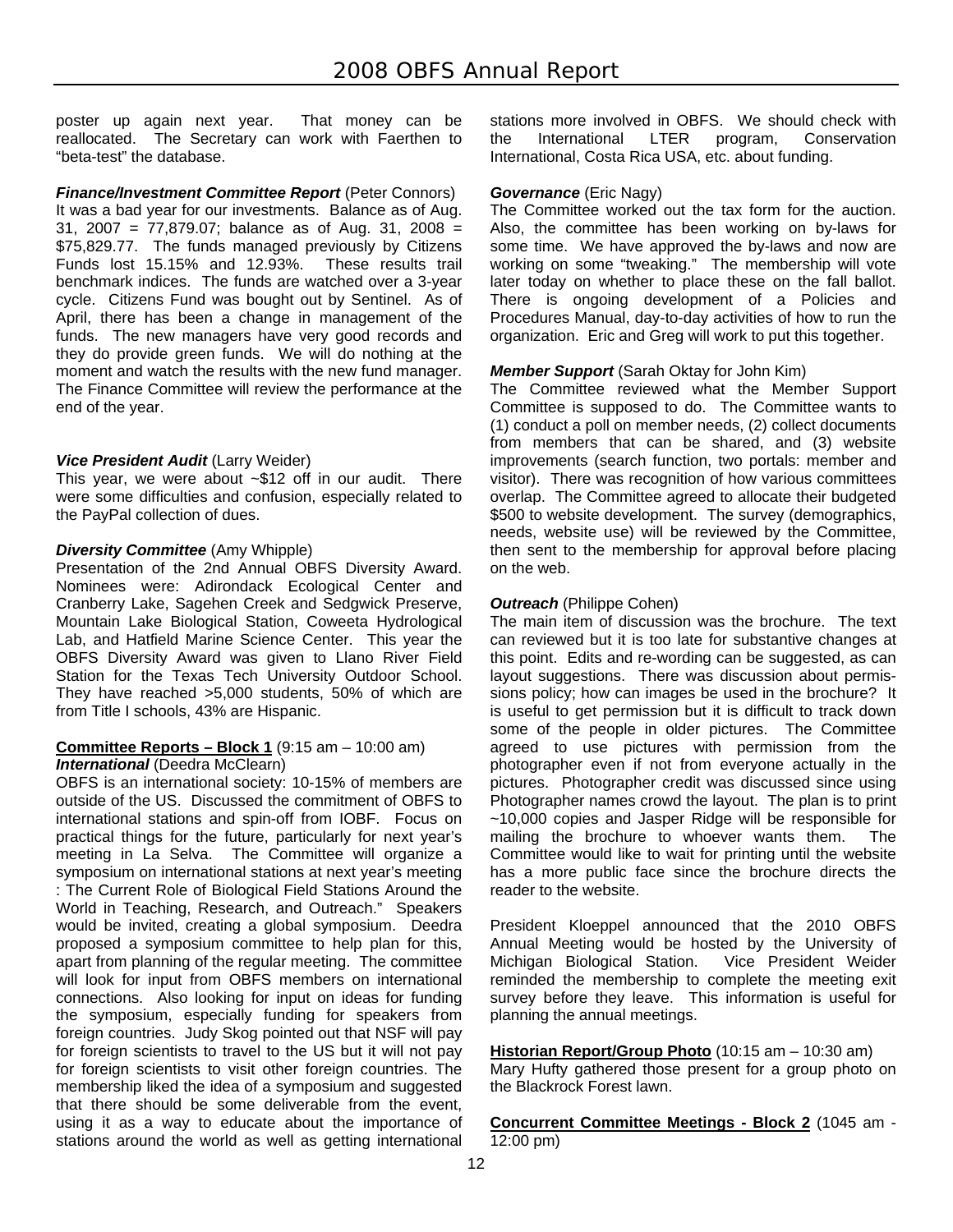*Small Field Stations Committee* (Bo Dziadyk and Linda Wallace (not present))

Science Center, 1st Floor Classroom (notes taken by Greg Smith)

In Attendance: Bo Dziadyk (Augustana College), Bill Ehmann (Individual Member), John Hayes (Ordway-Swisher Biological Station), Jack Witham (Holt Research Forest), Holly Akenson (Taylor Wilderness Research Station), Sarah Oktay (Nantuckett Field Station), Chad Jemeson (Huyck Preserve), Drew Jones (Hopkins Memorial Forest), David Lentz (Univ. of Cincinnati Center for Field Studies), Vincent Voegeli (Yellowstone Ecological Research Center), John Thompson (Mohonk Preserve), Paul Foster (Reserva Ecologica Bijagual), Mac Hardy (Ouachita Mountains Biological Station), Isabelle Kay (UC San Diego Reserves), Greg Smith (Univ. of Akron Field Station), John Anderson (Aton Forest).

The committee structure was developed about 10 years ago by Beth Cline at the Archbold Meeting. Small Stations is a subcommittee under Common Interests. Linda Wallace is now a co-chair of the Small Stations Committee. Greg Smith asked for other members to participate as they can and volunteer to serve as members of the steering committee. Greg is willing to let someone else take his seat on the steering committee given his various other OBFS duties.

What is a small station? Stations with small area, small budget, few personnel, limited programs (education only, limited summer courses), very regional activities (draw only from your area or your home institution), not active year-round. This committee can also benefit new stations which are often small and share issues with established smaller stations. Sarah brought up the idea of an exchange program - setting up a group of near-by field stations that can share resources, students, ideas, etc.

Should this group have a larger meeting devoted to small/new stations? If so, should this meeting happen separate from the OBFS or in conjunction with OBFS? The group thought that there should be clear objectives as to the reasons for such a meeting. Nuts-and-bolts kind of things could likely be handled at OBFS and not in a separate meeting. However, regional collaboration should be encouraged. A separate, regional meeting might encourage non-OBFS members to participate with other field stations. This might ultimately get other stations interested in OBFS. There could be sub-meetings of OBFS focused in specific areas of the country that would potentially allow more station participation, bring in more member stations, introduce stations that are near one another. Regions could send representatives to the main OBFS meeting and report on what their region is doing. Smaller meetings can allow focus on specific topics that are not possible in the time allowed for committee meetings at the main OBFS meeting.

The group discussed a survey designed to understand more about the needs of small/new field stations. Bo provided a list of potential questions for the group to review and Sarah will work these questions into the developing member survey from the Member Support Committee. Those questions are

- 1. List the name, location and address of your field station.
- 2. Is your station a member of Organization of Biological Field Stations? If so, skip to question #4.
- 3. Please provide the following information about your station: physical size, age of the station, education programs, research programs, outreach.
- 4. Do you send or hope to send representatives to the a nnual OBFS meeting?
- 5. What do you perceive as the greatest needs of your station? Please list the top three in priority order.
- 6. How can the OBFS, in particular the Small and New Field Stations Committee, assist you?

Bo discussed how this committee might maintain its identity. He asked if this committee merits continuation as a distinct group. The group agreed that this distinction is useful and asked about articulating what constitutes a small station. Identify this would help establish goals that the committee can focus on. The group discussed common challenges.

Holly Akenson, Mac Hardy, and Isabelle Kay, expressed interest in joining the steering committee so the new steering committee is Bo Dziadyk, Linda Wallace, Holly Akenson, Isabelle Kay (recorder), and Mac Hardy.

# *Diversity Committee* (Amy Whipple)

Science Center, 2nd Floor Classroom (notes taken by Amy Whipple, pasted verbatim here)

*Attendees: Amy Whipple, Tom Arsuffi, Violet Nakayama, Jim Gosz, Nanct Lowe, Gwen Pearson, Deedra McClearn, Brian Kloeppel* 

#### Award update

a. 2008 Award: Report from Amy with additions from Violet. We had 6 great applicants and did not have to beat the bushes for applications this year. Awards were made today of the permanent and rotating plaques to Bonnie Loeffler of Llano River Field Station and nominee certificates were handed out. The travel award is being used by a teacher from the program at Llano River this year (up to \$1000). Amy and Tom will finish Llano River's letter and press release.

Suggestions - be sure to get a good photo of award presentation and frame the certificates.

b. 2008 Process and ideas for modifications (review committee) Thanks to a great review committee!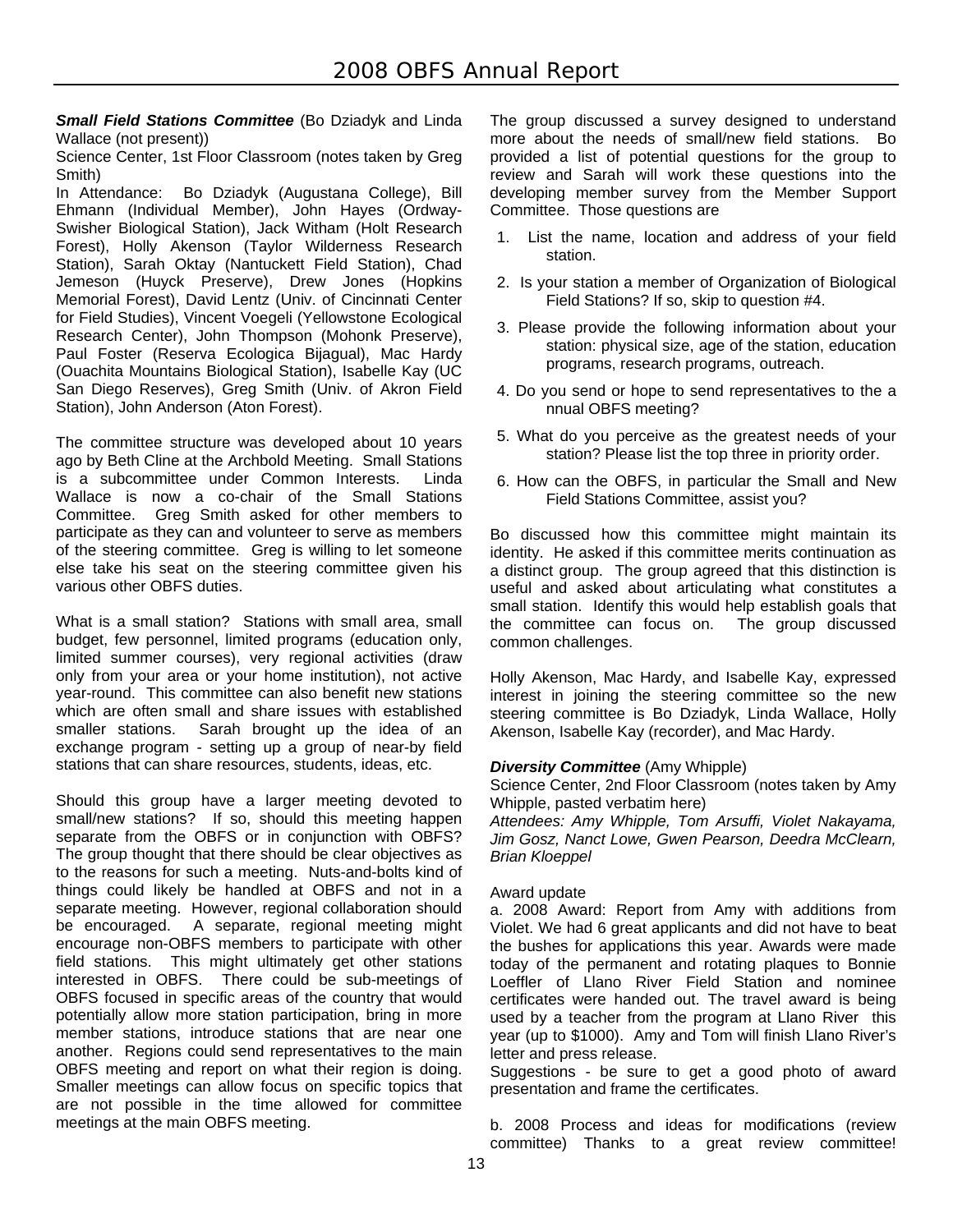Questions raised during evaluation were: do we want a numerical scoring system? Is there a problem in comparing widely different programs (k-12 vs college, large versus small numbers of participants)? Should there be more than one award?

c. Future planning/changes and organizer Plans: Add first generation college students to list of audiences (emailed idea from Brian Kloeppel). Poll review committee on evaluation procedure. Poll membership on possibility for a second award at the discretion of the (with split \$ award). Tom Arsuffi will organize this year's review.

d. Documenting diversity practices: John Kim emailed a suggested including information on awardees on the website (in the handbook) and maybe having a wiki. Discussion focused on streamlining production of prepared website materials on the winning and nominated sites for others to use as model program ideas. This would include collecting information In a format that it can easily be formatted for the web: Handbook; Wiki

e. Additional activities, ideas for consideration

- 1. Workshop: *The diversity session was well-received, but was not wanted every year. Diversity is a subtopic at today's education session and will be incorporated in the* international theme at La Selva. An additional session at La Selva would be too much, but we might target 2010 for a focused diversity activity at Michigan.
- 2. First generation students (Brian Kloeppel) this was added to the target audience list. It was seen as overlapping with the other audiences already listed.
- 3. Development opportunities? Jeff Brown: pursue resources for video:"Biological Field Science". The video would explain what science is, show exciting field science, and show what careers are available. Could target  $\sim8^{th}$  grade as well as families.

#### Issues:

Declining interest/lack of interest in field science, recruiting under-represented students, career awareness Family/community support for other careers Traditional Ecological Knowledge Funding sources/partners: NSF: ISE/CRPA ESA/SEEDS/Teresa Mourad Foundations: Mellon and Sloan "Youth Voice" for Wild and Scenic Film Series Faerthen Felix UCNRS KBS and NAU also

Stations could tie into "No Child Left Inside" Models for programs: Llano, Fairchild Challenge Promote Citizen Science programming (ISE)

*Organizational Development Committee* (Ian Billick) Science Center, 2nd Floor Dry Lab No minutes reported.

**Education/Diversity Panel Part I** (1:00 pm - 2:30 pm) Past-President Jan Hodder introduced a series of presentations focused on education and diversity. Wynn Cudmore presented, "The northwest center for sustainable resources: a model for using biological field stations to enhance science education." NCSR is funded by the NSF Advanced Technological Education (ATE) Program. They have received \$7.5 million through 2008 and have just been funded for an additional 3 years. They develop and disseminate ecosystem-based curriculum materials with an emphasis on community college natural resource and environmental science programs. NCSR also offers professional development for college faculty, primarily community college faculty but also high school and universities. Information can be found at www.ncsr.org.

Curriculum Characteristics

- o increased levels of science and mathematics
- o incorporation of ecosystem management and new technologies
- o increased field and laboratory experiences for students
- o materials are "classroom-ready"

Goal: to ensure that all students, regardless of major or career interest, become scientifically literate members of society and capable of understanding technology.

"Science as a Process" Instrument. Pre- and post-test approach to identify learning of students in the program. Post-test scores increase over pre-test scores by about 14%. The instrument is available on the NCSR website.

#### NCSR Curriculum Products

- Entire courses enhanced syllabi. Lectures, textbooks, lab exercises, etc.
- Individual modules (discrete instructional units). Portions of courses on specific topics.

Example labs:

- o log decomposition in forest ecosystems
- o an evaluation of the edge effect
- o evaluating human impacts (lecture support, not a typical lab)
- o Impact of land use on water quality (use Google Earth and NASA World Wind for remote Willamette Valley land use change (computer modeling) evaluation of media coverage of an environmental issue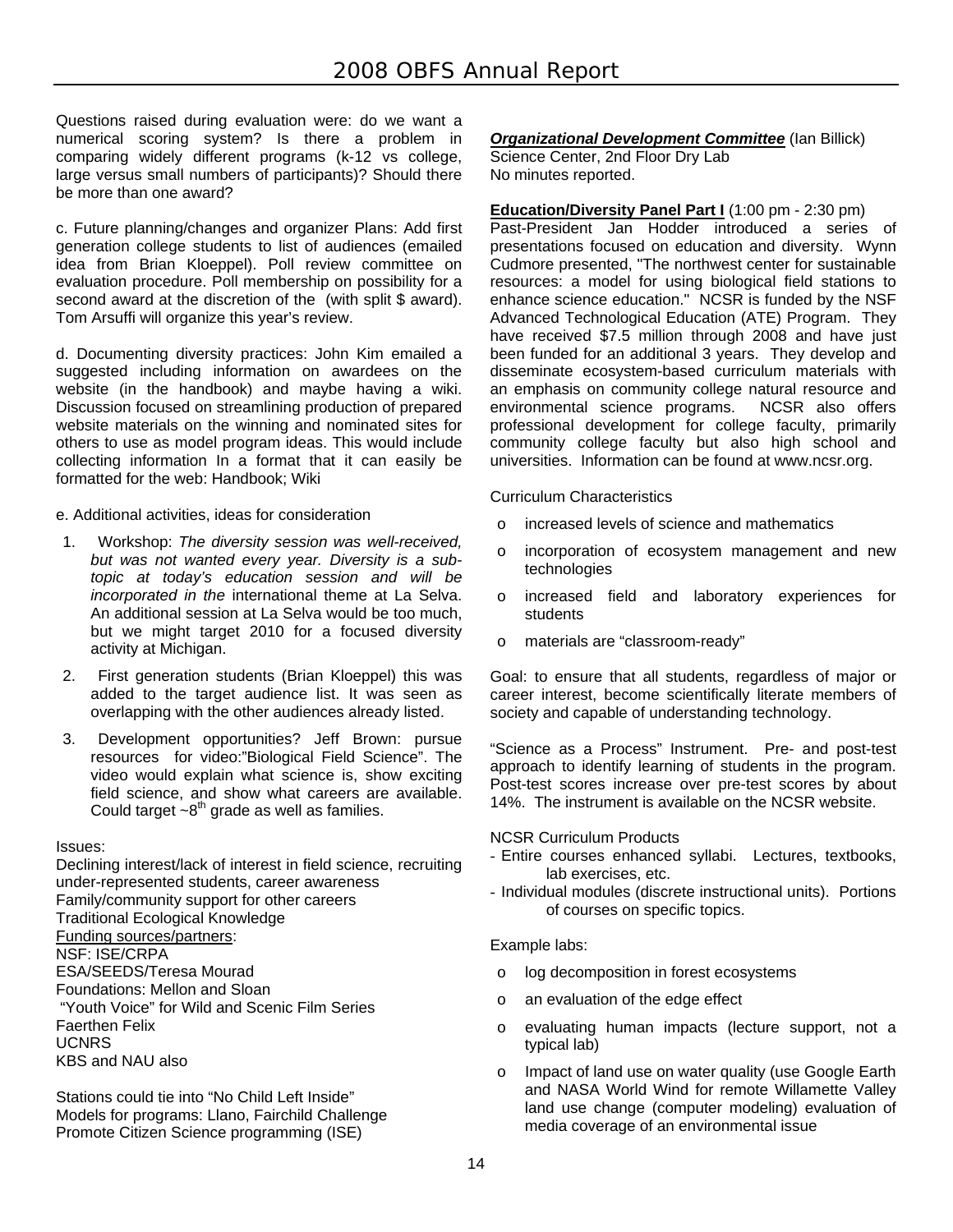o global climate change

# Future efforts:

NCSR Fire Ecology Series (soon to be released), Genetically-modified Organisms, How to Present and Interpret Environmental Data, Illustrations of Interconnectedness in Ecosystems, Marine Fisheries and Wetland Mitigation are down the road.

Professional Development Institutes

- ~15 faculty in a week long workshop (ex. Fire institute and land use impacts institute, marine fisheries in 2009)
- Presented >40 institutes with >600 faculty participating. There are immediate surveys and follow-up for several years to see if modules are being implemented.

How do FSML's fit in?

- o venues for faculty development institutes
- o venue for full undergraduate courses and portions of courses
- o venue for visits by funding agency
- o current research as model for curriculum development
- o field station scientists as resources

How might field stations foster a working relationship with educators?

- Make educators aware of what biological field stations have to offer. Link with community colleges and other schools without the resources.
- Identify interested faculty and field station scientists. Pair them together.
- Know your audience (graduate vs. undergraduate, community college faculty are "generalists")

They have a directory of community college faculty that teach in the area of natural resource sciences. This directory is also available on the website and OBFS stations may be able to locate interested faculty in their area.

William Ehmann presented a recap of an NSF-AIBS meeting they attended on undergraduate education. Discussion points:

- o What are the main goals and learning outcomes for 21st Century Biology?
- o Do Biology departments want to go the route of chemistry and be accredited?
- o What are the changes that need to take place in teaching (pedagogy, lab needs, technology)?
- o How do foundations and professional societies support efforts in undergraduate biology? Discussion of US competitiveness in STEM fields.
- McGraw-Hill Publisher was telling his editors that they might get one or two new print editions and then it would go to a web-based text.

The discussion moved into a brainstorming session to discuss how OBFS can participate in these efforts.

- How can we use the OBFS platform for undergraduate biology education? Can we give students a more continental/global scale - like multiple field stations in a season. Sort of a super-REU experience.
- Increase networking among stations. Using technology to keep researchers, faculty, and students in touch.
- Can OBFS reach out to other professional organizations so they can hold meetings at field stations?

OBFS must take the opportunity now to promote ourselves. All of this might tie into the NSF call for proposals in Research Coordination Networks - Undergraduate Biology Education.

The membership discussed opportunities for OBFS to pursue these ideas.

- o Field stations are generally too small to host professional meetings (except for very small ones.)
- o The super-REU idea might work for peer-review exercises, modular courses (course hopping), etc.
- Social networking can be done by email lists, Facebook, MySpace, public radio in your area, speaker series, etc. Anything that will connect stations to interested individuals and organizations.

Judy and Peter provided comments from NSF. RCN is designed to encourage collaboration between organizations that would not normally work together. Because of a need to pursue an aggressive approach to biology education, the RCN-UBE was created. This might help some of these undergraduate education activities to become more national in scale. We need to think big for this proposal to be successful. We should not compare this to NEON. NEON is an infrastructure program, education comes from other avenues. Something we might develop here might guide NEON as they develop their education outcomes.

The NSF-IRES (International Research Experiences for Students) might be another avenue for a super-REU if a portion of it was international.

**Education/Diversity Panel Part II** (2:45 pm - 3:30 pm) (Bill Schuster)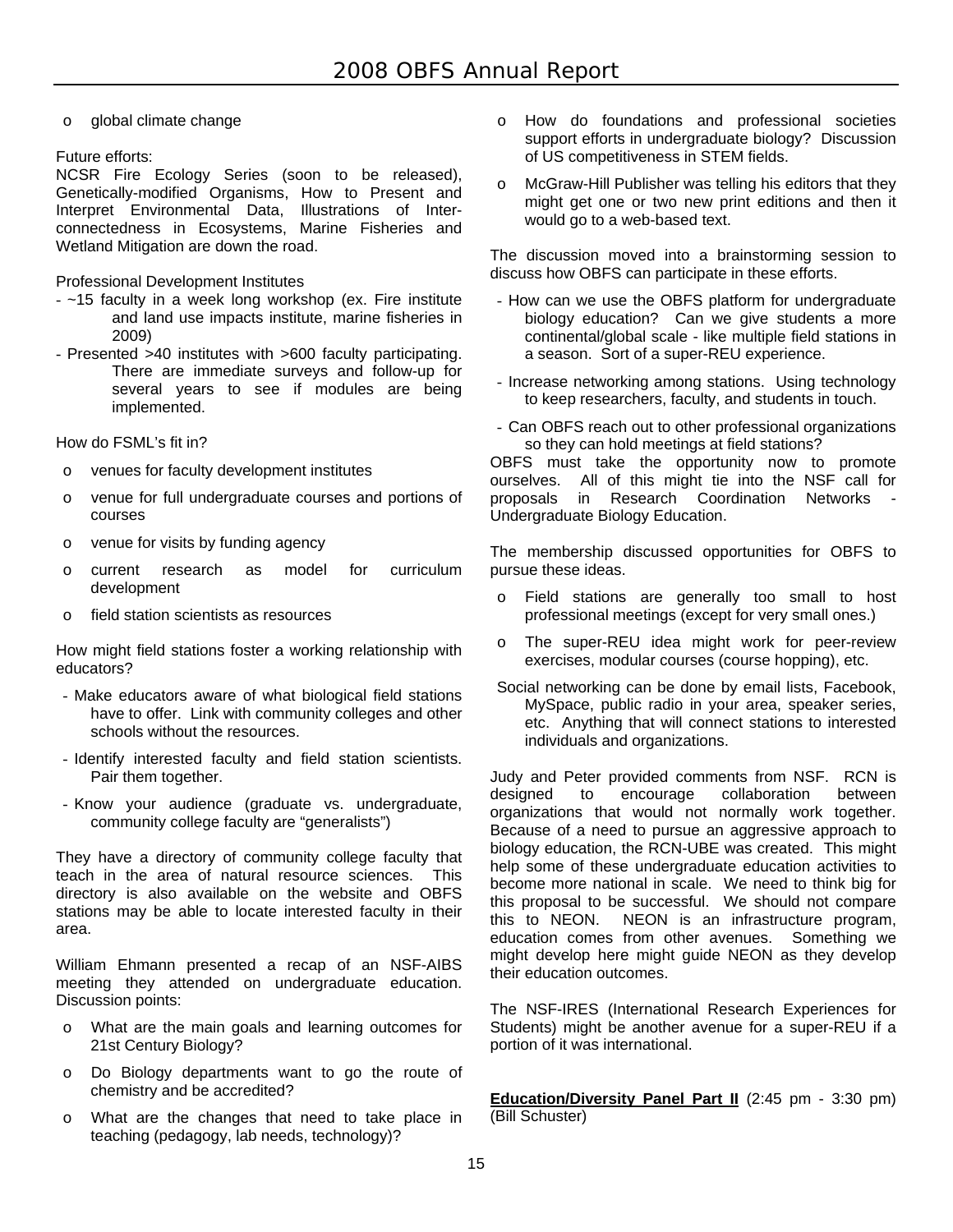Bill Schuster introduced the "School-in-the-Forest" Program. K-12 education for urban students, reaches out to dis-advantaged children, particularly from urban settings, including New York City. Norman and Joyce Baron described the program that they helped create in conjunction with Blackrock Forest.

Why is this important?

- Many schools in NYC do not have science teachers, much exposure to science.
- o The program focuses on observational skills which leads directly to questioning.
- o They do field work, data collection, and lab work.
- o They study chemistry, geology, biology (including classification of plants and animals, etc.)
- o There are emotional gains in the students, particularly in their self esteem. The also develop socially.
- o The students are also engaged in a lot of physical activity. Outdoor experiences are extremely limited for these children.
- o In the future, these kids might make a positive impact for the environment, even as citizens.
- o Field stations should connect to schools. Most school programs are essentially extended field trips. Scientists can introduce different skills to the students.

How was this program created?

- Decided on grades 4-5, an age in which kids are very altruistic. They are very hopeful and want to try and do something good for the world. Principals at schools asked to include more grades, eventually grades 3-8.
- Schools offering this program were sought after by parents.
- Programs must fit within the already existing school structure. The administration and teachers must be supportive.
- The program has worked with two different schools for 6 years now.
- Funding was provided by various trusts and foundations and state government. It was difficult to interest foundations in a small-scale program. BRF covered some of the costs when funds were low. A bike-ride fundraiser ("green ride") raised enough money to support the program for one year.
- Curriculum was linked to NY State Learning Standards.

Advice for those that want to get started with a similar program.

- Be prepared to do a lot of hand-holding with the public schools.
- If you use existing field station staff, make sure they want to participate.
- Getting scientists into the classroom to supplement the field work is beneficial.

The program is continuing, being run by Blackrock Forest staff now. The program has not been able to track students after they leave the program due to privacy laws. But they have done pre/post testing.

#### **Committee Reports - Block 2** (3:30 pm - 4:30 pm) *Diversity (Amy Whipple)*

A number of new faces in the diversity group. Discussed the award process for the year and suggestions for the future. While evaluating this year's applications it was difficult to decide on a winner since the awards were so diverse (K-12, higher ed., adult, etc.). The committee asked the membership, "Should there be flexibility for such diversity as they review awards?" For example, they might decide to give two awards, with the monetary award being split. The membership discussed the value of each approach but ultimately decided to stick with one award. As Peter McCartney said, "Turning people down gets easier over time." Nominees from previous year's that did not win will be contacted and asked to resubmit with an update. Tom Arsuffi will handle the evaluation process this year. The committee will also work on updating the RFP on the web. They will also work on video(s) for the web that paints field biology in a positive light and promote field stations to a diverse audience. The committee also discussed planning another diversity workshop at the 2010 meeting.

# *Small Field Stations* (Bo Dziadyk)

Sixteen people attended the meeting with many new faces. The new steering committee is Bo Dziadyk, Linda Wallace, Holly Akeson, Mac Hardy, and Isabelle Kay (recorder). Given the diversity of small/new stations, the group discussed that the leadership should not continue indefinitely but rotate over time. This will involve many more people in OBFS leadership. The group also discussed the possibility of a regional small/new stations meeting every 2-3 years. This would provide more time for in-depth discussions of topics of interest. There just doesn't seem to be enough time to accomplish business at the main OBFS meeting. There does seem to be overlap with Member Support and perhaps these committees should work together more closely. The committee has begun to develop a questionnaire to assess needs of small/new stations.

# *Organizational Development* (Ian Billick)

The Committee discussed how to develop resources for OBFS. There is a need for core messages: facts,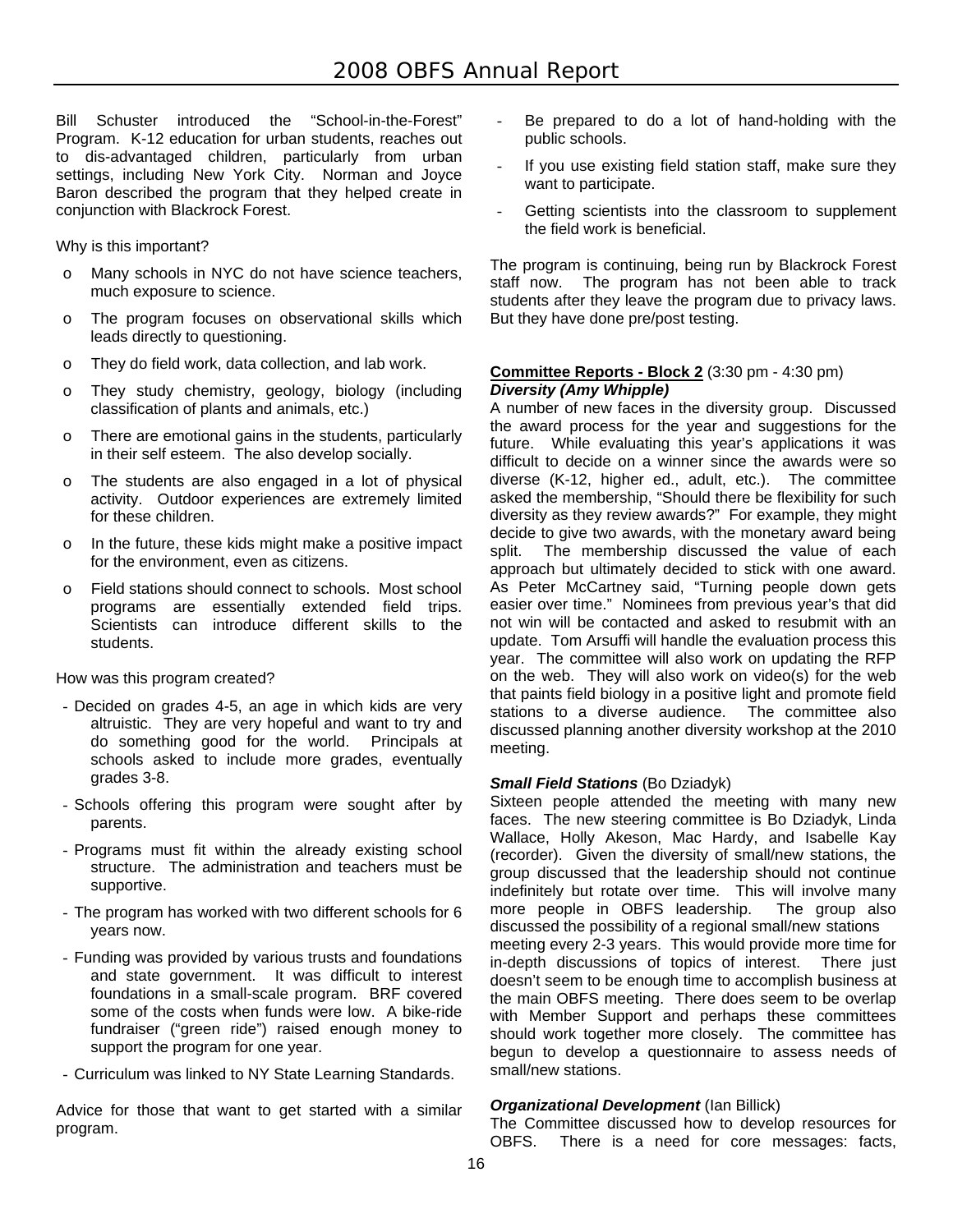individual stories, etc. Began to take steps toward developing a donation mechanism. The committee will begin by looking for small grants to offset meeting costs for next year and will consider an invitation to ESRI and Trimble to next year's meeting. This will help establish collaboration with corporations that provide equipment and software that many of us use. Stations with contacts for other equipment providers should contact Ian.

# **OBFS Business** (4:30 pm - 5:30 pm)

#### *Congressional Visits Day Update* (Philippe Cohen)

Philippe Cohen, Bo Dziadyk, and Greg Smith attended. It was a very positive experience and eye-opening. Many of the congressional staff had a Ph.D. staff member. Staffs expressed the importance of continuing to be heard.

#### *LTER Update* (Brian Kloeppel)

Each quarter Briand contacts Bob Wade just to discuss the LTER network, since several of the sites are OBFS members. One point of discussion was avoiding conflicts between the OBFS meeting and the LTER All Scientists meeting. The LTER meeting is open to the whole scientific community, September of 2009 in Estes Park, CO. They recently had an LTER site review.

# *AIBS/NSF Update* (Eric Nagy)

OBFS is an AIBS Member. AIBS provides numerous services and support to their members. As an institutional member we get to send a representative member to the council meeting. This year they met on May 14, 2008. There is a full report in the foyer and on the AIBS website (AIBS.org - called "Briefing Book"). We are mainly interested in the AIBS Public Policy Office and the Education Office. Rita Colwell is the current President of AIBS and wants to focus effort to get people on the Hill and at NSF. Important projects are the Encyclopedia of Life (Eol.org) and BioOne (BioOne.org). There is an interest within EOL to catalog collections as well as live organisms. Rob Gropp runs the Public Policy Office: evolution/creationism issues, email activity bulletins, legislative language to help support funding for science, esp. NSF. They also provide a "Communicating Science: A Primer for Working with the Media" that can be downloaded from the AIBS website. OBFS is involved in Congressional Visits Day, NSF Conversation in Undergraduate Biology, and the Year of Science 2009. Year of Science resulted from a proposal stemming from an AIBS Council Meeting. Find out more at COPUS (www.copusproject.org) = Coalition on the Public Understanding of Science, celebrating Darwin's 200th birthday. Field stations could host Year of Science events. Register at the website, it is free to join. Eric presented a PowerPoint presentation sent by Sheri Potter of COPUS. BioScience will publish a series of papers focusing on field stations and what they contribute to science education. This resulted in 6 manuscripts that will appear in various editions beginning as soon as February 2009.

# *Discussion of 2008-2009 Budget* (Shorty Boucher)

Shorty clarified that the BOD approves the budget but the membership at large must approve changes to the dues. There was a question about the status of IOBFS and if money would be budgeted to it. That appears to be in a state of limbo at the moment. The line item was removed because there was no longer work being done on the website. It was again suggested to combine the committee lines into a single line. The line for this year's poster development will stay but that money can be used for other things since the poster will not be created this year. There was discussion of dues increases including: what is being done to get stations to pay delinguent dues or encourage lapsed stations to renew. There were issues with repeat notifications so some stations may have missed this. The BOD will entertain requests for stations or individuals that could not absorb the dues increase. This would be determined on a case-by-case basis. MOTION to increase station dues to \$150/year and individual member dues to \$50/year, seconded, passed unanimously. MOTION to give BOD the power to provide hardship waivers for stations or individuals as they see fit, seconded, passed unanimously.

# *By-laws* (Eric Nagy)

Eric reminded the membership about substantive changes to the by-laws and explained. Everyone should review and comment on the by-laws. Discussion continued. It was asked why individual members cannot vote? The tradition has been the stations are the members, the members are actually stations. Hearing no more concern, the by-laws changes will be placed on the ballot for vote by the membership.

#### **OBFS Auction** (7:30 pm - 10:00 pm)

"Woodstock 1969 Revisited"

The Gerald Selzer Memorial Gong rang in this year's auction and >\$6,000 was raised. A good time was had by all!!

#### *Sunday, September 21, 2008*

#### *Nominating Committee Update*

Eric announced the nominees for upcoming open offices:

Vice-President Amy Whipple

Bill Schuster

**Treasurer** 

 Philippe Cohen Vince Voegeli

- 
- Director-at-Large Deedra McClearn Sarah Oktay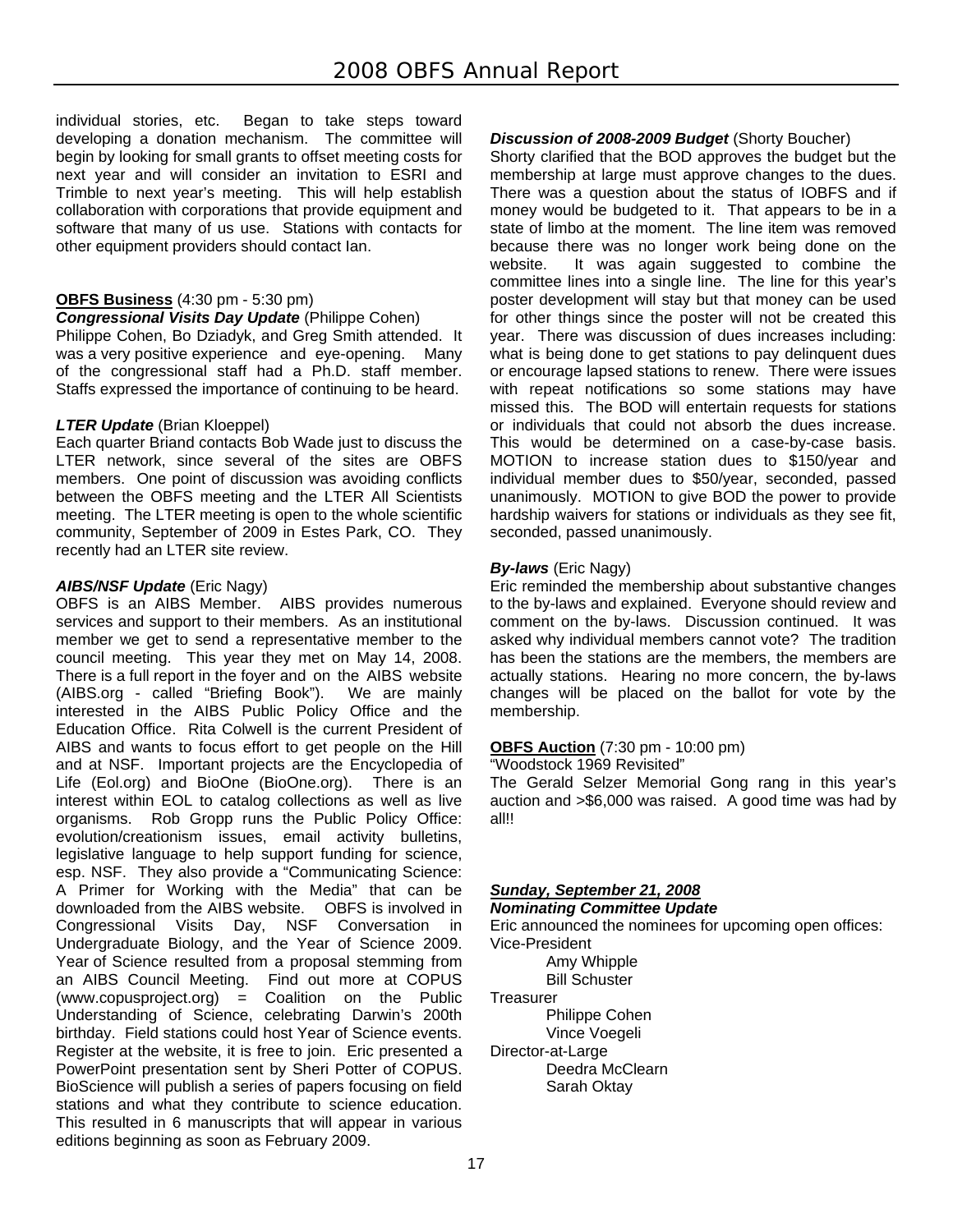There were no nominees from the floor. The ballot will appear at the end of the year with a by-laws vote. New officers take over April 1, 2009.

#### **OBFS Website Session and Information Management/ Website Enhancement** (9:00 am - 10:30 am)

Faerthen Felix led a discussion on the OBFS website and database. The website is currently functioning as a management tool for the organization. There is a desire to create a more public face for the website. The website is currently a bit of a hybrid. At the moment the focus is on creating a useable database but there is an increasing desire to make the site more attractive to the public. This part of the design is not that complicated. An important part of the public side will be the course updates. Reminders about updating your course information are going to be more automated. There are some issues with updating course information, mainly how to do this are not obvious.

The membership was asked what they would like to see on the public portion of the website. Suggestions included

- access for the public just "visiting" and access for the scientific community
- more aesthetically appealing
- logos for all OBFS partners (NSF, AIBS, for example)
- organize navigation for user groups (scientists, teachers, general public, etc.)
- useful links to sites that OBFS might associate
- historian page (posting photos, information, etc.)
- description of who we are, who are our members, what we do
- how to join, benefits of membership
- announcements, such as annual meeting
- lists of stations with various programs (volunteers, K-12 programs, etc.)
- all student opportunities (courses, internship. volunteer)
- public outreach events
- searchable (by offerings, by location, by habitat, etc.)
- message board or forums
- obvious information about the upcoming annual meeting
- obvious link to the online "Operations Manual." Maybe rename it on the webpage to "How to run a field station."
- link to NSF abstracts of importance to members (FSML, planning grants)
- species lists.
- By launching this public portal we might be creating a two-headed monster. It will be up to the individual OBFS stations to make sure their information is up-todate.

Faerthen is developing a "wish list" as we move forward. The database work is basically done, just working out some quirks and adding some functionality. John Kim continues to work on these issues. The database is built on open-source software. There is a need to update the PostNuke software, now called Zikula.

The PayPal link for next year will need to be updated to reflect the approved dues increase.

The static face of the public side of the webpage would not take long to create, but might take some time to get it to something that all agree on. Faerthen will work on a more public page to present to the membership.

Bill Schuster led a discussion about individual website issues. Websites are increasingly important in disseminating information. Station websites vary across the board, all are mostly static trying to provide information very easily. Very few are interactive with tools available to all that visit. Bill used the Blackrock Forest website as an example. They have information on the site broken out by user groups (teachers, scientists, students, etc.). There is a content management system in place that makes it easy to update via templates. They are also advancing their "Virtual Forest" program using Google Earth and photos of the forest to link to real-time stream data and other information that will allow students to collect information remotely. This can be coupled with on the ground measurements. To the extent that stations can network and link together, we will all benefit.

There is also value in funneling updates through one person that makes sure everything works and is accurate before publishing on the web. Coordination is critical.

In order to address all of these issues for the OBFS website, it might require hiring someone to create and manage our website. This might be someone that could also do some work for individual member stations. Stations could put some money into the pot to "buy a share" of this web programmer. We should determine what the going rate for this kind of help is and determine who is willing to contribute to this effort.

Peter McCartney suggested contacting Nicole Caplan in the LTER Network about some ways we can continue to coordinate with them on database management and accessibility. She might have some advice for decreasing the learning curve for member stations.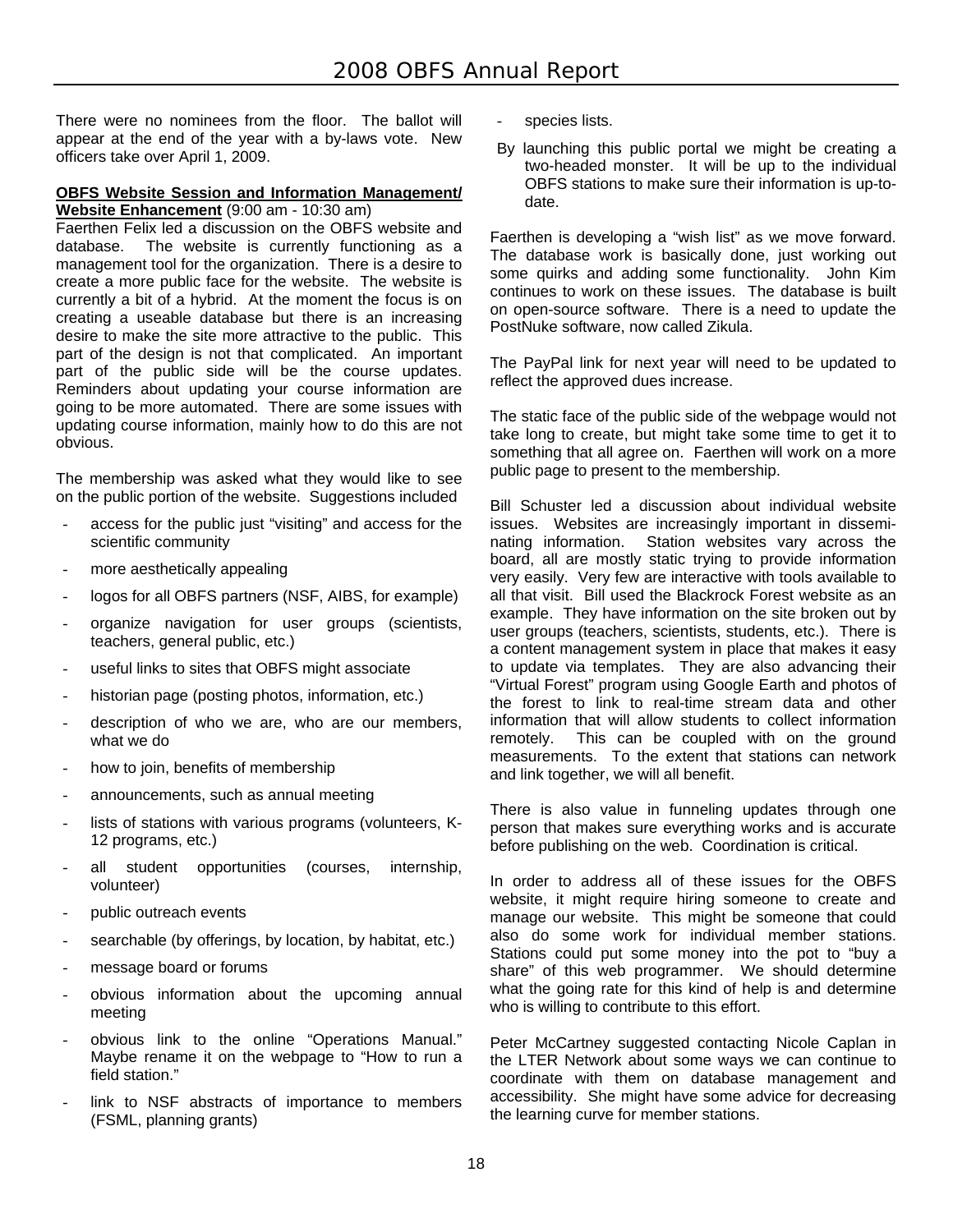**Concluding Remarks** (Brian Kloeppel) (10:30 am - 11:00 am)

President Kloeppel thanked Bill Schuster and all of the staff at Blackrock Forest for a great meeting! He also thanked Vice President Weider and the Annual Meeting Committee for their hard work and a great meeting. With that, President Brian Kloeppel officially closed the Annual Meeting of the Organization of Biological Field Stations at Blackrock Forest, Cornwall, NY.

**Board of Directors Meeting** (10:30 am – 12:25 pm) Joined by Jan Hodder.

# Committee Reports (continued)

#### *Outreach* (Philippe)

Decisions were made on the layout and still working on permissions. Print ~10,000 but does not want to do so until the website is more attractive. The brochure point people to the website. Faerthen suggested printing but not distributing. Jasper Ridge will print it and handle mailing out of requested copies. It will be a very attractive brochure.

The poster will not printed this year, RMBL will not be able to do it this year. We will reconsider the poster next year. We can use the poster money for other things this year. The posters will actually continue to hang in various places until we can print it again.

Nina will be transitioning from Kellogg and we need a new display leader or other plans for the OBFS display. The BOD should continue to work to identify someone to manage the traveling poster.

# *Web Site* (Faerthen)

Faerthen will update the wish list and will continue to work on database bugs. She will also begin to work on a more public face for the webpage. There are two databases: our field station information database and the database that drives the web access. Marshall is out of the picture, Faerthen and John will work on this. Without a full-time person to do it will take some time. Shorty suggested that there is an additional \$1500 that John has not been paid. As we move forward, we should make sure John has time to continue to work on the OBFS database. Faerthen said that John is definitely the one to upgrade the software, he knows the software and our system and can work with it. There is an additional \$5000 for John (although not committed to him) in next year's budget. It might be ideal to find someone who could prioritize the OBFS webpage. John may not have the time to devote to it. OBFS is not his priority. Philippe suggested the Jasper Ridge IT guy might be willing to help with various website duties. But we still need to find someone who can prioritize OBFS.

Brian asked if we move forward the idea from the membership of a shared web design person. This is for something completely different than the OBFS webpage but will focus on individual stations. OBFS could be one of the clients for this person. Faerthen said that this is essentially the LTER model that we were involved in initially. Jan suggested we put a committee together to explore the possibilities and the interest of members. The committee could put together a business plan to present to the membership. Eric will chair this subcommittee and Hillary, Philippe, Amy, John, and Sarah Oktay (if she agrees) will help develop a needs assessment and a plan.

# *Member Support* (John)

Sarah Oktay led the member support committee in John's absence. The committee is working on a needs assessment of members via a survey.

# *Diversity* (Amy)

The committee discussed adding first-generation college students to the list of qualifications of the award. The committee will try to link to "No child left inside" and other programs for increasing interest in science and the outdoors. The group will pursue a video presence showing "science in action." Jan asked if the award winners and what they do is publicized. Amy will work on developing something for the newsletter and/or website from the nominees and winners. Tom Arsuffi will lead the award subcommittee for next year. We should lump sum the committee budgets and give a separate line item for travel for the winner of the Diversity Award (\$1000). This amount will be \$1000 and will be available for expenses associated with running committees.

#### **International** (Deedra)

Hauyk Preserve still has the IOBFS database but we do not own this database. It has nothing to do with OBFS. We should ask Rick Wyman what he would like todo with it. Do we want this database? It would be useful, certainly for next year's meeting, but in the future as we move toward a more international focus. We will ask Art to work with Deedra to contact Rick and try to obtain the database. Deedra will put together a subcommittee to help organize an international symposium for next year's meeting. OBFS can help support this symposium and Deedra can asked for financial help.

#### *Small Field Stations* (Bo)

The small stations committee presented the idea of regional meetings to increase attendance by stations in those regions. This might follow the format of the 2005 small stations meeting in Ohio and could focus on specific issues with more time than is devoted to this committee at the Annual Meeting. Philippe suggested that this would create disincentive for these stations to attend the Annual Meeting and structures the notion that small station issues are different than big station issues.

OBFS should encourage regional gatherings of stations but these meetings should not be OBFS functions. These meetings could bring useful information to the general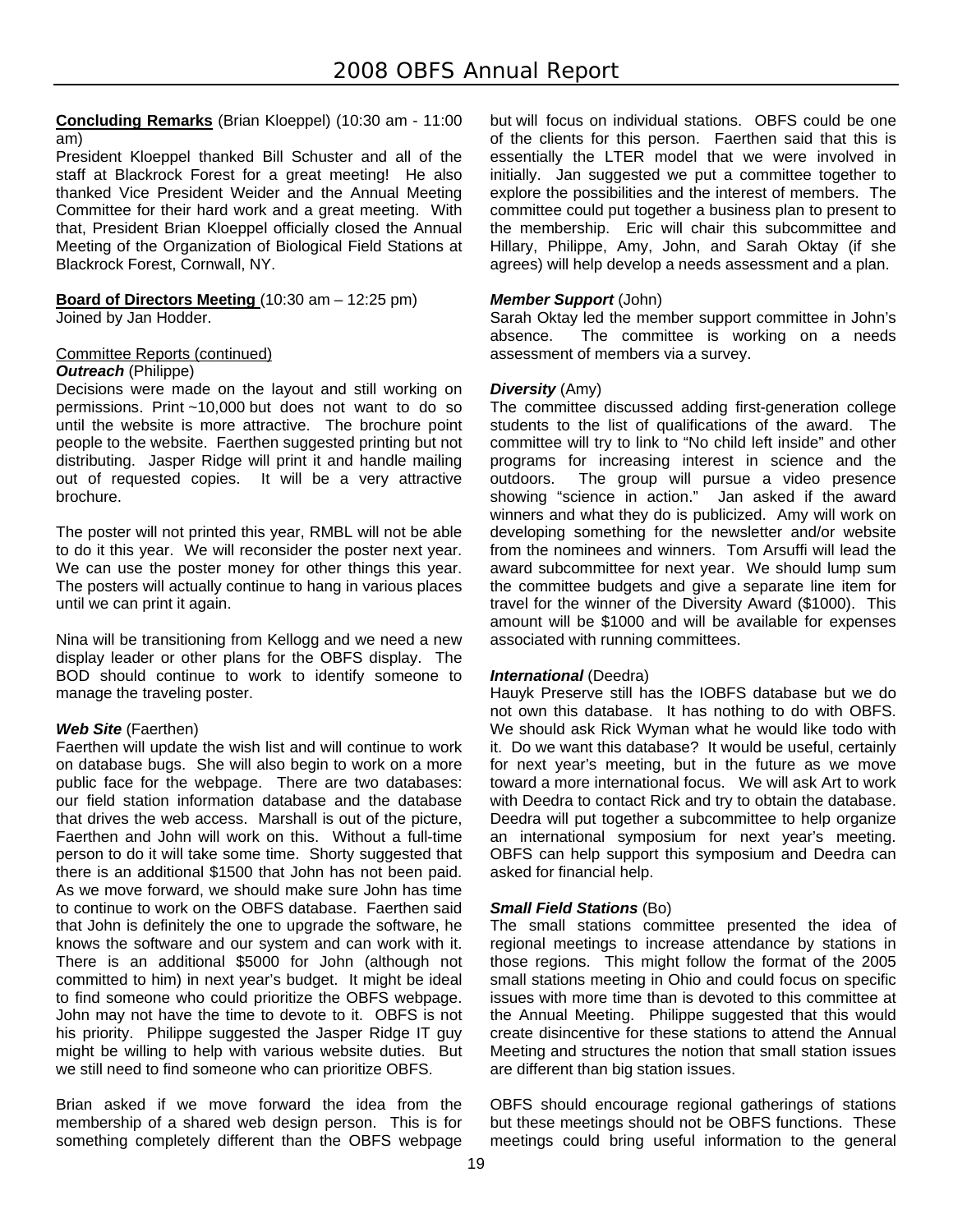membership at the Annual Meeting. The committee does not want to create a separate culture of small stations that wants to meet separate from OBFS. It also might make stations that do not attend Annual Meetings more interested in attending the larger meeting.

There is a difference between a regional OBFS meeting and a meeting devoted to "small field stations." Regional meetings can focus on more local issues. A subcommittee is working on ideas for such a meeting. The BOD can certainly consider a proposal from the Small Stations Committee to support the regional meeting.

We could also add a session to the Annual Meeting in order to have more time to address small station issues. It can be hard to work the extra time into the program but there is nothing stopping the committee for asking for time on the agenda.

Organizational Development (Brian for Ian) Questions from this committee.

Q - What is the process if we want to submit a letter to a potential donor?

A - The letter should come from the BOD with the President's signature.

Q - Is it ok to invite potential vendors to the 2009 Annual Meeting in La Selva (Trimble and ESRI)? This might allow OBFS members to cultivate a relationship with these groups that might provide software and equipment at discounted rates. We should have a policy for vendors attending the Annual Meeting. We might also work to identify vendors that might be more likely to form partnerships with us. Vendors are normally asked to provide some sort of partnership for the meetings they attend. Can we propose a sponsorship fee for these vendors that are willing to attend? They are trying to sell a product.

A - OBFS should develop a vendor policy. Various small meetings have charged as much as \$300/table. We had previously discussed \$200/table on top of the registration fee. Do we even want vendors at the Annual Meeting? If we are selective about vendors, there might be advantages to the members to be exposed to those vendors. We also receive money for their attendance. We would also need additional space and additional beds for vendors. This plan might work as an experiment in OBFS's ability to solicit corporate support for our efforts. Jan suggested the committee go ahead with this plan and charge a fee for their attendance. Eric asked how involved the BOD would be in negotiations with these corporations. The BOD will be involved in these negotiations. For next year, Deedra must agree that this is ok for La Selva. We will propose a fee on top of registration of no less than \$250.

How do we handle big donor approaches? Is there money for travel to visit donors or have donors visit?

These are perhaps bet done on a case-by-case basis. A proposal could be submitted to the BOD should the need arise and the BOD could decide on the value for the effort. The BOD meets quarterly and proposals can be considered then. Proposals should be submitted at least 2 weeks in advance of the meeting.

What is OBFS trying to accomplish? What are some specific goals that might be used to court potential donors? This is difficult for us to respond to right now. For example, a paid staff member is something that came out of the strategic plan. Also, build an endowment, provide networking services, cooperative education programs, etc.

The Committee wants each member of the BOD to donate \$25 to the annual operating budget. They would like to see 100% buy-in of the BOD for development and this will make the process of donations transparent: what is the process, where is it mailed, who do you make checks out to , and who sends out thank-you letters if a donation is received. The amount is not important, the process is. If the BOD is willing to give money to the organization, potential donors see that we are serious. We should probably have separate accounts for restricted and operating money. The BOD decided to proceed with this buy-in, with an amount determined by the individual member. Brian will send out an email reminder. There should be a donor list that can be made available and the President will send thank-you letters.

# Other Business

Greg distributed copies of our official 501(c)(3) notice letter to the BOD and the BOD should keep this copy in a safe place.

Shorty said that we must have a representative in Missouri, where we are incorporated. It is very difficult to change the state of incorporation at this point. We have not yet identified such a person. Should we approach Tyson Research Center in St. Louis about serving in this capacity? If we can identify someone that would help us, we could provide them an individual membership. Shorty will approach Tyson to see if they are willing.

Shorty and Peter discovered that OBFS has 3 tax ID numbers. We need a cost basis for tax purposes. In order for Peter to help Shorty sort this out we need a resolution by the BOD, on letterhead, naming the officer or trustee that the BOD has approved to act on behalf of the organization. This must be dated within 60 days of this transaction. They also need a letter of instruction from Peter stating what action is to be taken and it requires a signature guarantee stamp (not a notary). In order to change the tax ID number, Shorty can just petition the change. The BOD asked her to do this.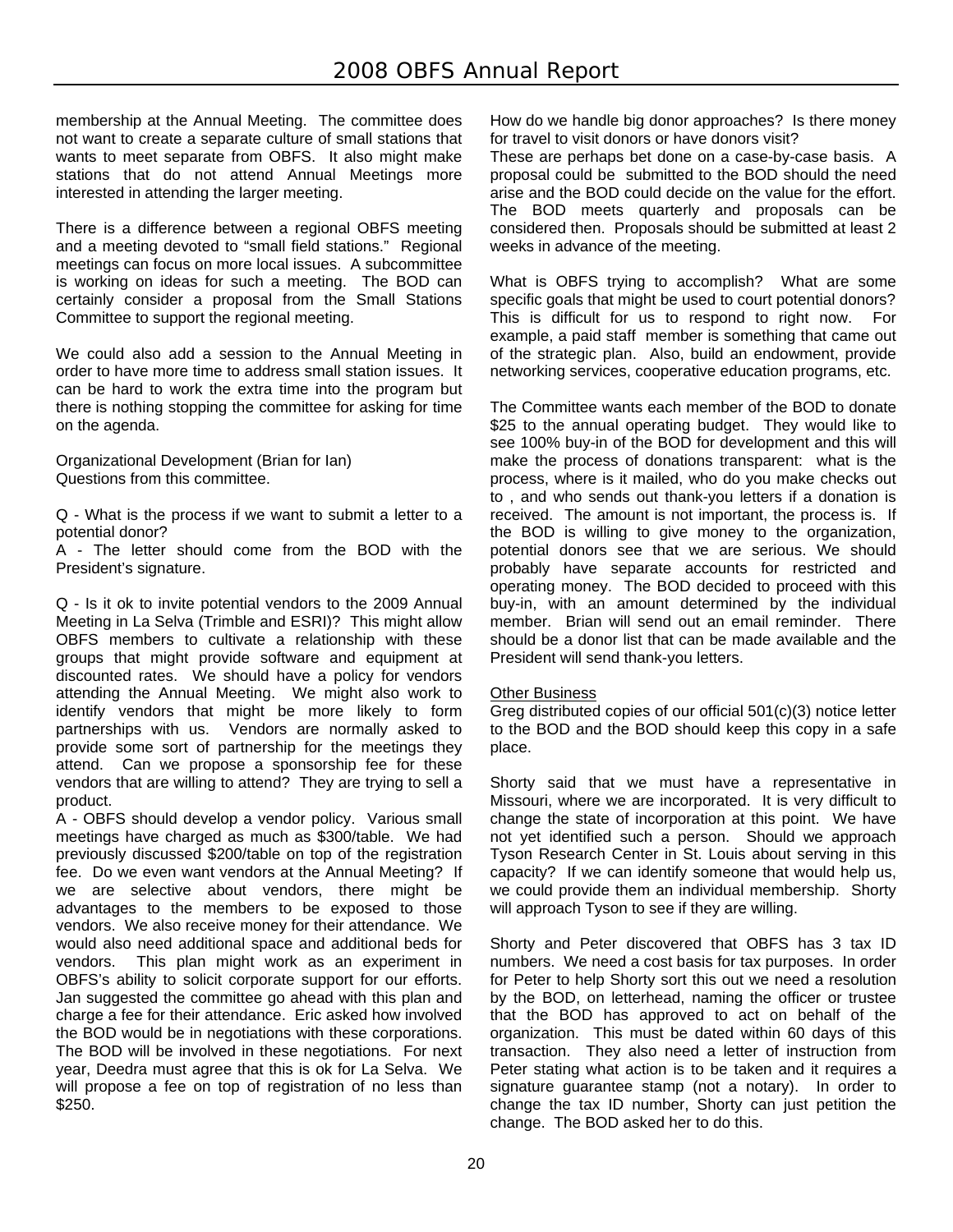The BOD must approve the 2008-2009 budget. Shorty will put together a clean version (see Appendix A) and the BOD will vote by email.

Larry will compile the exit surveys.

Philippe said he will only be Treasurer if his Administrative Assistant can help. If not, he will remove his name from the nomination.

The next board meeting will be the  $2^{nd}$  week of December (12/11/2008, 12:00 pm EST), then March, then June. This meeting will occur by conference all.

President Brian Kloeppel adjourned the meeting at 12:25 pm EST.

Respectfully submitted, Greg Smith

# **Treasurer's Proposed 2008-2009 Budget**

| I. Operating<br>Funds                |                                                  | 2008-09         | 2007-08     |                 |
|--------------------------------------|--------------------------------------------------|-----------------|-------------|-----------------|
|                                      |                                                  | <b>Budgeted</b> | Actual      | <b>Budgeted</b> |
| Operating Fund Balance Aug 31, 2008: |                                                  |                 | \$44,462.60 |                 |
|                                      | (\$30928.62 in CDs; \$12791.73 in checking acct; |                 |             |                 |
|                                      | \$742.25 in Paypal acct)                         |                 |             |                 |
| Income:                              |                                                  |                 |             |                 |
|                                      | Membership                                       |                 |             |                 |
|                                      | dues                                             | \$30,000.00     | \$18,095.00 | \$20,000.00     |
|                                      | Interest (CDs, checking)                         | \$500.00        | \$1,046.97  | \$500.00        |
|                                      | Reimbursements                                   | \$0.00          | \$367.00    | \$0.00          |
|                                      | Total Income:                                    | \$30,500.00     | \$19,508.97 | \$20,500.00     |
| Expenses:                            |                                                  |                 |             |                 |
|                                      | <b>Regular Operating Expenses</b>                |                 |             |                 |
|                                      | AIBS dues and public policy initiative           | \$2,695.00      | \$2,625.00  | \$2,695.00      |
|                                      | <b>NEON</b> dues                                 | \$1,000.00      |             |                 |
|                                      | Bank charge                                      | \$30.00         | \$28.00     | \$30.00         |
|                                      | Missouri corporation registration                | \$10.00         | \$0.00      | \$10.00         |
|                                      | <b>Travel OBFS committee</b>                     | \$3,000.00      | \$1,221.10  | \$3,000.00      |
|                                      | Congressional visits day                         | \$6,000.00      | \$2,637.97  | \$6,000.00      |
|                                      | OBFS traveling exhibit shipping                  | \$700.00        | \$0.00      | \$700.00        |
|                                      | Shipping                                         |                 |             |                 |
|                                      | <b>Brochure</b>                                  |                 |             |                 |
|                                      | Field studies poster                             |                 | \$5,045.14  | \$4,000.00      |
|                                      | Office and website                               |                 |             |                 |
|                                      | Treasurer support and supplies                   | \$11,000.00     | \$18.21     | \$1,800.00      |
|                                      | Paypal charges                                   | \$400.00        |             |                 |
|                                      | Secretarial and database support                 | \$500.00        | \$109.04    | \$500.00        |
|                                      | Website editing charges                          | \$1,000.00      | \$168.06    | \$1,000.00      |
|                                      | Tax preparation                                  | \$1,000.00      | \$1,385.00  |                 |
|                                      | Taxes and registration                           | \$25.00         | \$35.00     |                 |
|                                      | Newsletter                                       | \$300.00        | \$262.56    | \$300.00        |
|                                      | Committee Expenses - Expendable Materials        |                 |             |                 |
|                                      | and Supplies                                     | \$1,000.00      |             |                 |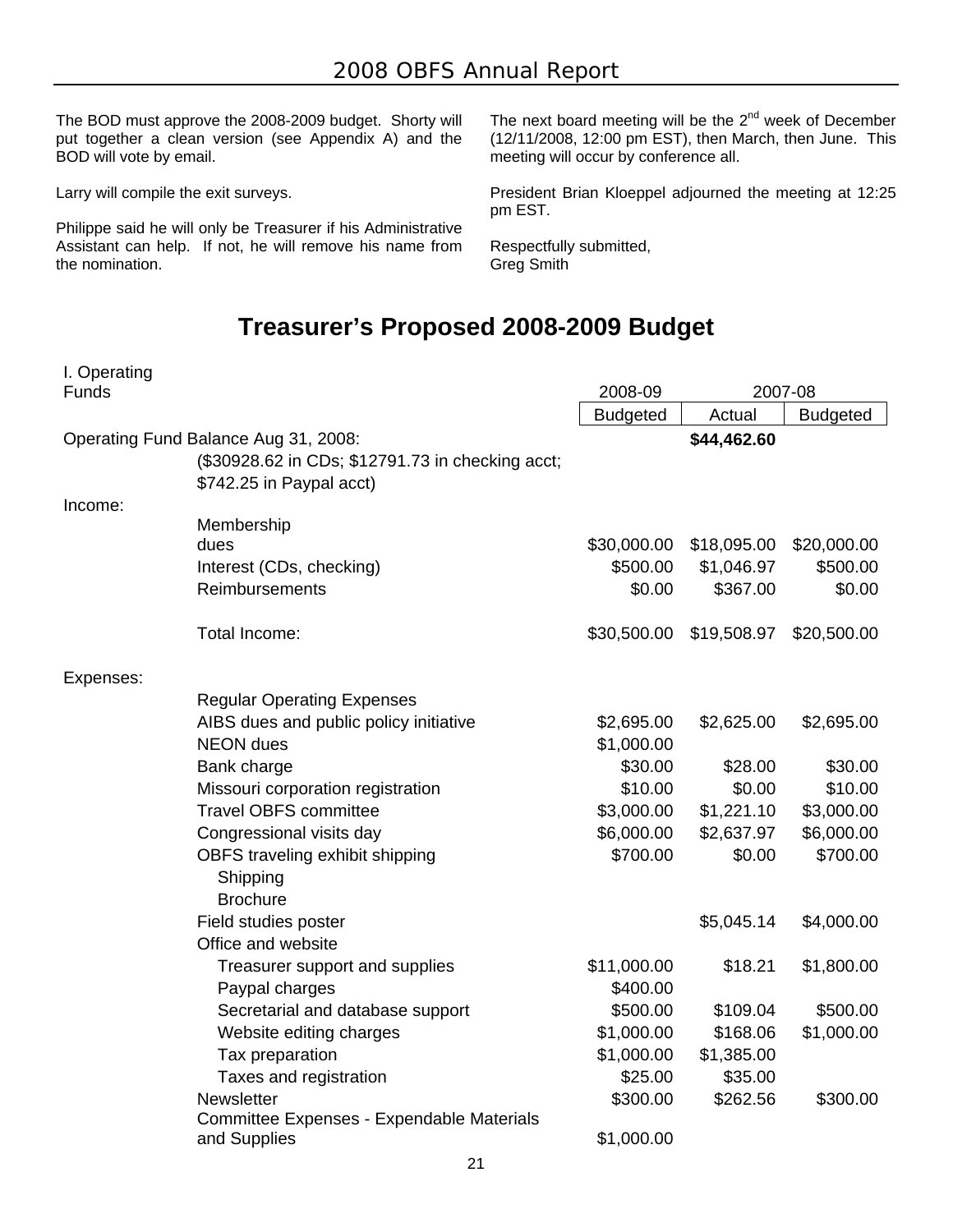| Projected Operating Fund Balance August 31, 2009      | \$30,302.60 |                         |             |
|-------------------------------------------------------|-------------|-------------------------|-------------|
| Net Gain/Loss                                         | \$14,160.00 | $-$717.86$              | \$22,285.00 |
| <b>Transfer to Restricted Fund:</b>                   | \$0.00      | \$0.00                  | \$0.00      |
| <b>Total</b><br><b>Expenses:</b>                      |             | \$44,660.00 \$20,226.83 | \$42,785.00 |
| <b>Subtotal other expenses</b>                        | \$15,000.00 | \$6,691.75              | \$18,250.00 |
| Paypal charges                                        |             | \$282.75                |             |
| NEON annual membership fee                            |             | \$1,000.00              |             |
| <b>NSF-AIBS Conference</b>                            |             | \$1,012.44              |             |
| <b>Selzer Memorial</b>                                |             | \$675.00                |             |
| <b>Other Non-Budgeted Expenses</b>                    |             |                         |             |
| membership database                                   | \$6,500.00  | \$3,500.00              |             |
| Website - update                                      |             |                         |             |
| Small field stations<br>Outreach Committee - brochure | \$8,000.00  | \$221.56                | \$5,000.00  |
| International - travel                                |             |                         |             |
| Diversity - workshop                                  |             |                         |             |
| <b>Common Interests</b>                               |             |                         |             |
| Governance committee - atty for non-profit            | \$500.00    |                         |             |
| Committee Proposals Contingent Upon Review by EB      |             |                         | \$13,250.00 |
|                                                       |             |                         | \$24,535.00 |
| <b>Subtotal Regular Operating Expenses</b>            | \$29,660.00 | \$13,535.08             |             |
| Website                                               |             | \$0.00                  | \$500.00    |
| Outreach                                              |             | \$0.00                  | \$500.00    |
| <b>Organizational Development</b>                     |             | \$0.00                  | \$500.00    |
| <b>Small Field Stations</b>                           |             | \$0.00                  | \$500.00    |
| International                                         |             | \$0.00                  | \$500.00    |
| Diversity - travel                                    | \$1,000.00  | \$0.00                  | \$500.00    |
| <b>Common Interests</b>                               |             |                         |             |
| <b>Member Support</b>                                 |             | \$0.00                  | \$500.00    |
| <b>Annual Meeting</b>                                 |             | \$0.00                  | \$500.00    |
| Governance                                            |             | \$0.00                  | \$500.00    |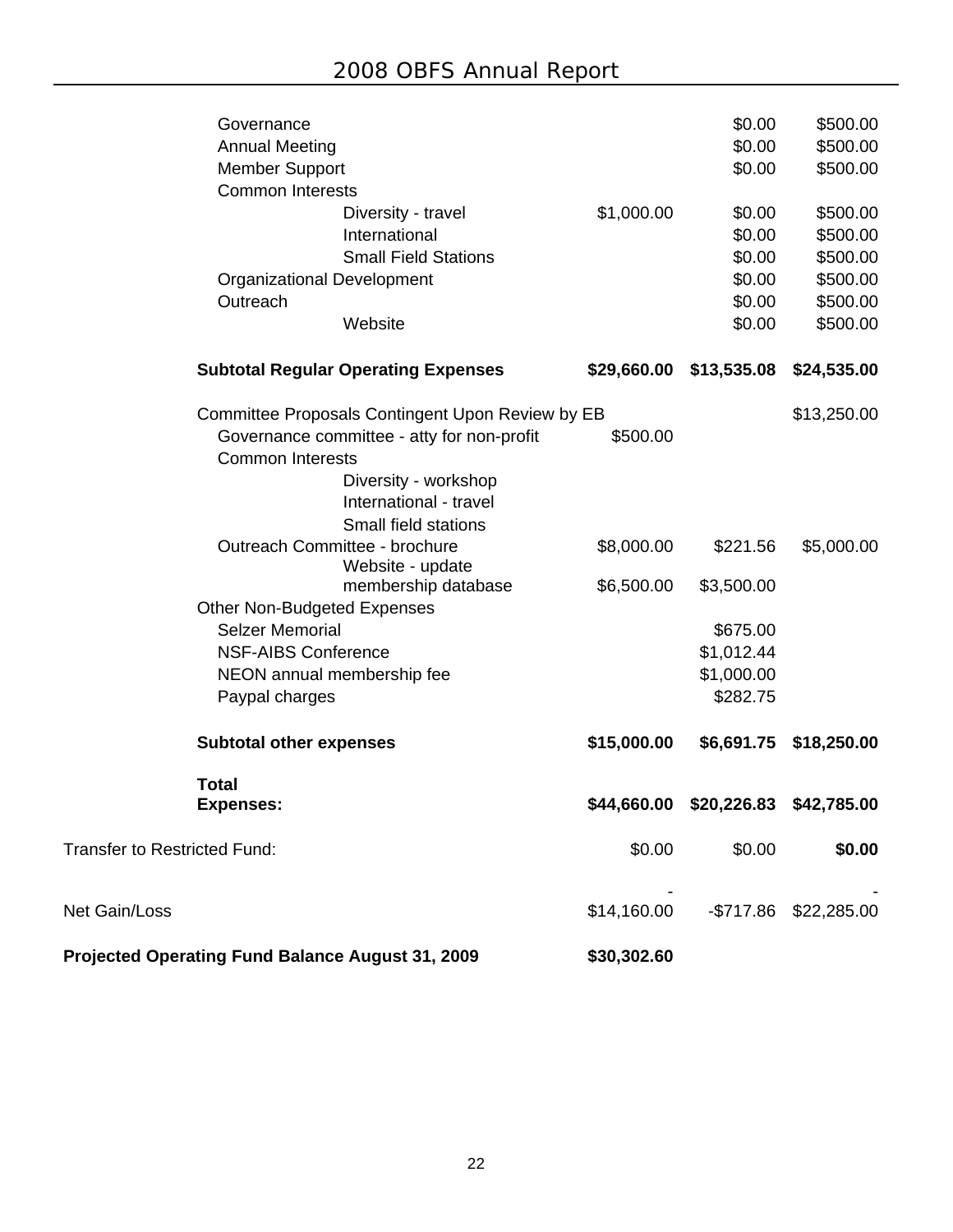

# ANNUAL AUCTION INCOME BY YEAR

Attendee List Organization of Biological Field Stations (OBFS) 2008 Conference at Black Rock Forest Consortium September 17-21, 2008,

\_\_\_\_\_\_\_\_\_\_\_\_\_\_\_\_\_\_\_\_\_\_\_\_\_\_\_\_\_\_\_\_\_\_\_\_\_\_\_\_\_\_\_\_\_\_\_\_\_\_\_\_\_\_\_

Holly Akenson **Director** Taylor Wilderness Research **Station** University of Idaho HC 83 Box 8070 Cascade, ID 83611

John P. Anderson, Jr. Executive Director Aton Forest, Inc. 270 North Colebrook Road P.O. Box 509 Norfolk, CT 06058

Thomas Arsuffi Director, Llano River Field Station Texas Tech University P.O. Box 186, 254 Red Rider Lane Junction, Texas 76849

Joyce Baron Education Consultant BRF School in the Forest 129 Continental Road Cornwall, NY 12518

Norman Baron Education Consultant BRF School in the Forest 129 Continental Road Cornwall, NY 12518

Ian Billick Executive Director Rocky Mountain Biological **Laboratory** P.O. Box 519 Crested Butte, CO 81224

Virginia Boucher Reserve Director UC Davis JMIE/NRS The Barn UC Davis Davis, CA 95616

John Brady Forest Manager Black Rock Forest 129 Continental Road Cornwall, NY 12518

Barbara Brady Administrive Assistant Black Rock Forest 129 Continental Road Cornwall, NY 12518

Jeff Brown Station Manager UC Berkeley P.O. Box 939 Truckee, CA 96160

Jack Caldwell Operations Manager Black Rock Forest 129 Continental Road Cornwall, NY 12518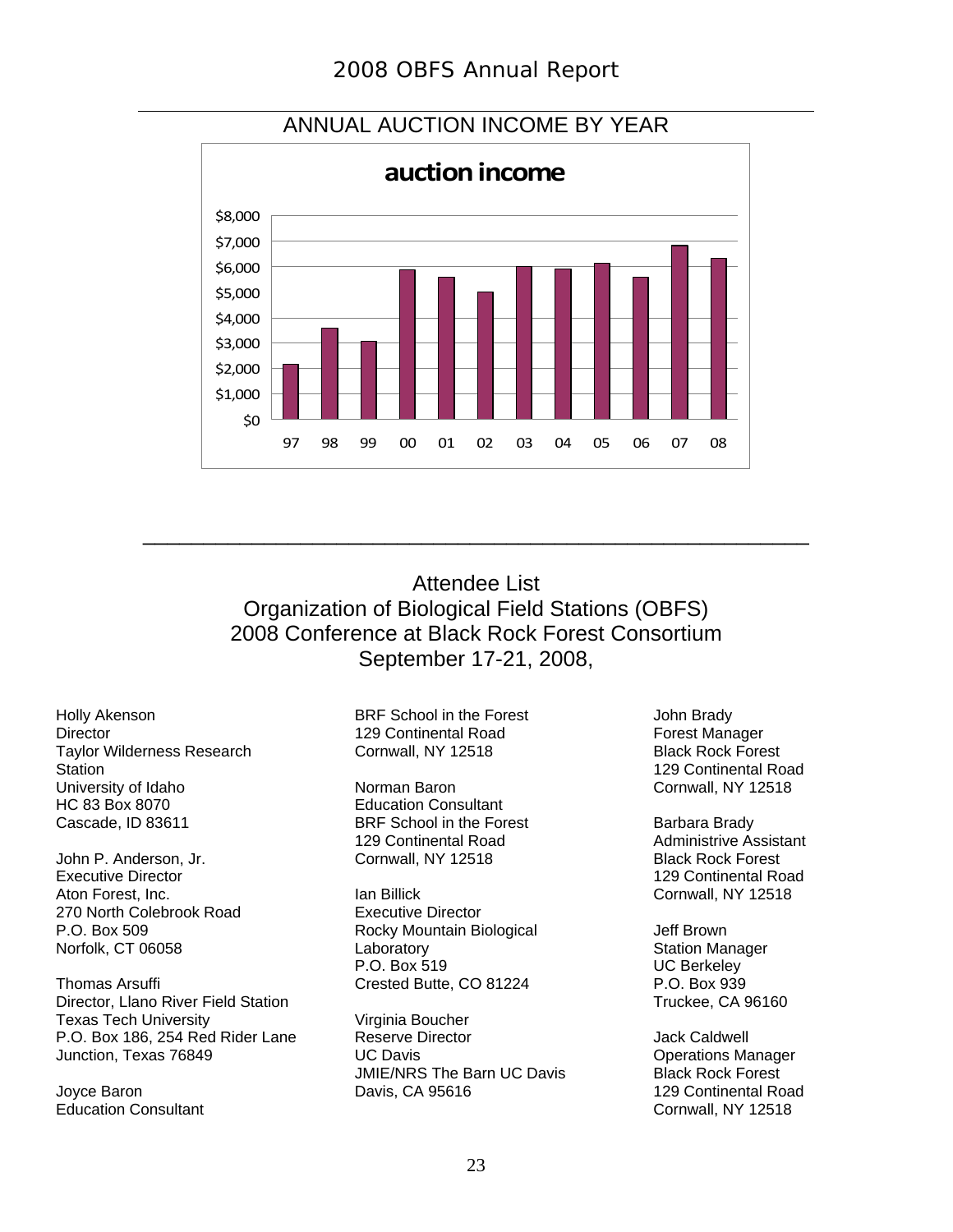# 2008 OBFS Annual Report

Laura Carter Board of Directors E.N.Huyck Preserve and Biological Research Station 66 McKenna Road Norwich, VT 5055

Geoff Carter Board of Directors E.N. Huyck Preserve and Biological Research Station 66 McKenna Road Norwich, VT 5055

Philippe S. Cohen Admin. Director Jasper Ridge Biological Preserve Stanford University 4001 Sand Hill Road Woodside, CA 94062

Peter Connors Head Auctioneer P.O. Box 1015 Bodega Bay, CA 94923

Nina Consolatti Facilities Coordinator MSU Kellogg Biological Station 3700 East Gull Lake Drive Hickory Corners, MI 49060

Wynn Cudmore Life Science Instructor Chemeketa Community College P.O. Box 14007 Salem, OR 97309-7070

Emily Cunningham Development Director Black Rock Forest 129 Continental Road Cornwall, NY 12518

Bohdan Dziadyk Director of Field Stations Augustana College 639 38th Street Rock Island, IL 61201

William Ehmann Associate Dean Empire State College 111West Avenue Saratoga Springs, NY 12866

Edie Ellin

Director of Admission Harvard Forest 324 North Main Street Petersham, MA 1366

Matt Fairchild Facilities Coordinator Iowa Lakeside Laboratory 1838 Hwy. 86 Milford, IA 51351

Faerthen Felix Assistant Station Manager UC Berkeley - Sagehen P.O. Box 939 Truckee, CA 96160

Paul Foster **Director** Reserva Ecologica Bijagual Apdo. 35-3069 Puerto Viejo de Sarapiqui, Costa Rica

James Gosz Assoc. Dean for Research University of Idaho College of Natural Resources Moscow, Idaho 83844-1138

Kevin Griffin Research Scientist Lamont-Doherty Earth Observatory of Columbia **University** 61 Route 9W, 6 Biology Palisades, NY 10964

Laurence M. Hardy **Director** Ouachita Mountains Biological **Station** One University Place Shreveport, LA 71115-2399

Marilyn Hardy Ouachita Mountains Biological **Station** One University Place Shreveport, LA 71115-2399

John P. Hayes Professor and Chair UF/IFAS - Wildlife Ecology & **Conservation** 110 Newins-Ziegler Hall Gainesville, FL 32611-5250

Ray Highsmith **Director** U. Mississippi Field Station 15 CR 2078 Oxford, MS 38601

Jan Hodder Oregon Institute of Marine Biology Box 5389 Charleston, OR 97420

Mary P. Hufty President Archbold Expeditions P.O. Box 2057 Lake Placid. FL 33862

Chad Jemison Executive Director Huyck Preserve and Biological Research Station PO Box 189 Renselaerville, NY 12147

Jo-Ann Jennier Resident Manager Ouachita Mountains Biological Station 281 Polk Road 615 Mena, AR 71953-8865

Drew Jones Manager - Hopkins Memorial Forest Williams College P.O. Box 632 Williamstown, MA 01267

Isabelle Kay Reserve Manager University of California Natural Reserve System 9500 Gilman Drive La Jolla, CA 92037-0116

Brian Kloeppel Associate Professor Western Carolina University 307 Stillwell Building Cullowhee, NC 28723

Allison Kuhne Development Director Rocky Mountain Biological **Laboratory** P.O. Box 519 Crested Butte, CO 81224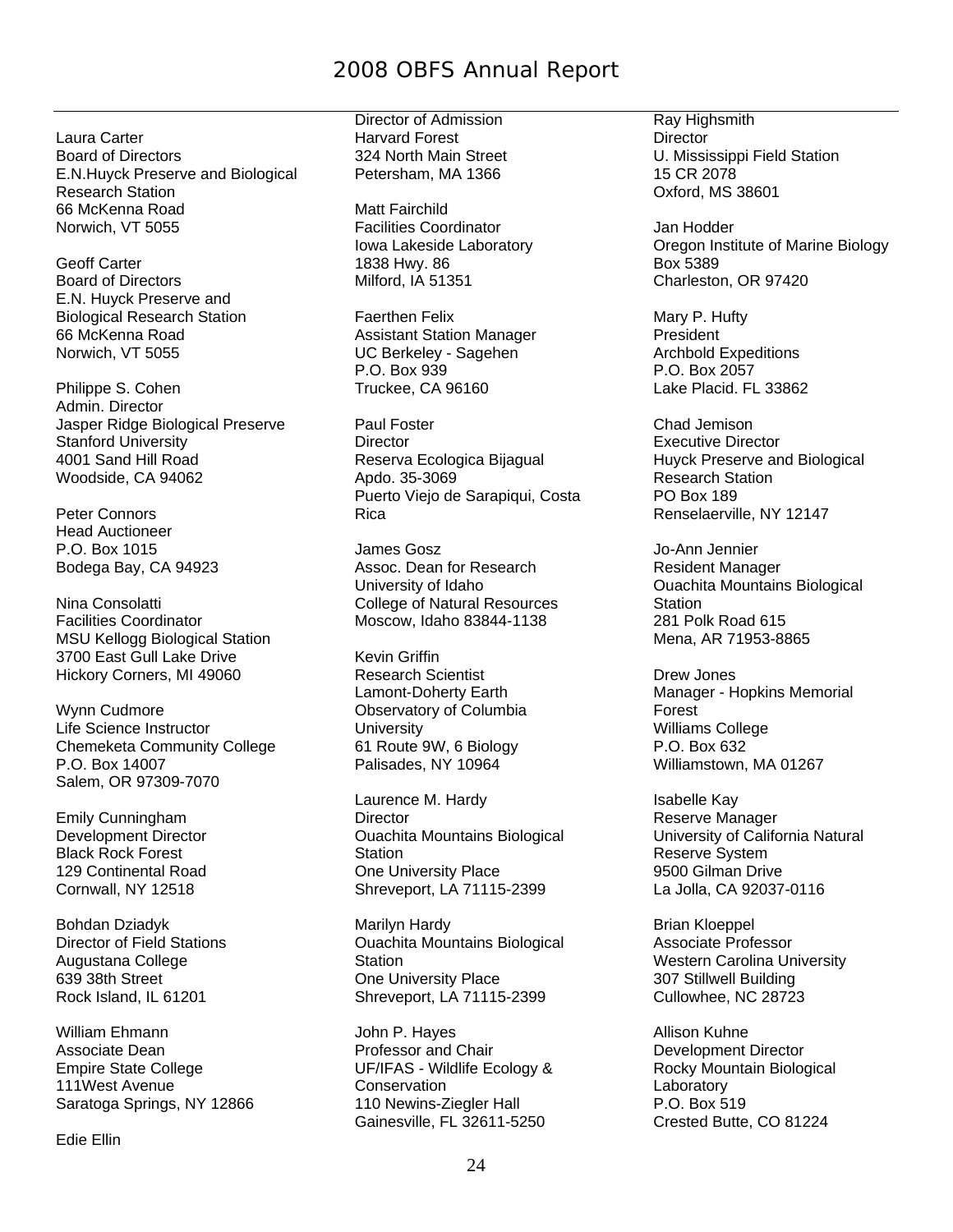# 2008 OBFS Annual Report

David A. Larson Operations Manager Rocky Mountain Biological Laboratory P.O. Box 519 Crested Butte, CO 8124

David Lentz Executive Director, Center for Field Studies University of Cincinnati PO Box 210006 Cincinnati, OH 45221

J.D. Lewis Research Scientist Fordham University 53 Whippoorwill Road, Box K Armonk, NY 10504

Bonnie Loeffler Llano River Field Station Texas Tech University P.O. Box 186, 254 Red Rider Lane Junction, Texas 76849

Nancy Lowe Independent artist/scientist/educator Emory University attending as individual 320 Brooks Ave. NE Atlanta, GA 30307

Claudia Luke Reserve Manager UC Davis Bodega Marine Laboratory P.O. Box 247 Bodega Bay, CA 94923

Neil Maher Associate Professor New Jersey Institute of Technology 325 Cullimore Hall University Heights Newark, NJ 07102-1982

Peter McCartney Program Director National Science Foundation 4201 Wilson Blvd. Arlington, VA 22230

Deedra McClearn DirectorLa Selva Biological Station Organization for Tropical Studies Apdo 6762050

# Costa Rica

Art McKee Research Professor Flathead Lake Biological Station 32125 Bio Station Lane Polson, MT 59860

Matthew Munson Data/Network Manager Black Rock Forest 129 Continental Road Cornwall, NY 12518

Allan Muth **Director** UC Boyd Deep Canyon Desert Research Center P.O. Box 1738 Palm Desert, CA 92261

Eric S. Nagy Associate Director Mountain Lake Biological Station University of Virginia, P.O. Box 400327 Charlottesville, VA 22904

Violet Nakayama **Coordinator** Univ. of California, Natural Reserve System 1111 Franklin St. 11th Floor Oakland, CA 94607

Sarah D. Oktay Managing Director Nantucket Field Station 180 Polpis Road Nantucket, MA 02554

Michael W. Palmer Regents Professor Oklahoma State University Botany Department Stillwater, OK 74078

Marianne Patinelli-Dubay Instructor SUNY-ESF Adirondack Ecological **Center** 6312 State Road 28N Newcomb, NY 12852

Gwen Pearson, Asst. Director Kellogg Biological Station 3700 E. Gull Lake Dr. Hickory Corners, MI 49060

Dorothy Peteet LDEO of Columbia University 204 Core Lab Route 9W Palisades, NY 10964

Pramond Parajuli Graduate Faculty and Director of Program Development for Sustainability Education Prescott College 220 Grove Avenue Prescott, AZ 86301

Nathan Rank, Professor Sonoma State University Fairfield Osborn Preserve 1801 E. Cotati Rohnert Park, CA 94928-3613

Hannah Roth Research Associate/Environmental Educator Black Rock Forest 129 Continental Road Cornwall, NY 12518

William Schuster Executive Director Black Rock Forest 129 Continental Road Cornwall, NY 12518

Frances Schuster GIS Specialist Black Rock Forest 129 Continental Road Cornwall, NY 12518

Judith E. Skog Division Director National Science Foundation 4201 Wilson Blvd. Arlington, VA 22230

Karie Slavik Informational Manager University of Michigan Biological Station 2541 Chemistry / 930 N. University Ave. Ann Arbor, MI 48109

Gregory Smith Field Station Manager/Graduate **Faculty** University of Akron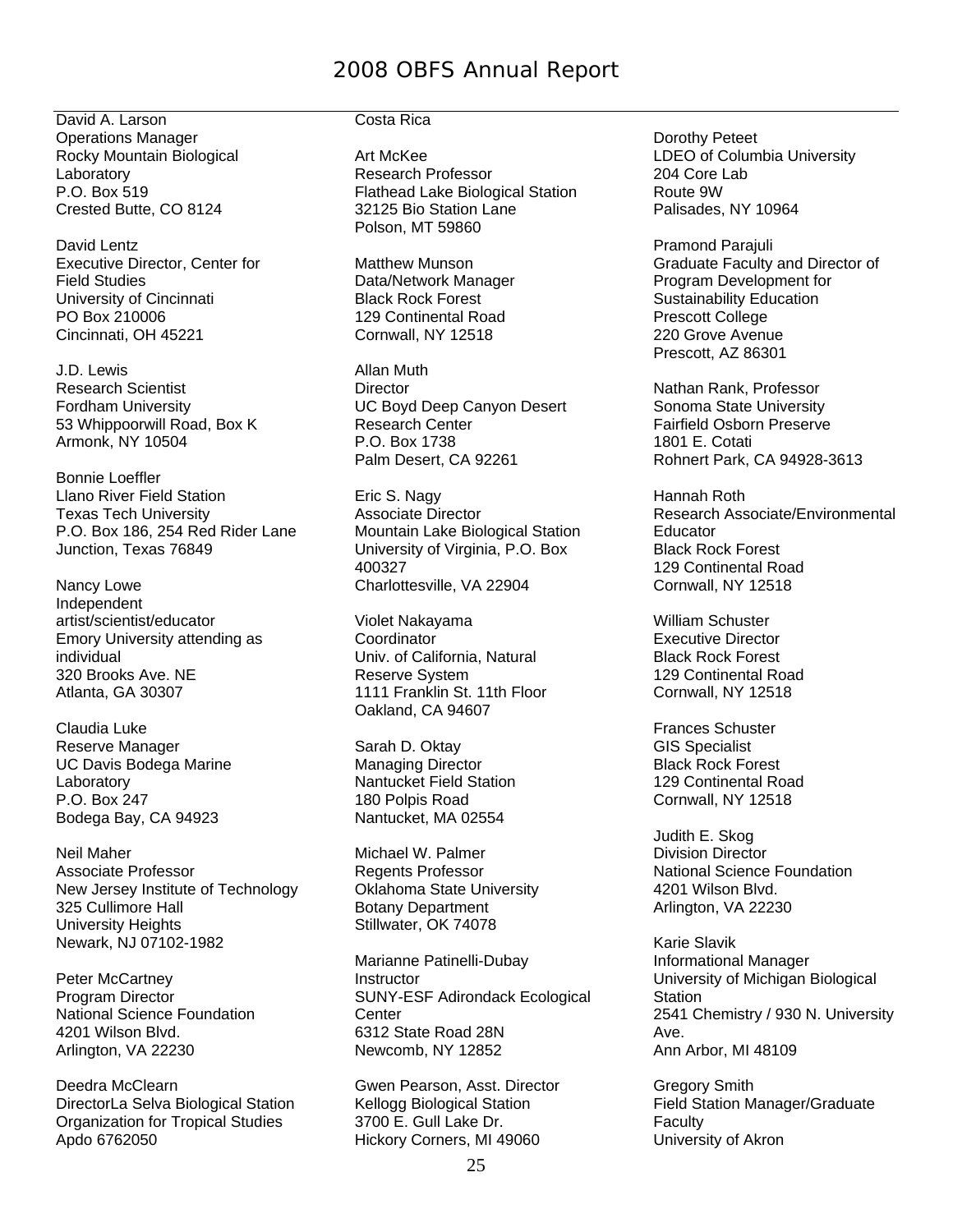# 2008 OBFS Annual Report

Department of Biology Akron, OH 44325-7501

Mark Stromberg Resident Director Hastings Reserve, UC Berkeley 38601 E. Carmel Valley Road Carmel Valley, CA 93924

Hilary Swain Executive Director Archbold Biological Station P.O. Box 2057 Lake Placid. FL 33862

John Thompson Natural Resources Specialist Mohonk Preserve 1000 Mountain Rest Road New Paltz, NY 12561

Vincent Voegeli Research Project Manager Yellowstone Ecological Research **Center** 2048 Analysis Drive, Suite B Bozeman, MT 59718-6829

Shane Waddell Reserve Analyst UC Davis JMIE/NRS Davis, CA 95616

Larry Weider Professor and Director The University of Oklahoma Biological Station HC-71, Box 205 Kingston, Oklahoma 73439

Amy Whipple

Merriam-Powell Research Station **Director** Northern Arizona University P.O. Box 5640 Flagstaff, AZ 86011

Jack W. Witham Associate Scientist/Site Manager Holt Research Forest, University of Maine 508 Old Stage Road Arrowsic, Maine 4530

Annie Woods Educator SUNY-ESF Adirondack Ecological **Center** 6312 State Road 28N Newcomb, NY 1285

# MINUTES OF THE QUARTERLY MEETINGS OF THE OBFS BOARD OF DIRECTORS.

\_\_\_\_\_\_\_\_\_\_\_\_\_\_\_\_\_\_\_\_\_\_\_\_\_\_\_\_\_\_\_\_\_\_\_\_\_\_\_\_\_\_\_\_\_\_\_\_\_\_\_\_\_\_\_\_\_\_\_\_

#### **OBFS Board of Directors Meeting Conference Call April 16, 2008 – 1:00 pm (EST)**

**In Attendance:** Tom Arsuffi, Shorty Boucher, Philippe Cohen, Bo Dziadyk, Jan Hodder, John Kim, Brian Kloeppel, Claudia Luke, Eric Nagy, Greg Smith, Larry Weider, David White

**Welcome New Board Members:** Brian Kloeppel - President (2008-2010), Greg Smith – Secretary, Philippe Cohen – Member at Large (2008–2010)

#### **Discussion of Minutes of Dec 10, 2007 Meeting**

Eric Nagy clarified a point of order that the Board rather than the Executive Committee should appoint the Editor. MOTION: To appoint David White as OBFS Editor. The Board unanimously approved the appointment.

1. Philippe made MOTION to accept the December 10, 2008 meeting minutes. Made by Philippe Cohen. Seconded by Bo Dziadyk. Minutes were unanimously approved.

#### **Old Business**

Status of IOBFS – Jan

- 1. Rick Wyman (IOBFS President) and Deedra McClearn (Chair of International Committee) would like to work with OBFS to bring international attendees to the next OBFS meeting. Deedra will get in contact with Larry and Brian on conference call to discuss how IOBFS and OBFS will work together to have international attendees.
- 2. IOBFS needs to more clearly present activities to OBFS and determine more clear formal relationships. Larry will send follow up email. OBFS will withhold financial support of IOBFS until IOBFS has a strategy in place for the future. OBFS has provided \$1,000 annually.
- 3. As Bo Dziadyk is the Chair of the Common Interests Committee and since the International Subcommittee falls under the Common Interests "umbrella," Bo should be cc'd on international correspondence.

Report from Adhoc "Greening OBFS" committee – Jan Green Workgroup (Jan, Philippe, and John Kim) discussed options and suggested adding a \$5 surcharge per participant to the OBFS annual workshop registration fee as a carbon offset. This should be rolled into the registration fee and included in the literature to participants. John Kim will take this year's travel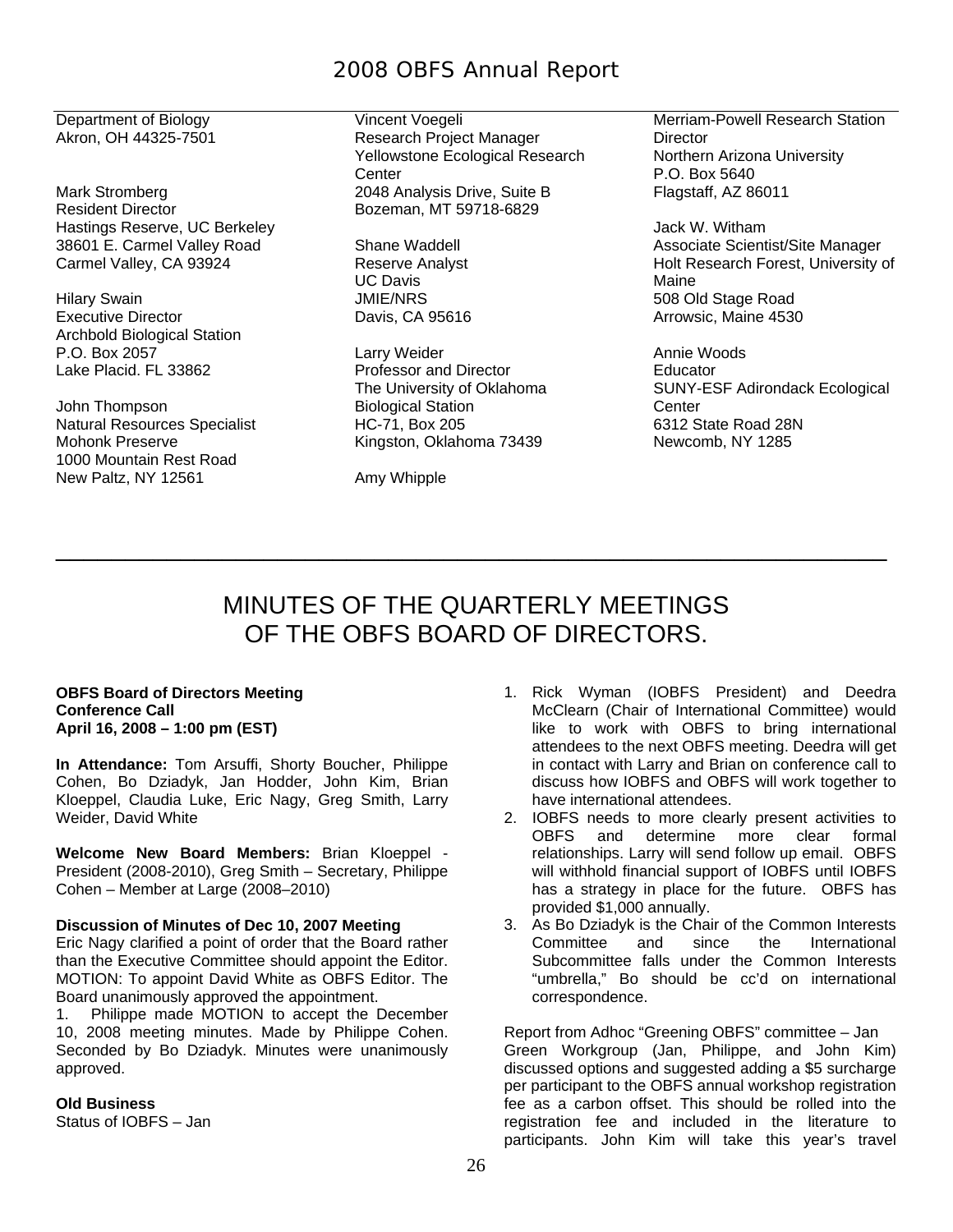information to calculate the effects of meeting travel. Philippe will provide information in the meeting announcement about what the money will be used for. MOTION: That the Meeting Hosts add \$5 surcharge to the registration fee for this year's OBFS meeting in New York. Motion made by Eric Nay. Seconded. Unanimously carried.

#### *IRS Update* – Claudia

1. IRS Application: David Atkin called Claudia 3/20/08. He needed an OBFS officer on the phone to talk to the IRS. After an hour on the phone with various IRS employees, we determined that the reason our application is delayed is that they can't find our EIN number, which is the tracking number they use for our application. After exhausting all efforts to find our existing EIN number, we determined that OBFS needs a new number. I obtained one that afternoon. Our brand new number is 71-1047817, which I sent to David. His next step is to call IRS back to determine if the application can be found (physically) and associated with the new EIN. This new EIN replaces our old EIN (43- 1518153), and is the third EIN for the organization! Jan will follow up with David.

2. Missouri Representative: Shorty Boucher noted that we need a Missouri representative to maintain our incorporated status in Missouri. Jan will talk to David Atkin about what the best approach will be to identify a long-term representative in the State.

# **Committee Reports**

#### *Annual Meeting* – Larry

Talked to Black Rock Forest and sent out a draft agenda to Board. Theme this year is greening at field stations and will have several sessions this year targeting green facilities. Auction theme is "Woodstock." Food will be as much as possible locally grown. Board provided feedback and discussion on topics and scheduling (time for committee meetings, discussion of NSF-FSML, and slide show/poster sessions). Bo Dziadyk will recommend to small station committee that they become mentors for new attending members at OBFS. The meeting dates are Sept. 17-22.

# *Outreach* – Philippe Cohen

Hope to have first draft of OBFS Brochure to Outreach Committee on May 19th. Will contact individual field stations for high-resolution images that they want to use and permission to use them.

#### *Governance* – Eric Nagy

Plowing ahead with Policy and Procedures manual. Priority for this next meeting is to define what the auction rules are.

# *Membership Support* – John Kim

Sent out request for information and have sent information to folks who are collating information.

#### *Common Interest* – Bo Dziadyk

Small Stations, International, and Diversity Committees. Because Brian is President he can report on Diversity Committee. Amy is taking lead on Diversity Award which is main focus for year. Bo hasn't heard from Deedra regarding International Committee. Small Stations – Linda Wallace and Bo are putting together questionnaire to find out what needs are for Small Stations. They will ask for details on station, OBFS contact person, primary needs, how can small stations committee help? Will circulate to the Board and then plans to post on web.

#### *Organizational Development* – Kari O'Connell ( absent-)

Kari has resigned because she is leaving Andrews. Ask one of the attendees from last year, or an attendee at this year's meeting, to act as interim chair.

# *Treasurers Report* – Shorty Boucher

More than half of dues are coming through PayPal. Crisis right now is that we don't have access to the database. Shorty sent the spreadsheet to the Board during the meeting (attached). Request from Jan to have Excel spreadsheet prior to the Board meeting.

#### **New Business**

NSF-FSML Facility Workshop Update – Jan Hodder and Brian Kloeppel

No update yet from Hilary. The general focus is to hold a series of workshops to highlight the value of NSF bricks and mortar funding, now limited only to FSML. NAML (National Association of Marine Labs) will be working with us on this. BioScience articles will be coming out soon and may be complimentary to this process. We will include an hour session at the Black Rock meeting in September (as part of the overall NSF session) to update the membership about this initiative.

#### *LTER Liaison* – Brian Kloeppel

The LTER network office has completed their renewal proposal to NSF. The LTER "All Scientists" meeting is held every three years and the next meeting will be 13- 17 September, 2009 in Estes Park, CO. OBFS members are welcome and encouraged to attend. One topic of the meeting will be reinvigorating the activities of the LTER International Committee.

\*\* Jan hangs up. \*\*

# Mailing Lists – Greg Smith

Request from Rice Creek for OBFS mailing directory. Board decided to recommend using the list serve or posting information to the website and directing folks there.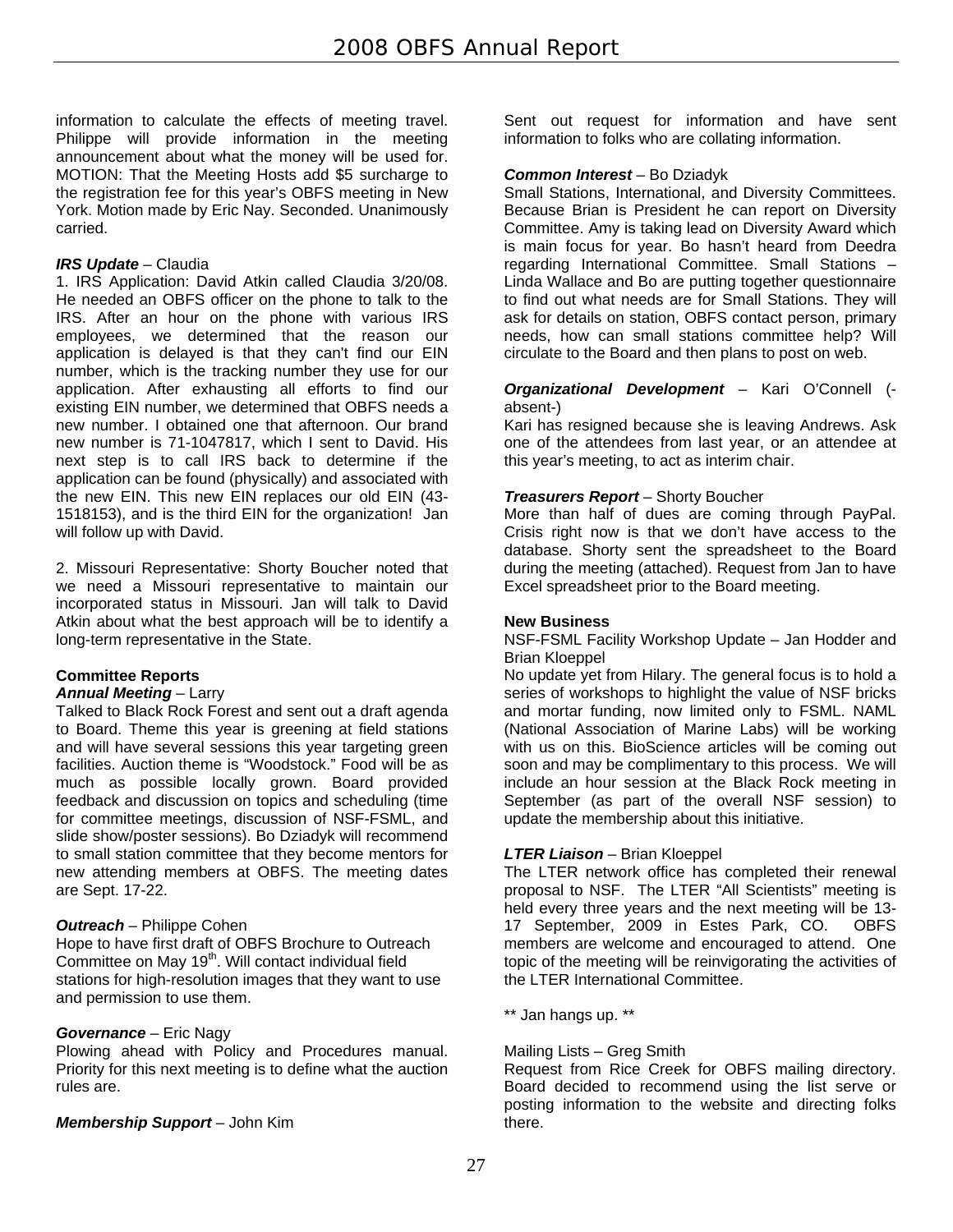# Vendors Attending Meetings – David White

Shall we allow vendors to attend? A vendor has requested advertising in the newsletter and attending the meetings. We declined advertising in the newsletter and are considering attendance for registration + \$100 table fee during mixers or breaks. Board needs to discuss this policy further at the next conference meeting.

#### **Other Business**

Conflict of Interest Discussion – Claudia

- 1. Name of Person Who Disclosed: John Kim
- 2. Nature of Financial Interest (Disclosure): In 2006, Mark Stromberg put together a project description to the Board to have John Kim develop an interactive map showing field stations with membership in OBFS. The rate charged was \$75/hr for programming. That work was completed. Additional unrelated issues came up with the OBFS database. Because John had familiarity with the LTER-OBFS database, he was asked to help resolve the problems. (Project proposal attached.) \*\* John hangs up after clarifying his position. \*\*
- 3. Action Taken to Determine Whether A Conflict of Interest Was Present: The Board engaged in a discussion regarding the possible conflict of interest.
- 4. Governing Board's Decision Regarding Whether Conflict of Interest Exists: Governing Board decided that no conflict of interest exists.
- 5. Names of Persons Present for Discussions and Votes: All Members in Attendance listed above except Jan Hodder and John Kim.
- 6. Content of Discussion, including Alternatives to Proposed Arrangement: The Board determined that a more advantageous transaction or arrangement is not reasonably possible:
- Based upon the experience of Board members, John Kim is charging very reasonable rates.
- OBFS has immediate critical needs to get the OBFS administrative database up and running (i.e., in the next couple of weeks).
- John has been very responsive to OBFS needs and is an easy person to work with.
- Start up costs for a programmer to become familiar with the LTER database and OBFS needs would be substantial.
- 7. Record of Votes Taken: MOTION: John Kim's work on the OBFS data is not considered by the Board to be a conflict of interest (made by Eric Nagy) Seconded by Philippe. Motion adopted by unanimous consent.

Management of IT Needs for OBFS MOTION: Add line item of \$5,000 to 2007-08 budget line (Eric Nagy). Seconded. Motion passed unanimously.

Next Conference Call in July.

Meeting Adjourned 3:18 pm (EST).

Respectfully submitted, Claudia Luke (and Greg Smith)

#### **OBFS Board of Directors Meeting Conference Call July 23, 2008 – 12:00 pm (EST)**

**In Attendance:** Tom Arsuffi, Shorty Boucher, Bo Dziadyk, Faerthen Felix, Jan Hodder, John Kim, Brian Kloeppel, Greg Smith, Larry Weider

# **Meeting Action Items**

- -- properly document all auction proceeds at the Annual Meeting (Jan, Shorty, and Greg)
- -- provide Shorty with 2007 officer information (Greg)
- -- locate a Missouri contact at the Annual Meeting for our incorporated status (entire Board)
- -- create a poll on the OBFS webpage asking visitors how they found us (Faerthen)
- -- send Larry all financial information for audit (Shorty)
- -- prepare estimate of time and money needed for an assistant to the Treasurer (Shorty)
- -- obtain a second signatory for accounts (Shorty)
- -- prepare estimate of amount for a second contract for John to continue his database work (John and Faerthen)
- -- ask Bill to update direction information on Annual Meeting webpage (Larry)
- -- prepare needs assessment for remote viewing of Annual Meeting (John)
- -- collect information about travel to the Annual Meeting (John)
- -- identify a new chair of the Diversity Committee at the Annual Meeting (entire Board)
- -- identify time in the education sessions at the Annual Meeting for William Ehmann (Larry and Jan)
- -- register with COPUS and distribute COPUS information (Eric)
- -- hire UC science writer to re-work brochure (Shorty)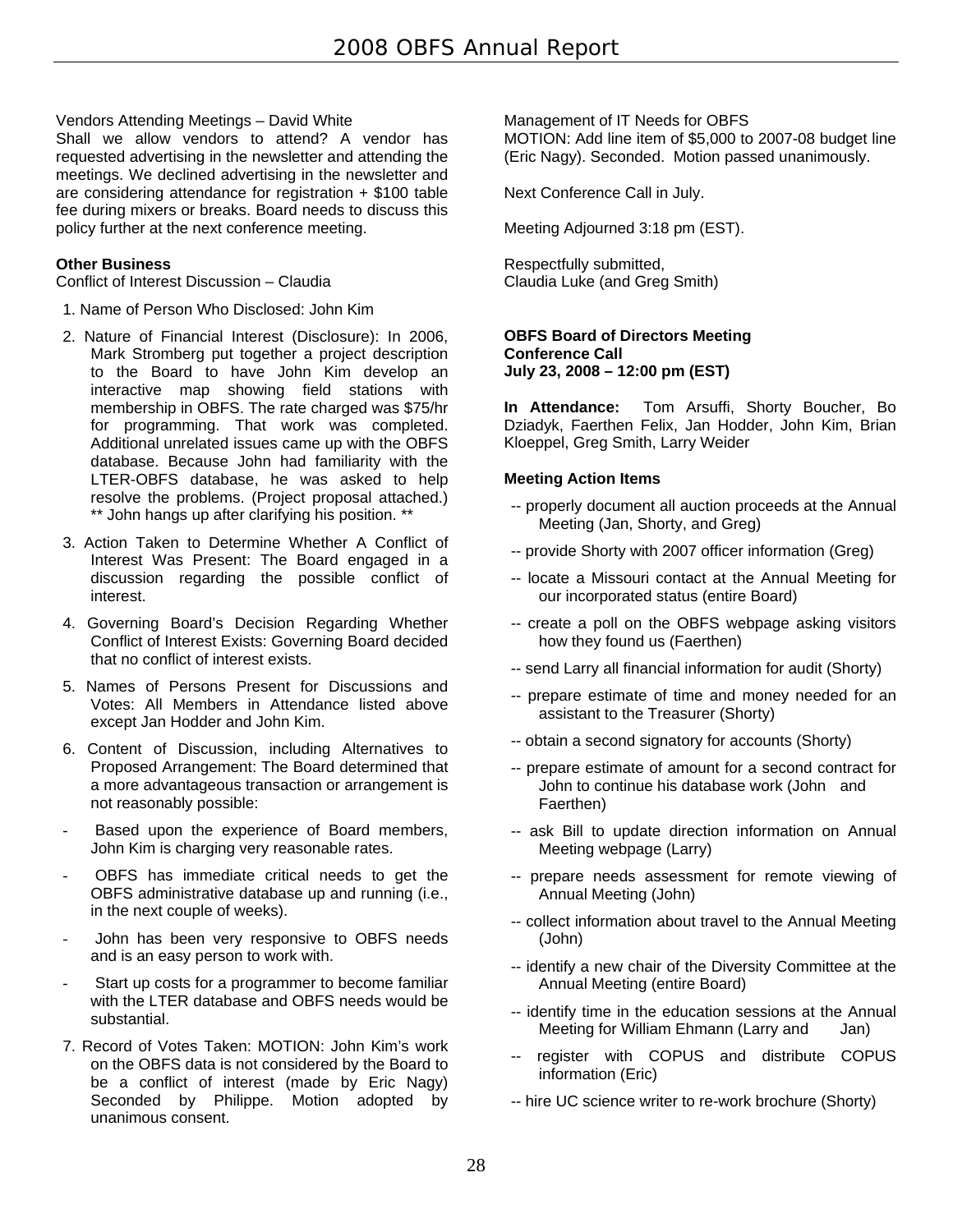-- establish dates for a regular meeting rotation (Brian and Shorty)

# **Approval of Minutes of April 16, 2008 Meeting**

No additions, corrections, or clarifications were requested from the minutes for the Board of Directors Meeting on April 16, 2008 or the Database Discussion Meeting on May 5, 2008. MOTION to accept the April 16, 2008 meeting minutes (made by Jan, seconded by Bo) passed unanimously.

# **Financial Items**

#### 1. Non-Profit Status - Jan

Our non-profit status has now been approved…we are officially a 501(c)(3) organization!! Greg has received an official packet of information as well as a formal letter stating completion of our application process. Several other officers have copies of the letter as well but Jan suggested that all officers have copies calling this "…the most important OBFS document" and we need to make sure there is always a copy available. Greg will make copies and mail to each member of the Executive Committee. Jan said that we now need to make sure we act like a 501(c)(3) and properly document all financial transactions and duties of the governing Board. As such, we will need receipts for all auction items and donations at the Annual Meeting. Jan, Shorty, and Greg will take responsibility for properly documenting the auction.

Thanks again for all involved that made this happen!!

#### 2. Tax Return – Shorty

Shorty is working with the accountant to provide the necessary information to complete our tax return. One piece of information needed is a list of OBFS Officers as of December 31, 2007. Greg will provide this information. Other than this, there is nothing OBFS can do to aid the process. A tax deadline extension was filed and received.

We still do not have a Missouri contact for our incorporated status. Jan suggested we pursue this at the Annual Meeting. We will look for a participant from Missouri at the meeting and ask if they would be willing to serve as our contact in the state.

#### 3. Treasurer's Report – Shorty

Shorty presented the 3<sup>rd</sup> Quarter Financial Report and the floor was opened to discussion.

Larry asked about the OBFS field studies poster. How much does it cost? Is it continuing to be a valid investment? Jan suggested this was hard to know because we have no assessment of its impact but it seems to be a reasonable way to advertise our field courses. We should bring it up again at the Annual Meeting. Past discussions have not produced strong

arguments for continuing it or dropping it. Presently, the poster simply directs people to the website. Larry asked if there was a way to find out how people are finding www.obfs.org. Faerthen suggested a poll that asks visitors how they found the website, including as an option referral from the poster.

Larry will be doing the OBFS audit again and Shorty said she could send him the financial information after the close of the fiscal year on August 31. Larry agreed that that would be fine, still giving him enough time to prepare his report for the Annual Meeting.

#### 4. Treasurer Reimbursement Budget – Shorty

The amount allocated to Treasurer duties has not changed in many years (currently \$1,800). This number should be higher to accommodate the increased costs of managing the fiscal responsibilities of OBFS. Increased money could be used for supplies, paying for a tax preparator, or hiring an assistant. Shorty estimated she spends ~10 hours per week on Treasurer duties. At least the amount should be increased to accommodate the accountant that does the taxes. If we had some ballpark numbers to discuss at the Annual Meeting we could then form a suggestion and bring a recommendation to the general membership. Shorty will put some estimates together.

We need a second signatory for the OBFS accounts. Jan suggested this should probably be someone in Shorty's office so that we eliminate the need for shipping documents around the country for signatures. The Board agreed and Shorty will move forward.

#### 5. Status of Database – Faerthen and John

John has been working with Shorty and the database work is basically complete. The map is also complete. There are just a few pages that need some work. John has a few outstanding requests from Shorty and Faerthen that he needs to attend to. A few minor glitches remain, but John's initial contractual work is basically done. The next big issue (not part of John's initial contract) is linking PayPal to our database. We also need to upgrade our software to allow for more efficient storage of documents, among other things.

John is willing and interested in continuing to work with OBFS as a contractor. What amount of money should be placed in the budget for next year that would allow John to continue to work for OBFS to troubleshoot problems? John and Faerthen will work on some numbers and produce a draft budget for what John will require for his continued services. They will provide a number to Shorty for her budget to be presented at the Annual Meeting.

6. OBFS Executive Board Travel Funding – Brian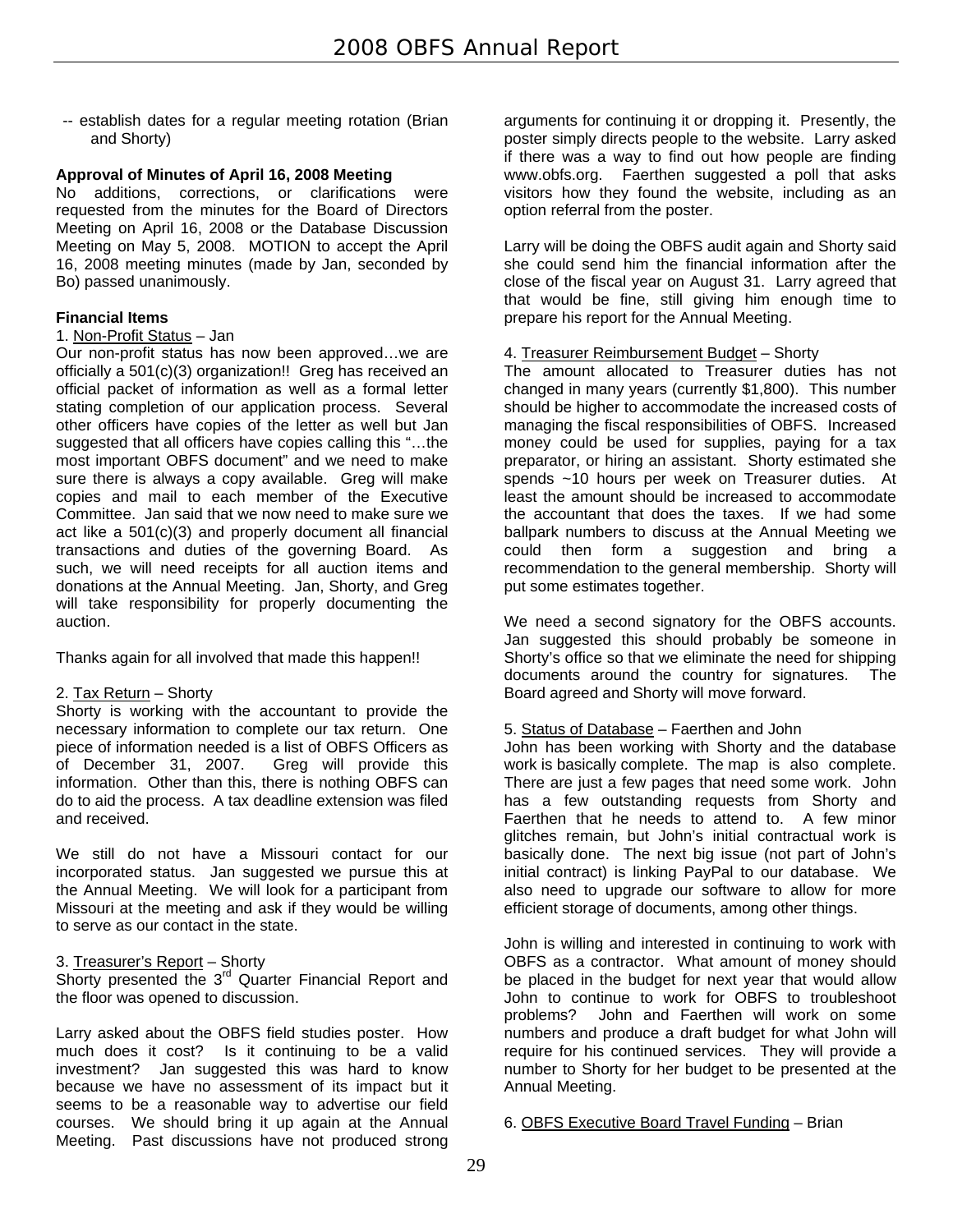In the past, Brian has had funding from Coweeta to attend the OBFS Annual Meeting. In his new position he no longer has access to such travel funds. Brian requested reimbursement from the OBFS Executive Board Travel Fund for his attendance at this year's Annual Meeting. The Board agreed that this was an acceptable use of these funds and it is obviously important to have the President in attendance at the Annual Meeting. MOTION to reimburse Brian for his travel expenses for this year's Annual Meeting in New York (made by Greg, seconded) passed unanimously (Brian abstained).

# **Annual Meeting Items**

1. Agenda, Scheduling, and Registration Update – Larry Everything is online now, linked from the OBFS website, and ready for registration. There is also a PayPal option. The agenda is posted. The only thing Larry has not confirmed is the attendance of Deedra McClearn as the facilitator of the Friday night nuts-and-bolts session on International issues. The Board agreed that everyone is looking forward to a great meeting and thanked Larry and Bill Schuster for their work on the agenda!

Jan asked about travel to Black Rock from somewhere other than Stewart International Airport. She would like more information on how to get to Blackrock from the other larger airports in the area (directions, modes of travel, etc.). Larry will ask Jack and Bill to update the meeting information posted on the registration page.

# 2. Annual Meeting Remote Participation – John

John provided a remote link (www.ustream.tv/ channel/john-kim) with a live video/audio feed that would allow access to meeting sessions if you were not physically in attendance at the Annual Meeting. There would be options available for remote users to interact with meeting attendees via email or chatroom. Facilities at Black Rock appear to be adequate for sending and receiving high-speed data. Brian asked if such remote access would limit attendees at the meeting? The Board agreed that this would be a goodtest of the system to see if we get remote participation. Tom asked if we would have remote users register. It was discussed and agreed that at this point, we should just test the system and consider it a registration item for next year. Should we charge for it? Perhaps this money could be used to purchase equipment for the future. John asked for feedback as to which sessions should be broadcast. Larry suggested the general business meeting, nutsand-bolts sessions, FSML information session, greening sessions, education diversity panel, and the web enhancement and database management session. John said that we need a dedicated person at the meeting to make sure the equipment is working and respond to emails and chats. This could be an IT person at Black

Rock if they will be available for the entire meeting. Greg asked if the PowerPoint slides would be available? John said it would cost money to display them live and it was agreed to make them available for download by remote users. John will put together an outline of what we need to do to make this happen and will work with the folks at Black Rock to secure the necessary resources.

# 3.) Green Committee Report – John

Several green items were built into this year's meeting registration. Eric and Bill are coordinating the carpool website. We also included carbon offset payments for registrants. John volunteered to collect information about how folks arrived at the OBFS meeting to continue looking at how OBFS can reduce its meeting footprint. John may not be attending the Annual Meeting in person but will put together a questionnaire (probably webbased) to find out how people are traveling to NY.

# 4. OBFS By-Laws - Brian

No updates on potential by-laws changes were presented. Brian will follow-up with Eric about this.

# **Other Business**

1. Diversity Sub-committee – Brian and Bo

For the moment Brian is still the chair of the Diversity Sub-committee. Because he has moved into the role of OBFS President, we need to appoint a new chair to this sub-committee. Amy Whipple expressed interest in these duties and her name was brought forward. Bo and Brian highly recommended her to this committee. MOTION to appoint Amy Whipple as chair of the Diversity Sub-committee (made by Tom, seconded) passed unanimously. Brian will inform Amy of the Board's decision.

# 2. Organizational Development Committee – Brian

The former chair of this committee, Kari O'Connell, has taken a new position that does not have a field station component. As such, she has resigned her chair position. Brian asked for suggestions on someone to fill this seat. Jan suggested waiting until the Annual Meeting and see if anyone steps forward for this post at the scheduled meeting of this committee. The Board agreed to wait.

# 3. AIBS / OBFS Education Initiatives – Jan

Jan and William Ehmann attended the AIBS Education Summit in May. They came up with four suggestions that OBFS might want to pursue as education initiatives (see Appendix). William will attend the Annual Meeting at Black Rock. Jan suggested giving William time at the meeting to begin discussion of these ideas to gauge the interest of OBFS. The Board thought this was a good idea but Larry needs to check with Bill to see if there is time available. There were some local groups that also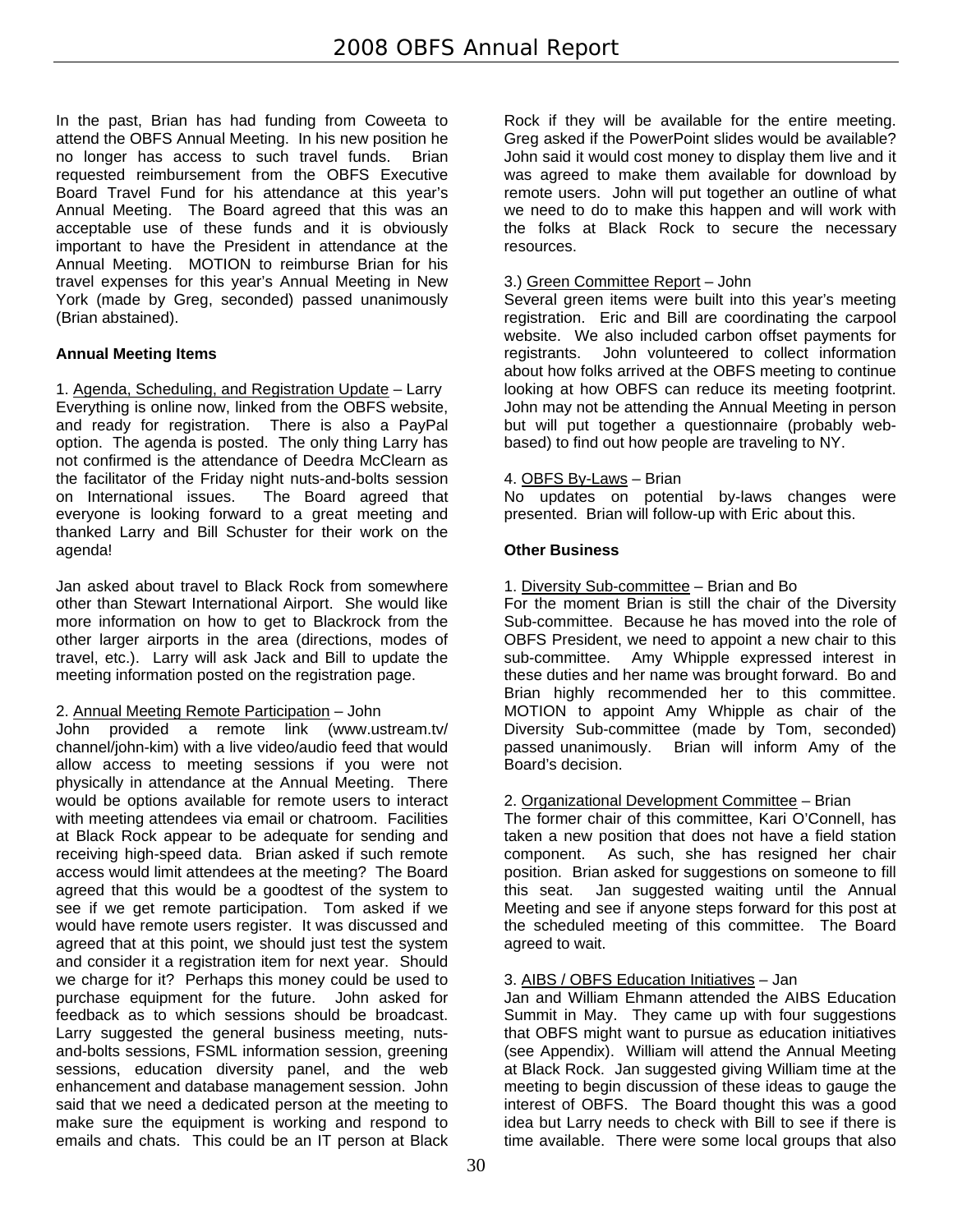requested time at the meeting. Larry will coordinate with Jan to try and find space at the meeting for this education discussion.

#### 4. AIBS, COPUS, and Year of Science 2009 – Brian (in Eric's absence)

Jan updated the group on "The Year of Science" for 2009. Organizations are signing on as supporters. It is up to the organization to hold events but COPUS will provide some direction and ideas. Field Stations might use this as an avenue for advertising their events and promoting science in general. COPUS stands for promoting science in general. Coalition for the Public Understanding of Science and further information can be found at www.copusproject. org. Eric had previously asked for support in registering OBFS as a supporter of COPUS (email dated May 15, 2008) but OBFS could not be found on the participants page. Jan will follow-up with Eric to see if OBFS was already registered. If not, we will register as a supporter. Brian said that Eric will distribute COPUS information to the group at a later date.

#### 5. OBFS Brochure Progress – Brian (in Philippe's absence)

Shorty expressed her discontent with the current text of the brochure. She has discussed this privately with Philippe. The UC Natural Reserve System has a science writer and he is willing to redo the text of the brochure for a nominal fee. The writer can do the work quickly for ~\$1000-\$1500. The Board agreed that we do not want to do an end-around on Philippe, giving the amount of effort he has put into getting us to this point, but Shorty assured the group that Philippe was in agreement with this strategy. Shorty's writer can meet Philippe's deadline – second week in August. They can then work it into the layout to present at the Annual Meeting. Faerthen also recommended the writer as a good choice. MOTION to allow payment up to \$1500 to this writer for re-working the brochure text (made by Bo, seconded by Faerthen) passed unanimously.

# 6. Sustainable Facilities Manual – Brian (in Philippe's absence)

Philippe previously provided an attachment with a draft of the Sustainable Facilities Manual. Bo asked if this was a provisional document or a final draft. Given that Philippe was not available to answer questions, there was no further discussion.

# 7. Board Meeting Schedule – Brian

The Board of Directors will not meet again until the Thursday evening of the Annual Meeting. As usual, this meeting will be open to the general membership. Brian will begin scheduling the next conference call for sometime in early November. Jan suggested a regular rotation of quarterly conference calls. That way everyone will know when they will happen and can plan for them, even if they can't attend. This also reduces the

work required to schedule the meetings. Shorty requested a time 3 months past the end of the fiscal year so that her quarterly budget reports will be more in-line with our meetings. This time-frame might push the next conference call back to early December. Brian will follow-up with Shorty to produce a schedule for Board consideration.

# International Committee – Bo

There was no discussion about this committee during the conference call. After the meeting, Deedra McClearn presented Bo with an update of recent committee activities in preparation for the Annual Meeting Adjourned 1:10 pm (EST)

Respectively submitted, Greg Smith

**Appendix** – OBFS Education Initiatives

#### **EDUCATION ACTIVITIES ON BEHALF OF OBFS Report by William Ehmann, Empire State College, New York and Jan Hodder, University of Oregon**

On May 15-16, 2008, OBFS Past President Jan Hodder and OBFS individual member William Ehmann participated in two national conversations about the future of undergraduate biology, sponsored by NSF, AAAS and AIBS in Washington, DC. Some of the presummit questions posed were:

- What are the main goals and learning outcomes for the  $21<sup>st</sup>$  century undergraduate biological sciences curriculum, including suggestions about knowledge and skills needed for undergraduate biological sciences majors and non-majors?
- What changes need to take place in undergraduate biological sciences teaching and learning, including laboratories, pedagogy, and learning technologies strategies?
- How to best prepare faculty and structure departments and institutions for changes in undergraduate biological sciences education?
- How foundations and professional societies can support efforts for change in undergraduate biological sciences?

Professional biology societies were encouraged to send two members, and approximately 75 people attended. Speakers included Rita Colwell, Diane Ebert-May, Gordon Uno, Jay Labov and others. A web-based communications network was established for all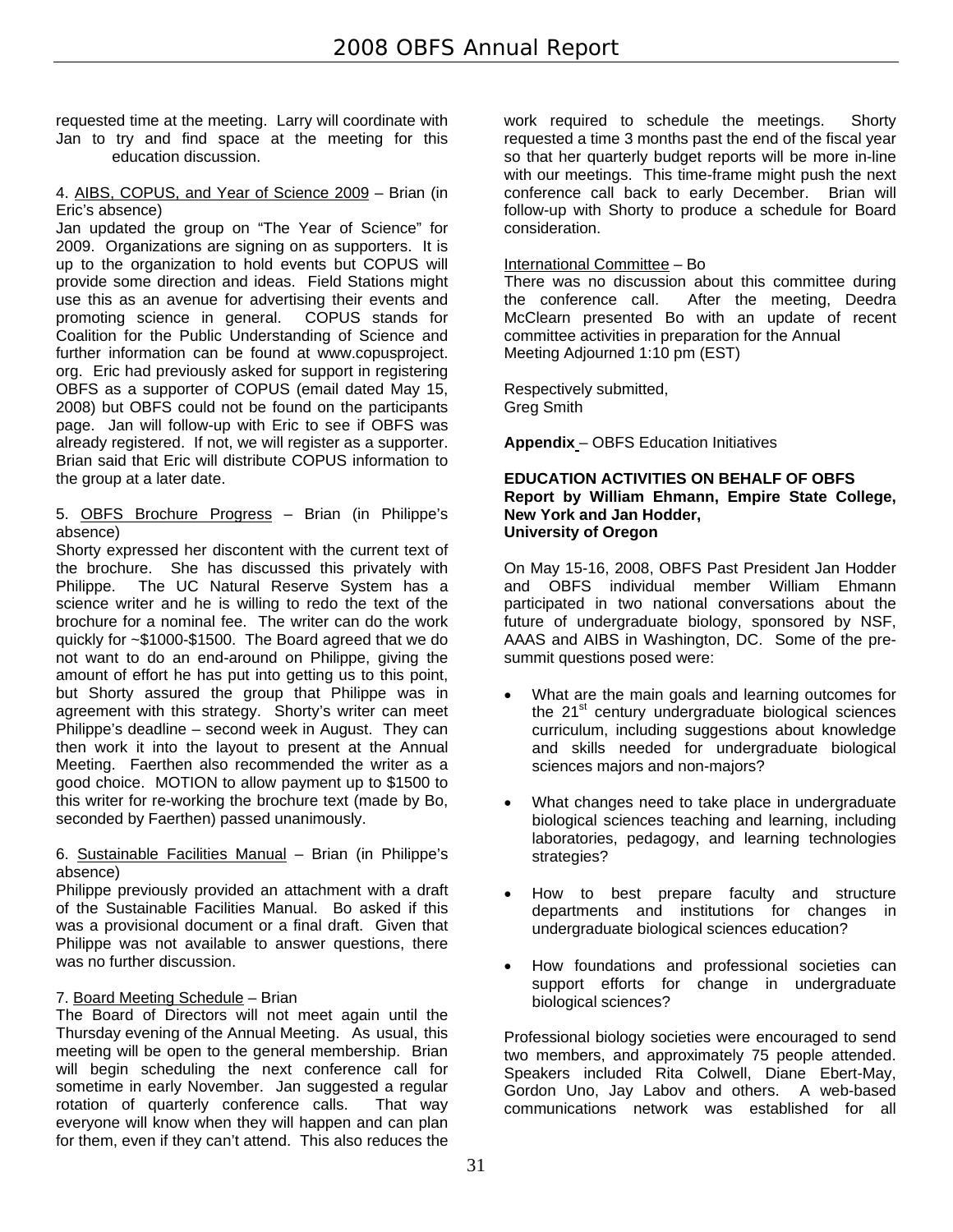participants to start and continue conference conversations.

Jan and William sensed at least four possible intersections between these conversations with the ongoing work of OBFS and projects that individual stations are already doing:

1. We all know about the "magic" of field stations and marine labs in forming communities of scientists/ learners, but these great connections can dissipate just as quickly at the end of a course or season. Can OBFS pursue new ways to extend these rich field station communities using e-resources or hosting social networking sites? In particular, students could stay in touch with research projects and results, coinvestigators, and continue dialogues with possible future mentors/advisors. Thereby, we capitalize on a strength of FSMLs, extended by technology, instead of technology being framed as a replacement for field immersion. Perhaps Faerthen Felix and others can help us approach this topic?

2. Numerous members have realized the educational and research benefits of working on an organism or question at multiple FSMLs. Could we bundle a "supra-REU"-style experience for undergraduate students, where an interest in salamanders (for example, or a particular species) would be supported by experiences at multiple field stations in the same year, or over several years? This could bring together research labs, the field stations themselves...some similarities to what NEON research platform could do, but focused on undergraduate education and building community. In this regard, we note that NSF has posted a letter describing a new program (RCN-UBE) at http://www.nsf.gov/pubs/2008/nsf08035/nsf08035.jsp

Although it would be highly unlikely we could do anything this year, interested OBFS members could explore this RFP for an '09-'10 pilot submission. William is particularly interested in discussing this item and plans to attend the September OBFS meeting.

3. OBFS has been discussing diversity and outreach and Jan notes that a presentation on community college education opportunities is planned for the September annual meeting. We would like to note that the same grant program noted above asks for proposals to 'improve the transition of students from two-year to fouryear institutions.' Likely members know of adjacent community colleges that have been/could be considered strategically as potential partners in getting associate's degree-oriented students interested in 4-year science/ biology degrees through selected FSML experiences they might otherwise miss out on. Also, some of these community colleges enroll high numbers of diverse students.

4. Finally, referencing the national discussions described above, OBFS could take a proactive stance with one or more position papers. For example, regarding national biology standards, on behalf of all stations we could affirm the need for authentic, hands-on experiences...these don't have to preclude instructional technology, but we could stick up for the "-ologies" (maybe invite kindred societies as co-signers?) and immersion/mud- on-the-boots methods. Included in that could be the argument that field studies allow more degrees of freedom than many classroom or simulated environments, and consequently present numerous, unplanned and highly valuable teachable moments. No doubt members could contribute many success stories that would support our assertions.

**Appendix** – OBFS International Committee

24 July 2008 Note to Bohdan Dziadyk From Deedra McClearn Re: OBFS International Committee

We had a few e-mail messages among officers of OBFS last March and April regarding the International Committee. The sense I got from those messages was that we could use the 2008 meeting in Black Rock Forest to discuss issues about the International Committee and then use the 2009 meeting at La Selva in Costa Rica to highlight the theme of internationalization through some special events.

For a meeting at Black Rock Forest in September, we could cover the following topics:

- history of the international committee and original goals
- review of current international membership establishment of current goals
- o do we want to increase international membership?
- o do we want to increase participation of international members at meetings?
- o do we want to encourage membership participation from particular geographic regions?
- depending on the answers to the questions above, we could then discuss what the mechanisms to increase membership and participation would be

Based on the outcome of the meeting at Black Rock Forest, we could then devise a plan to reach our goals at different time scales, such as 1 year, 5 year, long-term. For the 1 year set of goals, that would include planning the events for the La Selva OBFS meeting. I can fold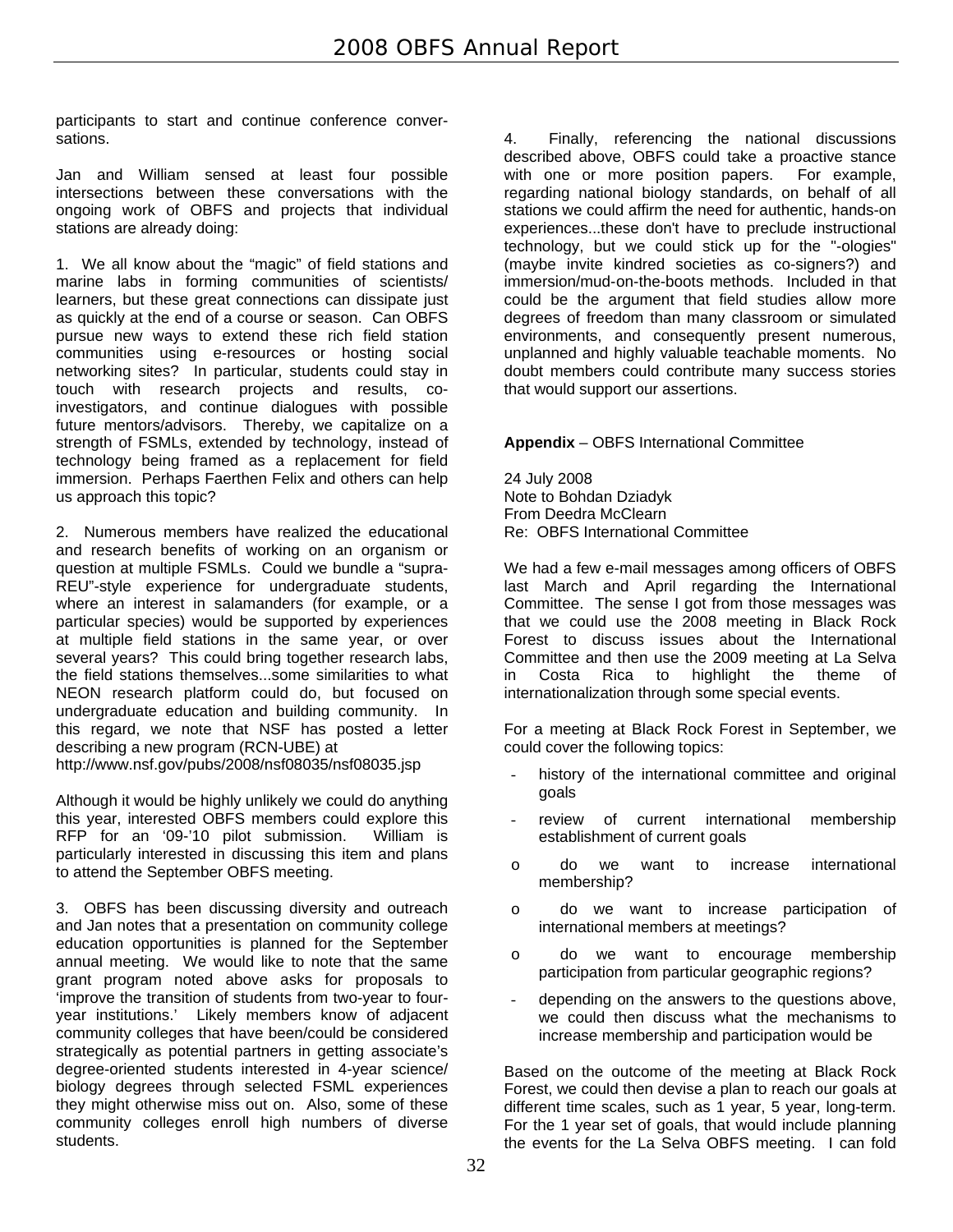the planning of those events into the planning for the 2009 meeting.

Any further suggestions about how to proceed will be most welcome.

#### **OBFS Database/Website Discussion Conference Call May 5, 2008 – 2:00 pm (EST)**

**In Attendance:** Shorty Boucher, Faerthen Felix, John Kim, Brian Kloeppel, Claudia Luke, Eric Nagy, Greg Smith

# **Purpose:**

This conference call is being held to bring the Board (or a sub-group of them) up-to-speed on website and database issues related to the transfer to the new system. Of particular interest is the function of the Treasurer and her need to have an efficient interface to streamline her efforts. As a pre-cursor to this call, Faerthen submitted an email providing a progress update, and the remaining outstanding needs. John added to this in a follow-up email. Both of these emails are pasted at the end of the minutes. This was not a formal meeting. No motions were made and no votes were taken.

#### **Database/Website Discussion:**

Database Issues

Shorty says the database is not functional at the moment. John is responding to case-by-case requests from Shorty. John can continue to fix problems, eventually bugs will be worked out. The design of the database and interface is not conducive to working efficiently with the data. The database does not reflect the complexities of field station management. Even if the database worked flawlessly, it is not designed to handle the workflow of the Treasurer. Also, some data are missing from the transfer. John constructed an interface for Shorty that is working but is not ideal.

Often, dues arrive with incomplete information and it is difficult to find the station to which it belongs. This could be a question of writing some queries to help find information. However, the data may not be in the database. For example, a check received from a university may not clearly indicate the station name. This is not a database issue per se, but the database should be more easily searchable. The PayPal link makes it easier to identify the station but it is not perfect. PayPal payments can eventually be linked to the database such that payment information will automatically be updated.

Since it will be difficult to make everyone submit their contact information every time this will continue to be a problem. John will provide Shorty more tools for querying the database to locate stations with incomplete information. As a rule, we should encourage payees to clearly identify the station they are representing. The database can include a field for contact information and/or managing institution, as well as the actual station location. This will make some of the data much more redundant but perhaps more useful in searches.

Some entries in the old database are not in the new database. It is unclear exactly how this happened. Perhaps a result of the old database staying active while the new one was being populated with data. It was recommended we move the old database to a new site and "disconnect" the old database.

It was suggested that we might need some trials (beta testing) as we move forward. Faerthen pointed out that we are basically doing that right now. Members seem to be responding well to the online data entry.

#### General Website Issues

Faerthen has been forwarding issues with the website to John and John has been fixing them along the way.

The actual look of the site will be dealt with after we are satisfied the site is working.

Brian asked John about the potential need to have the website hosted somewhere else given the slow response from LTER in the past. We do have the money to pay for site-hosting. It was decided that moving to a different site would just complicate the matter and this would not be a viable option until we have our site fully functional. Perhaps this would be a real option at some future time.

Do we want or need service from LTER? Should Brian contact Robert Waide to determine where OBFS fits into LTER's priorities? It was suggested that it might be best to not ask LTER for technical support unless someone other than Marsh would serve as our liaison.

Our software needs to be updated. We are using a version of PostNuke that is no longer supported by the manufacturer.

Broken links have been fixed.

#### John's Contract Work

Given that John is serving as Board Member and a contracted "employee" for OBFS, we need to be very clear that John is to work on specific tasks, not respond to every request along the way.

At this point, we have approved \$5,000 for contract work from John. John indicated that the GoogleMaps work that he did cost \$3,500. With additional work beyond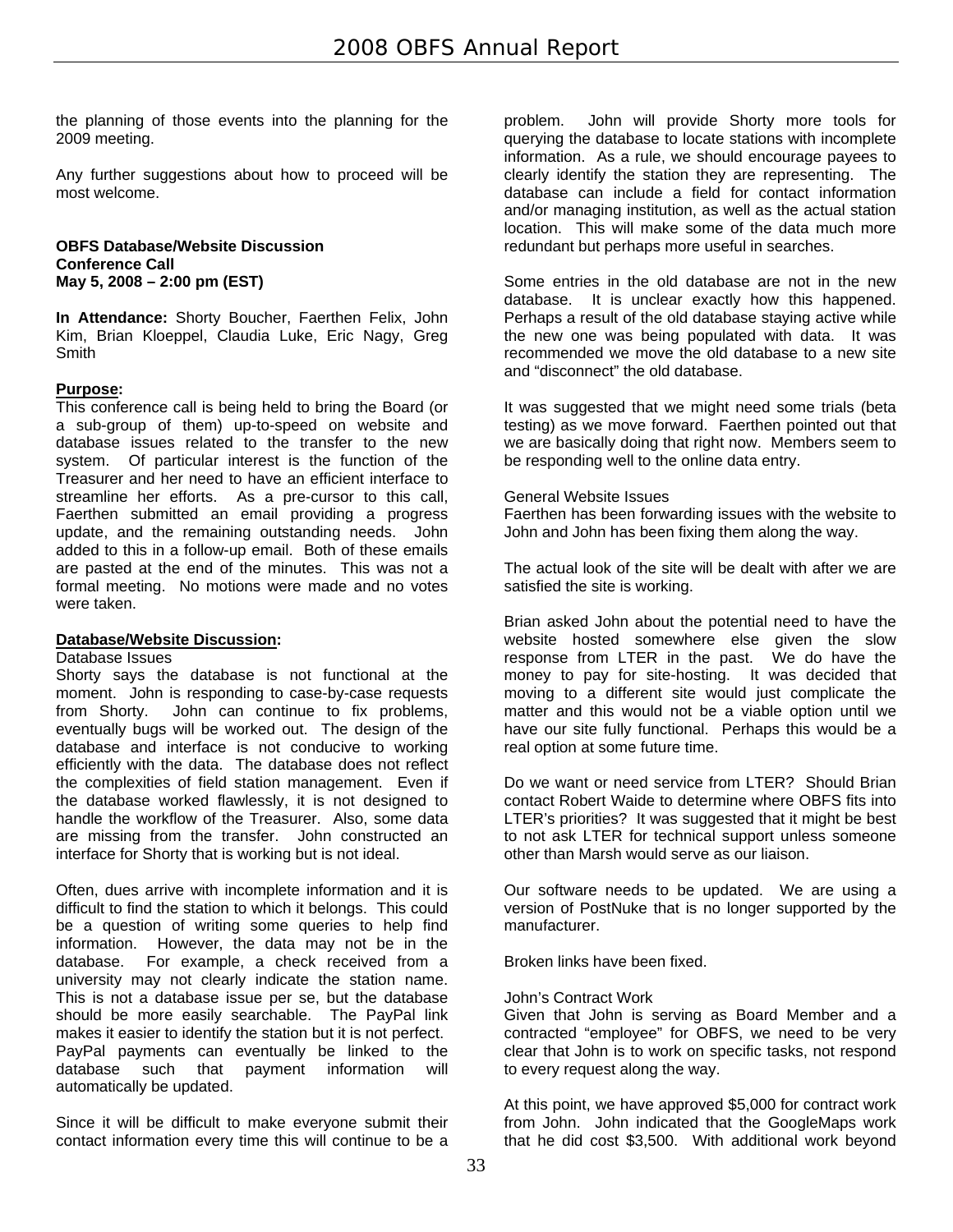that, he has used ~\$4,000 of this amount. John indicated that he had the time (and funds) to help Shorty finish her current tasks. Once those are done, things should work, save the occasional glitch. He is willing to continue to help.

We need a strategy for database and website issues, set priorities, and then hire for additional contract work to solve those issues. We should have a discussion at the July Board Meeting about allocating funds to make sure Shorty has the help she needs to create a functional database. This would probably be in additional contract work, most likely from John.

# **OBFS Taxes:**

Taxes are due May 15.

Hiring an outside contractor to do the taxes would be beneficial to make sure that we do our taxes correctly for our first year as a non-profit organization. Taxes for future years could be done in-house using this year as a guide. The group was in agreement that this was a reasonable strategy and could be done for a minimal amount of money.

# **OBFS Paid Staff:**

This is a discussion that comes up again-and-again. Does OBFS need paid staff? As a volunteer, the workload is great and might be better served by people paid to handle these issues.

Hiring staff opens up another level of tax reporting and complexity (e.g. benefits). In the past, the Treasurer has been someone who already had staff and those staff could be supplemented by OBFS. Therefore, those people could work for OBFS without being employed by OBFS. This would be someone that could devote ~10 hours/week to OBFS issues, but there is definite seasonal variation to the workload. There are periods of intense activity so this would not need to be someone available year-round.

This should be discussed at the next Board Meeting and addressed at the Annual Meeting. Shorty will put a lineitem in the proposed budget for next year that can be discussed by the membership as a whole.

# **Summary Tasks:**

Shorty and John will keep everyone up-to-date on their progress and let us know of other major issues.

Everyone should continue to forward issues related to the website to Faerthen. That way, as Network Coordinator, she can stay current on what the website issues are. She will send things to John that require his attention.

If Shorty, John, and Faerthen can keep up with costs associated with website and database upkeep, we can then have a better idea of what hired help might cost.

The original budget amount set aside for supplies and hourly support for the Treasurer (\$1,400) was established 20-25 years ago. Meeting Adjourned 3:05 pm (EST)

Respectfully submitted, Greg Smith

#### **Email from Faerthen 4/29/2008**

Here's where I think we're at:

#### *Website update...*

I know everyone is really irritated & annoyed by this website change process, but this is premature & more than a bit unrealistic given the realities of getting the system up, the entire membership trained & moved over using volunteer labor: mine & Marsh's.

We had discussed a year to get this process finished but the pressure to have it completed began almost immediately. Some unanticipated problems also emerged:

- 1. It became obvious that Marsh was unable to provide the technical support we require, so John Kim was pulled in as he needed to address database issues related to his previously contracted Google Map project.
- 2. Unfortunately, getting an outside contractor involved required a level of access to the entire LTERNET server system that they were understandably not comfortable providing. We had to extract the OBFS web & database presence from the LTERNET system via a virtual server so that we can get unrestricted access to our assets without exposing LTERNET to unacceptable risk.
- 3. There was resistance to changing over to some of the new OBFS web systems & some very significant delay in doing so. Hard to fix what you don't know is broken since it wasn't getting used.
- 4. Additional unrelated issues arose, like the disappearing documents.
- 5. I experienced a lot of distraction & pressure to provide new features & secretarial services on the website, rather than simply focusing on coordinating the implementation of systems & training that allow members & officers to update the website themselves. This was a huge drain on my time & energy.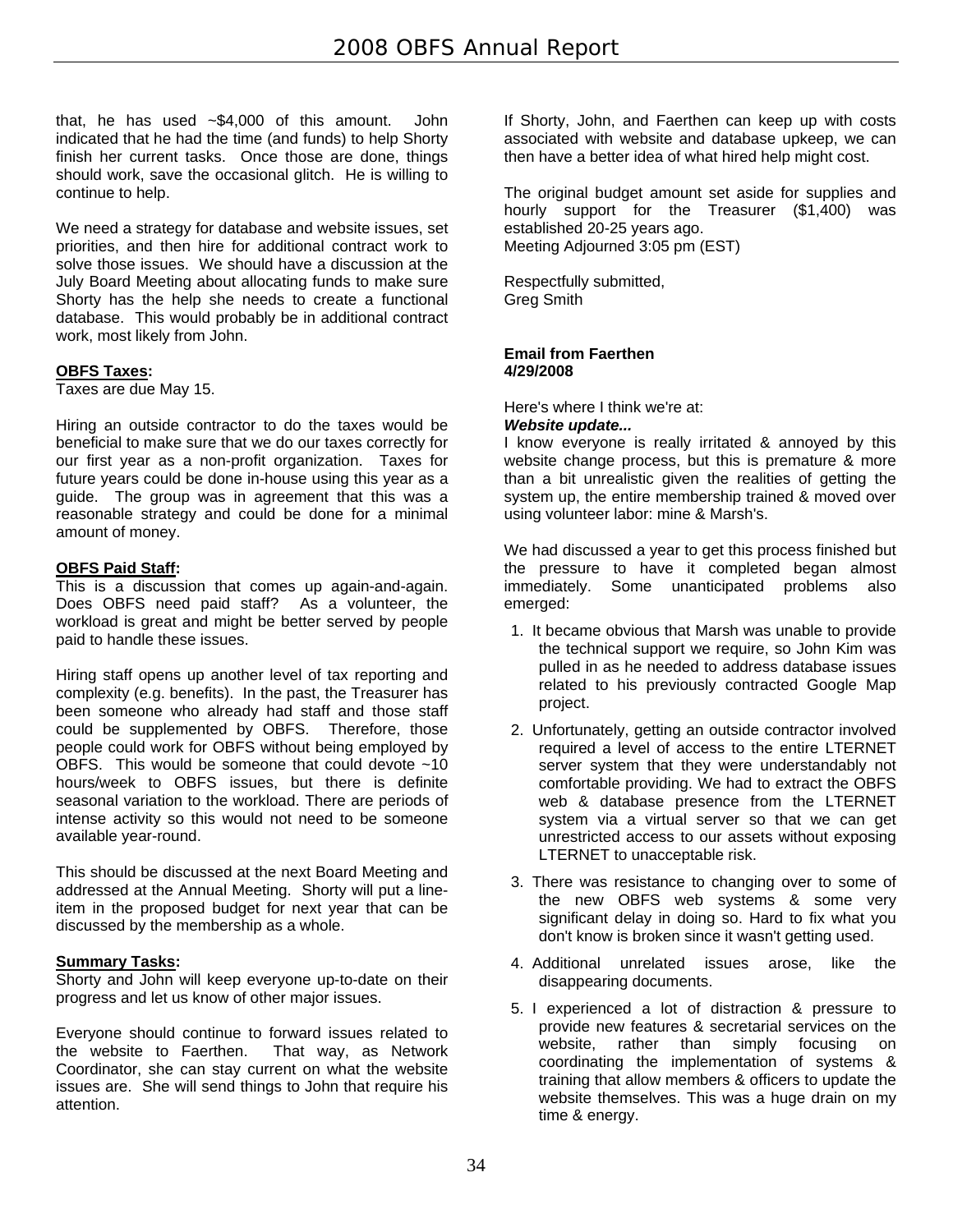# *Progress to date...*

We are making excellent progress addressing these problems, although much of it is invisible to the members:

- We now have a qualified database administrator [John Kim] focused specifically on our issues;
- John is now up to date on Marsh's database design & understands the technical construction of the website backside;
- As of last week, we have gained complete access to & control over our website & databases for the first time ever;
- We have a new database with a single log-in point that combines all the old scattered databases & spreadsheets;
- We have completely stopped the membership using the old fragmented systems;
- Members now have the ability to access & control their own information records;
- We have a large portion of the membership moved over to the new database & trained to update their own station information;
- John finished the database-tied Google Map that has been under development for years.
- We have extensive help documents on-line to aid interactive use of the website.

These are major accomplishments that address the desires & requests that members & the board have been making for many years & into which Mark Stromberg invested a huge amount of development effort over the years. These changes have extracted LTERNET staff [James Brunt, Marshall White] from OBFS website functions. Most importantly, however, they provide the required foundation in order to move forward with new feature requests & functions.

# *Outstanding needs...*

This is what I can see needs to be done next, now that we have successfully resolved the underlying centralization & access issues. Please refer to the previous website white paper for specifics. John Kim will hopefully correct me, expand &/or clarify this list as needed:

- Database code repairs to address error messages & improve administrative access to website by Treasurer, officers & board members;
- Database structural changes as needed to improve function;
- Changes &/or additions to web data input forms to improve clarity, reduce errors & repetition, expand text fields to accept longer e-mail addresses, etc. including changes to Treasurer functions;
- PostNuke software updated to correct disappearing documents;
- Repair linkages to e-mail system broken during virtual server changeover;

Unless I am very much mistaken, these needs do not constitute a major technical challenge for John, & are far easier to accomplish than the centralization & access issues we have just recently completed. The biggest problems here are finding enough time in John's schedule, & allocating funding to pay him. John can probably provide the board with an estimate of how much time he needs for these repairs.

After these repairs are made & the system is working smoothly, we can begin to add new features to address additional requests & needs. At present, expressed pending needs include:

- Calendar integration with database;
- Organizational e-mail addresses to maintain consistency & long-term accuracy of web pages & publications;
- Listserve integration with database;
- PayPal integration with database;
- Expand officer site-editing permissions;
- Improvements to website appearance;

I imagine that having John provide an estimate per project is a reasonable way to proceed with these goals in the future. If there are other web-site needs that are not included here, please let me know & I'll add them to the list.

I hope this document is useful & helps us define & focus our website efforts & discussions.

#### **Follow-up Email from John 5/1/2008**

I'd like to add a few comments to Faerthen's comprehensive status report. (Thanks Faerthen).

1. The idea of moving the website to a commercial host came up because there was a long period when LTER did not respond to OBFS requests to fix problems and simultaneously did not allow OBFS to fix the problem itself (albeit for understandable reasons) -- LTER was an active impediment. Although huge progress was made recently when LTER gave OBFS "full control" over the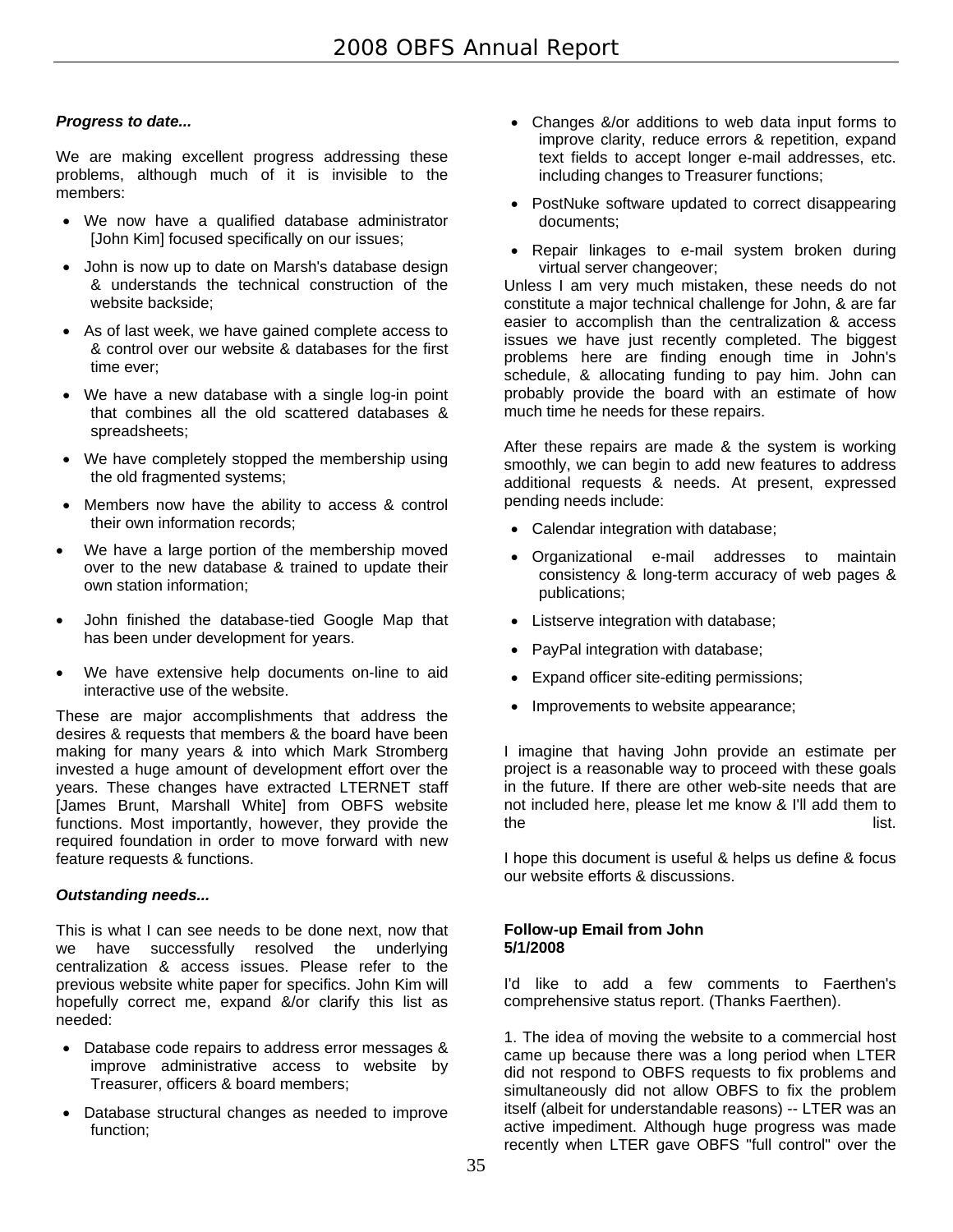website, I don't think that ends the story on web hosting. There will be times when a webmaster (OBFS) will need some services from the webhosting service (LTER). A good commercial web hosting service is likely to provide better service, but at a cost (\$). I personally do not think it's time to switch to a commercial host, but I think we should remain aware of the option.

2. When data was moved from the "old" database to the "new", (it appears to me that) the transition was not done very completely or cleanly. Some information was not moved, and the old system was left running so data was entered into both systems. There should have been a clean break. I've worked w/ Shorty extensively to fill in missing information in the new database.

3. The database and web interface do not appear to be designed to reflect A) the organizational structure of field stations. For example, there is no way to represent several field stations as being run by a single office/manager (e.g., Shorty's stations and ours in San Diego). B) the workflow process by frequent users (e.g., Shorty).

The consequence is that users have to find ways to make it work, rather than there being easy-to-use tools that fit what you're trying to do.

4. Finally, I think OBFS website looks unattractive. It looks very amateurish. I think we can make it look like this http://sio.ucsd.edu with some effort.

#### **OBFS Board of Directors Meeting Conference Call December 11, 2008 – 12:00 pm (EST)**

**In Attendance:** Tom Arsuffi, Ian Billick, Shorty Boucher, Jan Hodder, John Kim, Brian Kloeppel, Deedra McClearn, Eric Nagy, Greg Smith, Larry Weider, Amy Whipple, David White

# **Meeting Action Items:**

- amend the budget and send to BOD (Shorty)
- identify a representative at Tyson willing to serve in MO (Brian)
- email OBFS listserve to remind membership about dues increases (Brian)
- locate information on dues increase history (Greg)
- investigate electronic voting for member elections (John)
- investigate details of field trips surrounding the LaSelva meeting (Deedra)
- ask Outreach Committee to find a member willing to maintain the OBFS traveling display (Brian)
- continue work on Policies and Procedures Manual (Eric and Greg)
- provide information on Diversity Award to David (Tom)
- circulate a draft of the Annual Report to the BOD (David)
- follow-up on Executive Board decisions (Brian)

# **Approval of Minutes of September 2008 Meeting**

No additions, corrections, or clarifications were requested from the minutes for the September Board of Directors Meeting at Blackrock. MOTION to accept the September 2008 meeting minutes (made and seconded) passed unanimously.

# **Announcements**

Brian announced the list of participants for the 2009 Congressional Visits Day: Jeff Brown, Hilary Swain, Knute Nadelhoffer, Susan Cordell, Mark Stromberg, and Faerthen Felix (paid for by Sagehen). CVD will take place 20-21 April, 2009.

# **Financial Items**

1. Treasurer's Report – Shorty

Jan asked if there was a column for actual expenses, Shorty will amend and resend. Jan wants to see the expenses for the quarter. Shorty will get that to the Board. Brian noted that the Field Studies poster would not be done this year and those printing costs (\$5000) would be moved to the brochure line. Shorty will correct that.

Ian asked if Shorty had started using the Treasurer's support money and how much she thinks the Treasurer will need. Shorty said she is working on transition to the new Treasurer and is not spending much of it, she will definitely not spend it all before April 1.

# 2. Missouri Registered Agent Update – Shorty

OBFS was originally incorporated in Missouri. Brian will be at Tyson next week and will ask if someone there would be willing to serve as our representative. Eric reminded the Board that there is a fairly normal solution to this problem. We could pay a small fee (\$200-\$250) to a company that will handle our incorporation in any state that we choose. He learned of this through AIBS. If we have an individual in MO, we would pay \$10. Eric's solution would take the burden off of us. Shorty said it was not a problem until Tyson faced some uncertainty in its future. If it is in good shape we might want to stick with the individual representative. Jan suggested that the state laws do not change frequently enough that we need to worry about a service. The new Treasurer just needs to stay on top of who the representative is. Shorty said that the Treasurer can actually pay, so the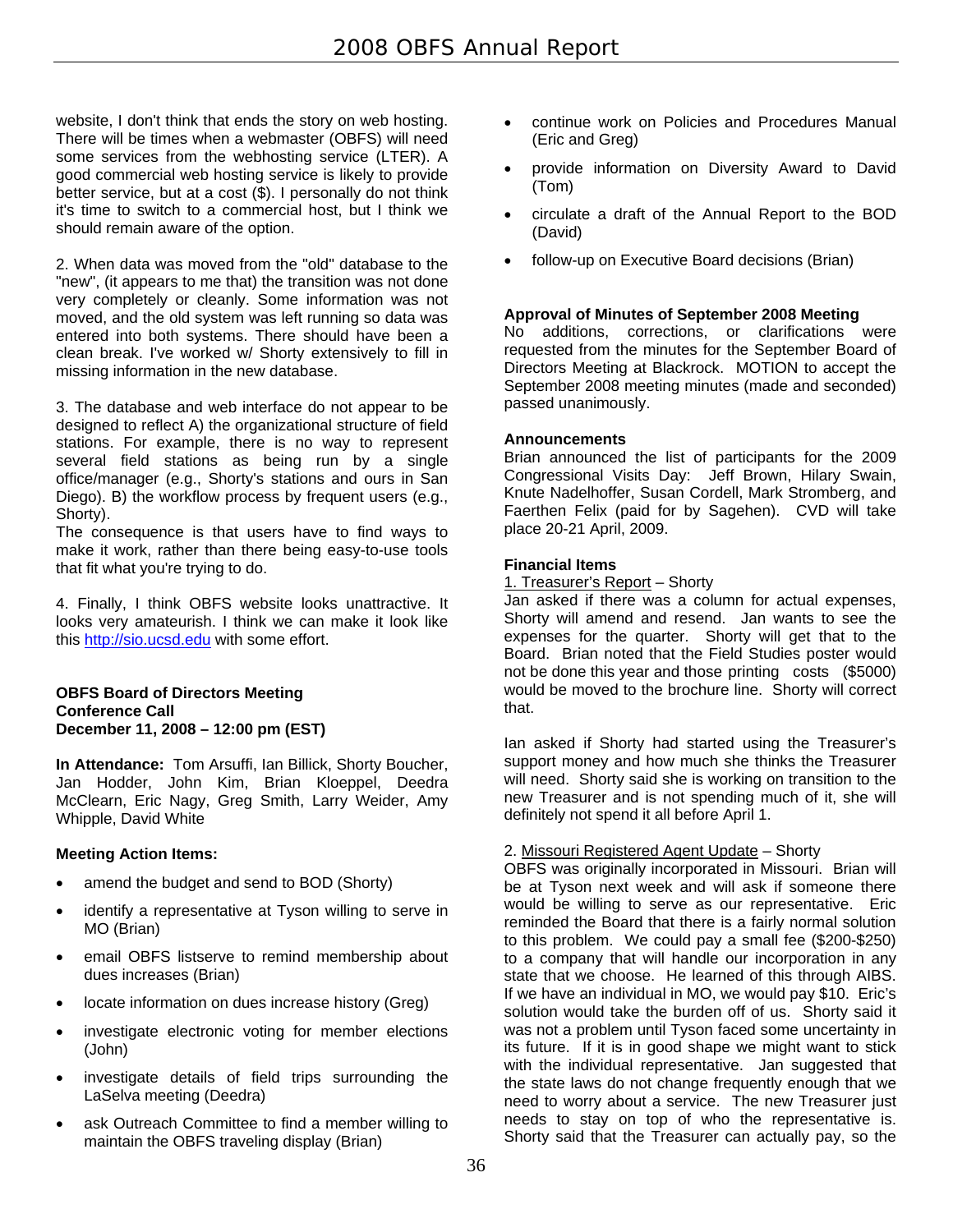representative does not have to do anything. Ian supports Eric's approach. His experience has been that it is best to keep up with our legal status. Jan said this has nothing to do with our 501(c)(3) status. Ian was concerned that an audit might bring up problems with our incorporation. MOTION to identify a representative at Tyson (made by Jan, seconded by Larry) passed unanimously.

# 3. Annual Dues – Shorty and Brian

New dues will go out with renewal notes in mid-January. Brian will send an email to the OBFS listserve to announce the new rates. The new rates are \$150 for institutions and \$50 for individuals. Greg will try and find the date for the most recent dues increase. Shorty suggested that some stations pay dues in December and may not be aware of the dues increase. We will raise dues on January 1, 2009. If a station pays early, we will not penalize them if they pay the old rate.

4. OBFS Board of Directors Monetary Donation – Brian

The Board discussed this at Blackrock and following the meeting by email. Four Board members have already provided donations (Ian, Bo, David, and Greg). Ian is trying to determine what the Development Committee is supposed to do. Following the Strategic Plan he wants to develop a Business Plan, which includes ways to donate to OBFS. If we are asking for money, we should be able to show that the Board has buy-in to OBFS. Eric said that this request does not have a place in a formal motion, that might border on ethical issues. Shorty asked if auction donations count as a Board Member donation. Ian said the standard would be that 100% of the Board would donate for unrestricted operations. It is not unusual for boards to talk about it, even if they do not pass motions to require it. Some donors may never ask, others might think it important before they give. We now have a system in place for the Treasurer to receive funds and the President to provide a letter of thanks for those donations. Eric asked if this could be done using our PayPal link and make a contribution instead of paying dues. Shorty said that someone paid their auction fees with PayPal. We will not have formal motion or requirement for donations. Ian said we need to have a more formal discussion of what we are trying to accomplish. Are we seeking larger donors? Brian will add that discussion to our March meeting agenda.

Eric went to PayPal during the meeting and he found no way to make a note of what the contribution was. This type of payment may require some follow-up.

5. OBFS Treasurer Support from AIBS – Eric and Shorty Eric talked with Brett Burke who manages finances for AIBS. He is willing to provide treasurer services to OBFS. He is familiar with organizations like ours and can provide consulting or services at any level we want or need. Some of these will be free through our AIBS

dues. Eric recommended that we initiate some relationship with Burke and Associates. They know how to do all of this stuff. This may save us hours of effort. Shorty said that the Treasurer duties have become increasingly complicated, with a lot to keep track of. Someone who does this for a living would better serve us. Brian suggested that the new Treasurer might have additional support that we are not aware of and should be part of this discussion. Eric suggested we not get in a position of only electing Treasurer's who can provide staff. Shorty said the best way to make the transfer to a new Treasurer would be to do everything at once. However, starting that process now would allow Shorty to help plan this transition and make the new Treasurer's job easier. Eric suggested just talking with Burke to determine if they can help and how much help we would need. Jan said this would be a good move and we should wait for the new Treasurer so they can learn in the process. Ian identified two Treasurer duties: oversight and staff. Typically you do not elect staff. Brian asked when the election results would be available. David does not have bio. information from Deedra or Amy to put in the ballot. David asked if the ballot would go out by mail or if we would vote electronically? John will look into how to set-up an electronic ballot and get back to the Board. David said it was not that expensive to just send off the ballot by mail. Election results would probably be available by late Jan. / early Feb. We could then have some information about Treasurer duties for the March meeting.

Amy will likely not have travel support for the 2009 Costa Rica meeting. She is running for Vice President and wondered if she should still run for office. Eric said she should still run for the office. None of us knows for sure if we will be able to make the meeting. Amy was concerned that the role of VP in planning the Annual Meeting could be limited if she was not there. Tom and Larry agreed she should run. OBFS money might be available for travel next year. Amy has agreed to still run and David needs her bio. and picture. Ian offered to help with meeting plans and preparations if Amy can't make the trip.

# **Committee Reports**

# *Annual Meeting* – Larry

The 2009 Annual Meeting is set for 23-27 September 2009. Larry asked that this information be updated on the OBFS website since members are asking about it. We should do that soon since this meeting will require more planning to attend. David asked for a short blurb for the newsletter. Deedra asked about a symposium on international field stations – would it be part of the main agenda or would we extend the meeting to accommodate this? Would attendees stay after the meeting for longer field trips? Brian asked Larry to work with Deedra to iron out the details. David and Larry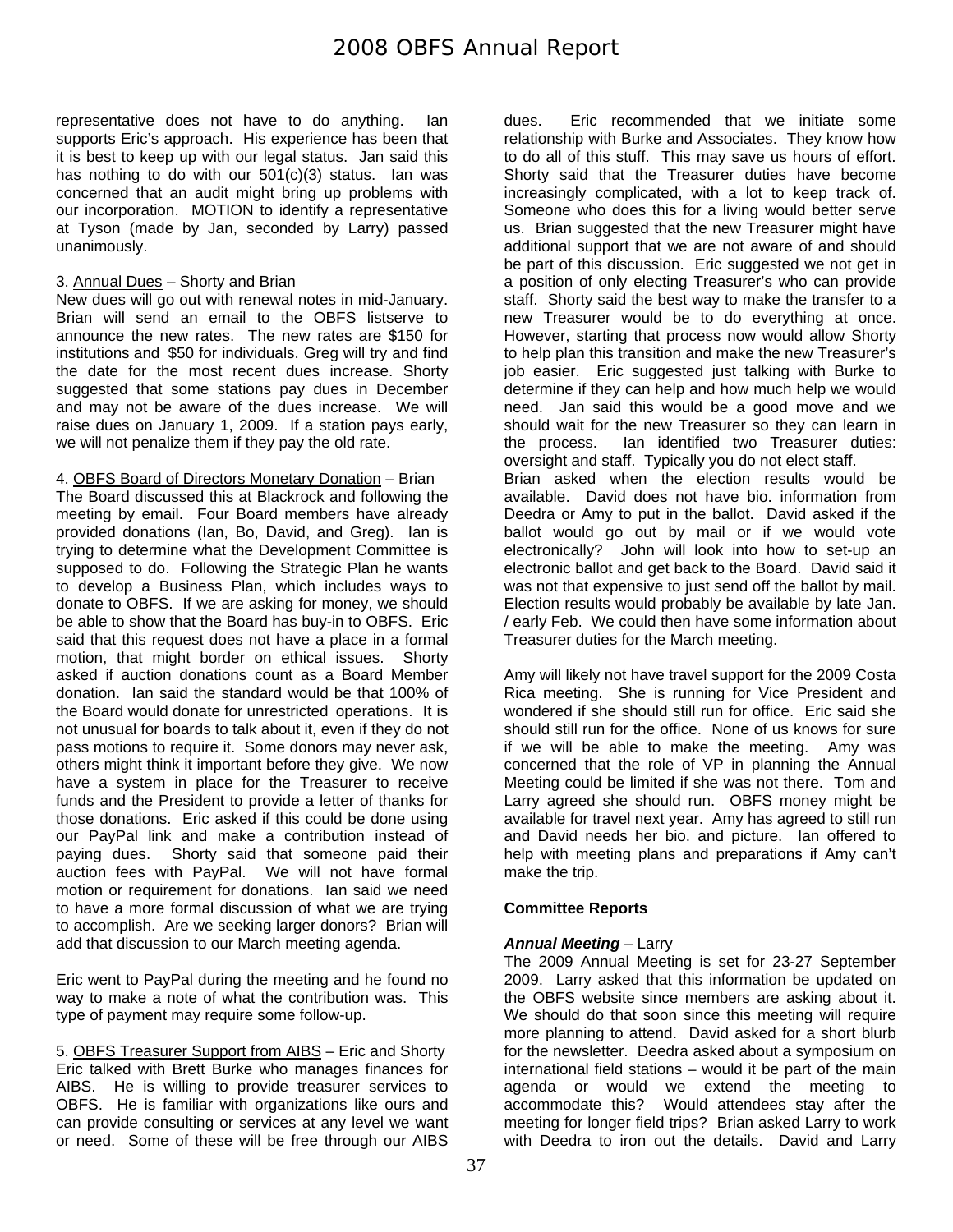suggested that we really need to get this information out so people can plan. Details can change but we need specifics for the main meeting. Larry asked Deedra to look into details of field trips, especially if she needs a minimum number for field trips. Eric suggested a regular meeting length and structure and then have the postmeeting trip separate from the main meeting. They might be advertised as separate things, including in payment. Eric supports the symposium being part of the main meeting, not a separate time block.

The 2010 Annual Meeting will be held at the University of Michigan Biological Station. James Farmer at Indiana University has tentatively asked about hosting the 2011 meeting. Larry suggested the Board would need to discuss if we want two meetings in a row in the upper Midwest. Larry said the new VP might want to make a new push for volunteers to host meetings. We also received a request from a station in Brazil to participate. Deedra has filed that request away for possible inclusion in the international symposium. Kruger (in S. Africa) might also participate but no specifics have been discussed. Deedra would like to have global coverage, not just the Tropics. Deedra will work with a committee of 4-5 people to organize this symposium. We might want to approach NSF about support for the meeting and symposium. Deedra mentioned an NGO in Costa Rica that might be a possible source of support.

#### *Organizational Development* – Ian

Ian wants a clear directive for development before moving forward. We will discuss this further at our March meeting.

# *Outreach* – (Philippe via email)

Philippe is shooting for the brochure being ready for printing by mid-March. We will print 10,000 copies once it is available. The Board seemed pleased with the design.

Nina Consolatti will no longer be shepherding the large OBFS traveling display. We need to find someone to maintain it. Jan suggested sending this to the Outreach Committee and let them handle that.

John said the website is up-to-date in terms of transitioning to the new database and functions are available. The next major step is an upgrade to the new software. This might take 3 months. Brian asked about John's contract services. John suggested it would be a good idea to have a long-term strategy for website management but has not had much discussion with Faerthen on this.

# *Member Support* – John

John received 21 responses to the carbon footprint survey at the Annual Meeting, almost 1/3 of attendees. This may or may not be incorporated into the Costa Rica

meeting. Many people drove to the meeting at Blackrock. According to the travel survey results, the average carbon emissions per attendee was 549.4 kg. In the current survey, 5 out of 21 people traveled only by ground. At \$8/ton, the cost to offset the travel per attendee is \$4.40.

# *Governance* – Eric

The by-laws and election information has been passed on to David for posting in the newsletter. Greg will continue to work with Eric on the Policies and Procedures Manual. Ian suggested the Board needed a conflict of interest agreement. Eric will follow-up on this.

# *Common Interests* – (Brian, in Bo's absence)

*Human Diversity* – Amy contacted her committee to work on a press release for the award. The main initiative is to obtain outcomes from previous awardees. David asked if the newsletter information needed to be updated. Tom will update the information and get it to David. David also asked for information on last year's winner. Tom will include information about his group with his info. to David.

*International* – We received a request from Huyck Preserve asking for guidance on hosting IOBFS website. Shorty said we should reimburse them for the expenses in 2008 (see Appendix B). The reason it was hosted there was because Rick was there. He is no longer there. IOBFS is a separate organization that we are not part of. Ian suggested if they are separate, they should deal with the website issues. Eric said that this support of IOBFS is an OBFS tradition but there is currently nothing happening with IOBFS. Jan said the organization is currently defunct. We need to decide if we are going to continue to support IOBFS. Larry suggested this would be a good discussion at the LaSelva meeting. We should severe ties with IOBFS now and reorganized later. MOTION to pay for services in 2008 (\$632) but we will sever ties with IOBFS and not provide additional support (made by Larry, seconded by Eric) passed unanimously. Brian suggested we discuss this in March or earlier so Deedra has some guidance for the Annual Meeting. Deedra mentioned a new BioScience article about the value of international field stations that might help drum up support for a functional organization of international field stations. (See Annual Meeting discussion (D1) also.)

*Small Field Stations* – Bo reported (via email) that the Small Stations Committee voted to expand its steering committee at the annual meeting at Black Rock. They will revisit some revised and increased goals for our operations in order to get business done more effectively before and/or during annual meetings. Regional meetings of the steering committee could profitably be held during summer or other times, but no meeting has been set for this academic year.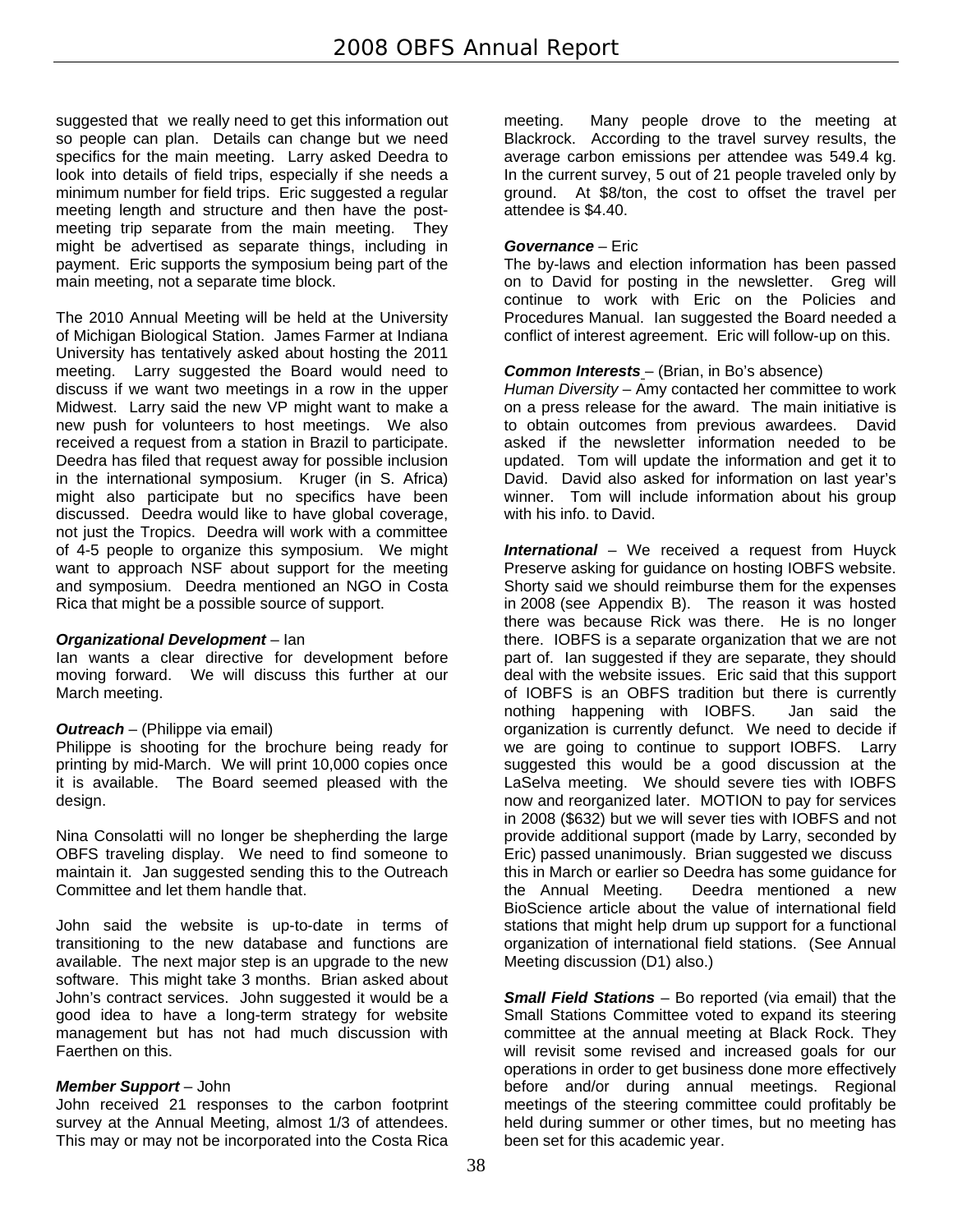#### **Other Business**

David reminded the Board of what was needed for the upcoming newsletter. David asked about including minutes on the Annual Report. The Board agreed this would be a good idea as long as we pay attention to make sure they are accurate and that we are careful about confidential information in the meetings. David will send a draft to the Board for us to review.

Eric asked the Board be ready to work hard toward the Annual Meeting so that we can pull off something very good on an international stage. Members-at-large can also be asked to participate in such endeavors.

Eric asked the Board to follow-up on vendors at meetings. At Blackrock we decided vendors will pay at least \$250 on top of registration fees. Ian needs more information about the Annual Meeting so he can craft an invitation to potential vendors. Deedra said there would be no conflicts with vendors at LaSelva.

Shorty and Brian reported on a student that is completing a Master's thesis on sustainable development and asked to have some portion of his thesis on the OBFS website (see Appendix). Mike Palmer has also written a report on sustainability that could also be posted and archived on the OBFS website. We will revisit this in March when there is more information available.

Eric will continue working in the idea of pulling together a group of OBFS members who wish to participate in a "web support" co-op.

# **Executive Committee Session**

Brian, Shorty, Jan, Greg, Tom, David, and Larry discussed the structure of and the personnel involved with OBFS committees and subcommittees.

#### **Next Board of Director's Meeting**

The next Board of Director's Meeting will be held via conference call on Thursday, March 12, 2009 at 2:30 pm EST (11:30 am PST).

Meeting Adjourned 2:10 pm (EST)

Respectively submitted, Greg Smith

# **Appendix**

**Strategies for the Enhancement of Biological Field Station Sustainability** 

~A survey of Central American and Caribbean Field Stations and Marine Laboratories~ Jamie C. Irving, M.S. Candidate Antioch University New England Keene, New Hampshire jamieirving@hotmail.com 340-776-6721

#### **Synopsis:**

Biological field stations and marine laboratories, (BFSMLs), are on the frontier of biological scientific research and inquiry. BFSMLs provide an essential link between the researchers and the natural ecosystems in question, a link that has historically been the privilege solely of researchers. Yet, a variety of pressures are dictating that BFSML operators consider additional sources for the generation of revenue. Where many BFSMLs have previously catered only to students and researchers, some are now considering outward involvement in their local communities for support and collaboration. Many operators feel, in fact, that this move to incorporate surrounding communities is the next logical step in BFSML evolution. Many stations are involved with various conservation projects, youth/adult education programs or actual scientific research. These same operators are also investigating what initiatives may be taken to improve station operations; specifically, in what ways BFSMLs can operate more efficiently, effectively and environmentally sound.

The goal of this study is to determine how BFSMLs are developing sustainable initiatives for energy and material conservation and what they are doing in order to enhance their community outreach, their **social sustainability**. These ideas represent two different but related themes concerning BFSMLs today. The first theme describes not only what initiatives BFSMLs are taking in the way of sustainable practices to improve station operations, but also how they can provide an attainable model for surrounding communities. This theme dovetails into the second: community outreach and education.

For some stations, operational costs are generated through visitor fees or other sources of station generated revenue. However, many more stations struggle to meet even the most basic operational costs, let alone those additional costs for station improvements and program development. This second theme focuses on BFSML enhancement of community outreach and educational programs and how they may realize additional income that will help ensure their long term survival. The improvements made in station sustainability can provide one basis for community education and outreach. Furthermore, by striving to engage local communities in these projects, BFSMLs may increase support and knowledge for more environmentally sound policies and decision making for their specific regions. Other